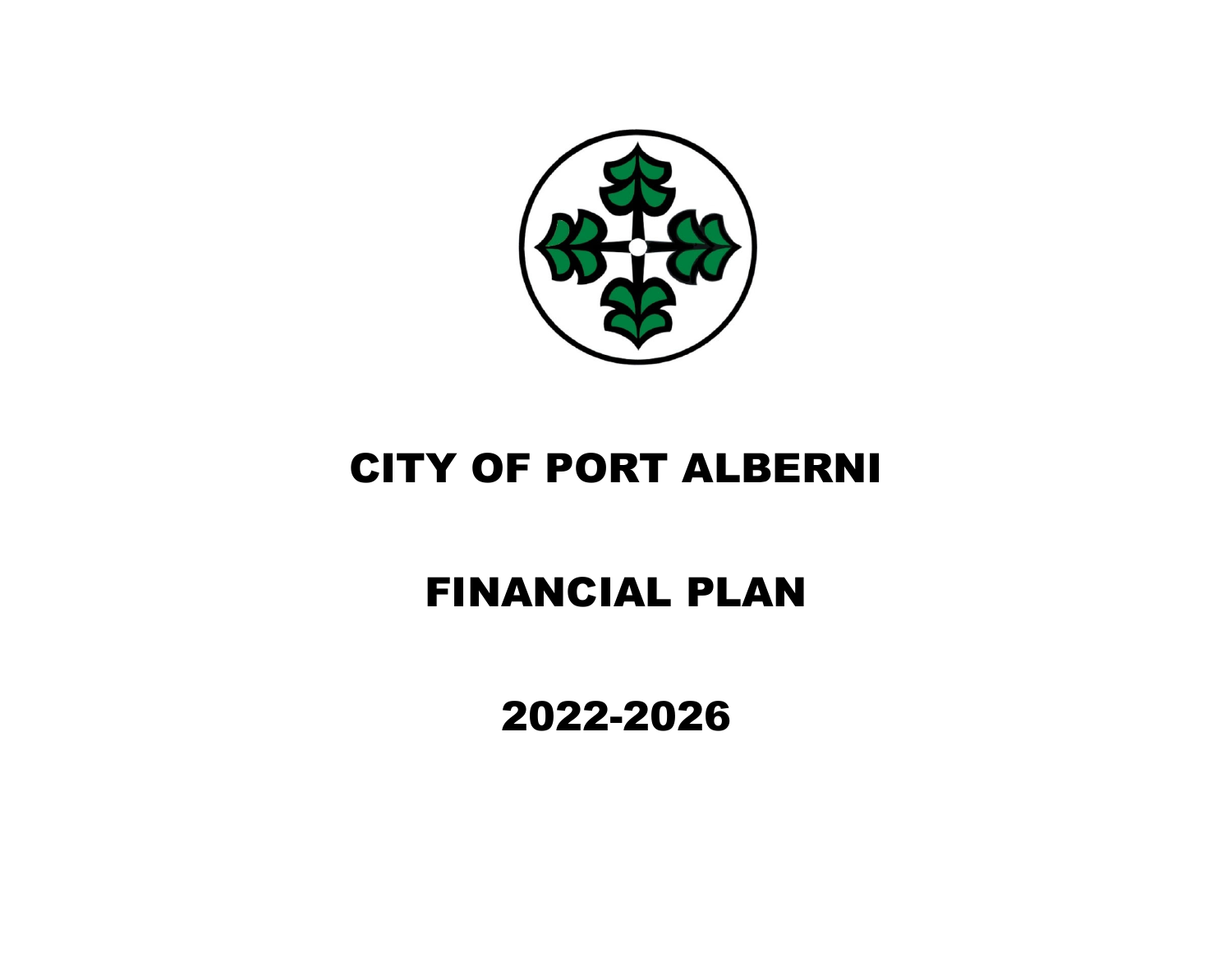## **CITY OF PORT ALBERNI CONSOLIDATED FINANCIAL PLAN 2022-2026**

|                                                                                | 2022                 | 2023                 | 2024                 | 2025                 | 2026                 |
|--------------------------------------------------------------------------------|----------------------|----------------------|----------------------|----------------------|----------------------|
| Revenue                                                                        |                      |                      |                      |                      |                      |
| Taxes                                                                          |                      |                      |                      |                      |                      |
| <b>Property Taxes</b>                                                          | 25,651,671           | 27,128,281           | 28,406,820           | 29,746,090           | 31,148,975           |
| <b>Other Taxes</b>                                                             | 761,391              | 761,391              | 761,391              | 761,391              | 761,391              |
| Grants in Lieu of Taxes                                                        | 233,955              | 233,955              | 233,955              | 233,955              | 233,955              |
| Fees and Charges                                                               |                      |                      |                      |                      |                      |
| Sales of Service                                                               | 3,922,909            | 3,933,787            | 4,062,725            | 4,153,079            | 4,250,911            |
| Sales of Service/Utilities                                                     |                      |                      |                      |                      |                      |
|                                                                                | 7,239,244            | 7,571,611            | 7,864,810            | 8,039,794            | 8,466,442            |
| Service to other Government<br><b>User Fees/Fines</b>                          | 100,000<br>494,500   | 100,000<br>498,325   | 100,000<br>502,184   | 100,000<br>506,077   | 100,000<br>510,006   |
| Rentals                                                                        | 153,500              | 156,570              | 159,701              | 162,895              | 166,153              |
| Interest/Penalties/Miscellaneous                                               | 717,875              | 722,321              | 727,185              | 732,180              | 737,198              |
| <b>Grants/Other Governments</b><br><b>Other Contributions</b>                  | 1,095,840            | 1,095,840            | 1,095,840            | 1,095,840            | 1,095,840            |
|                                                                                | 40.370.885           | 42,202,081           | 43.914.611           | 45.531.301           | 47,470,871           |
|                                                                                |                      |                      |                      |                      |                      |
| <b>Expenses</b><br>Debt Interest                                               | 488,170              | 583,795              | 583,795              | 583,795              | 583,795              |
| <b>Capital Expenses</b>                                                        | 9,801,296            | 8,378,035            | 5.134.847            | 5,669,011            | 4,825,756            |
| <b>Other Municipal Purposes</b>                                                |                      |                      |                      |                      |                      |
| <b>General Municipal</b>                                                       | 4,646,792            | 4,805,437            | 4,927,374            | 5,019,214            | 5,096,632            |
| <b>Police Services</b>                                                         | 8,073,162            | 8,272,325            | 8,586,906            | 8,808,923            | 9,015,162            |
| <b>Fire Services</b>                                                           | 4,086,596            | 4,264,882            | 4,360,844            | 4,456,965            | 4,551,648            |
| <b>Other Protective Services</b>                                               | 361,030              | 391,063              | 395,907              | 400,311              | 404,790              |
| <b>Transportation Services</b>                                                 | 4,688,697            | 4,679,899            | 4,781,381            | 4,881,862            | 4,979,256            |
| Environmental Health and Development                                           | 3,368,306            | 3,261,754            | 3,111,997            | 3,165,232            | 3,220,303            |
| Parks and Recreation                                                           | 5,767,854            | 5,896,628            | 6,082,829            | 6,227,902            | 6,317,130            |
| Cultural                                                                       | 1,500,346            | 1,514,983            | 1,547,745            | 1,561,173            | 1,585,480            |
| Water                                                                          | 1,882,171            | 1,821,187            | 1,849,216            | 1,879,195            | 1,910,090            |
| Sewer<br>Contingency                                                           | 1,490,521<br>200,000 | 1,515,827<br>200,000 | 1,541,694<br>200,000 | 1,567,102<br>200,000 | 1,592,976<br>200,000 |
|                                                                                | 46,354,941           | 45,585,815           | 43,104,535           | 44,420,685           | 44,283,018           |
| Revenue Over (Under) Expenses Before Other                                     | (5,984,056)          | (3,383,734)          | 810,076              | 1,110,616            | 3,187,853            |
| Other                                                                          |                      |                      |                      |                      |                      |
| Debt Proceeds (*Sewer fund 2022, approved in 2021)                             | 8,500,000            |                      |                      |                      |                      |
| Debt Principal                                                                 | (371, 426)           | (572, 870)           | (572, 870)           | (572, 870)           | (572, 870)           |
| Transfer from Equipment Replacement Reserve<br>Transfer from Land Sale Reserve | 1,023,600            | 3,640,503            | 1,896,817            | 904,521              | 1,441,674            |
| <b>Transfer from Cemetery Trust</b>                                            | 2,000                | 2,000                | 2,000                | 2.000                | 2,000                |
| Transfer from (to) Reserves                                                    | (3, 170, 118)        | 314,101              | (2, 136, 023)        | (1,444,267)          | (4,058,657)          |
|                                                                                | 5,984,056            | 3,383,734            | (810, 076)           | (1, 110, 616)        | (3, 187, 853)        |
| <b>Balanced Budget</b>                                                         |                      |                      | (0)                  | (0)                  |                      |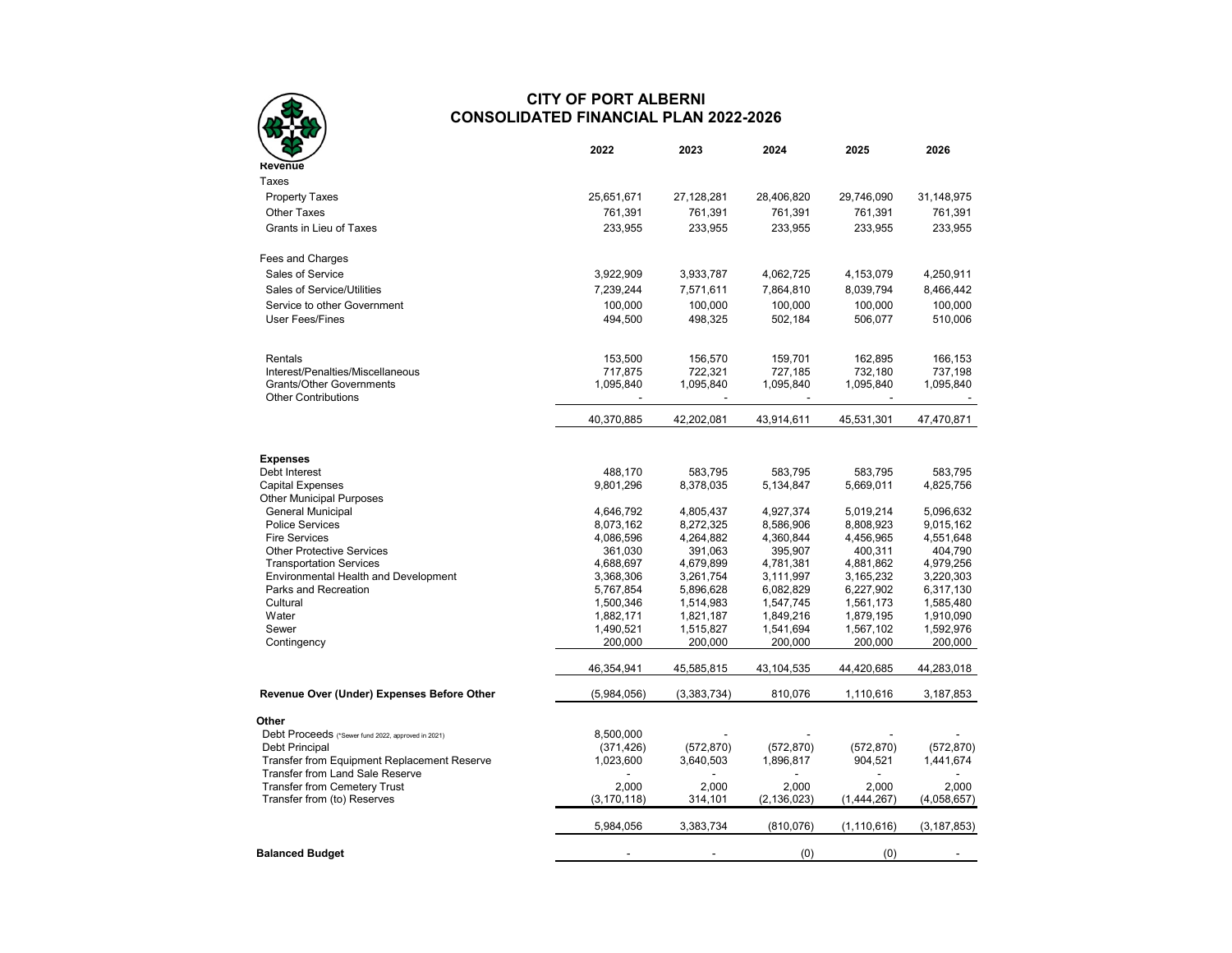

|           | <b>CITY OF PORT ALBERNI</b>                           |                  |                  |                |                      |                       |                |                       |                |                         |                |                       |                |                          |                   |
|-----------|-------------------------------------------------------|------------------|------------------|----------------|----------------------|-----------------------|----------------|-----------------------|----------------|-------------------------|----------------|-----------------------|----------------|--------------------------|-------------------|
| <b>RA</b> | <b>GENERAL FUND - REVENUE</b>                         | <b>Budget</b>    | Actual           | Variance       | Variance             | <b>Budget</b>         | Increase       | <b>Budget</b>         | Increase       | <b>Budget</b>           | Increase       | <b>Budget</b>         | Increase       | <b>Budget</b>            | Increase          |
|           | 2022-2026 FINANCIAL PLAN                              | 2021             | 2021             | \$             | %                    | 2022                  | $\%$           | 2023                  | %              | 2024                    | %              | 2025                  | %              | 2026                     | %                 |
|           | <b>REAL PROPERTY TAXES</b>                            |                  | (unaudited)      | (unaudited)    | (unaudited)          |                       |                |                       |                |                         |                |                       |                |                          |                   |
|           | 11111 General Purposes - Taxes                        | 24,463,807       | 24,444,706       | (19, 102)      | $-0.08%$             | 25,440,000            | 3.99%          | 26,916,610            | 5.80%          | 28, 195, 149            | 4.75%          | 29,534,419            | 4.75%          | 30,937,304               | 4.75%             |
|           | 11112 Debt Purposes - Taxes                           | 211.671          | 211.546          | (125)          | $-0.06%$             | 211,671               | 0.00%          | 211.671               | 0.00%          | 211,671                 | 0.00%          | 211,671               | 0.00%          | 211,671                  | 0.00%             |
|           | <b>TAX LEVY</b>                                       | 24,675,478       | 24,656,251       | (19, 227)      | $-0.08%$             | 25,651,671            | 3.96%          | 27,128,281            | 5.76%          | 28,406,820              | 4.71%          | 29,746,090            | 4.71%          | 31,148,975               | 4.72%             |
|           |                                                       |                  |                  |                |                      |                       |                |                       | $0.00\%$       |                         |                |                       |                |                          |                   |
|           | 11211 Special Area Levy<br><b>SPECIAL ASSESSMENTS</b> | 14.500<br>14,500 | 14.266<br>14,266 | (234)<br>(234) | $-1.62%$<br>$-1.62%$ | 14.650<br>14,650      | 1.03%<br>1.03% | 14.650<br>14,650      | 0.00%          | 14.650<br>14,650        | 0.00%<br>0.00% | 14.650<br>14,650      | 0.00%<br>0.00% | 14.650<br>14,650         | $0.00\%$<br>0.00% |
|           |                                                       |                  |                  |                |                      |                       |                |                       |                |                         |                |                       |                |                          |                   |
|           | 11910 Utility Tax 1%<br><b>TAXES</b>                  | 725,000          | 736,720          | 11,720         | 1.62%<br>$-0.03%$    | 746,741<br>26,413,062 | 3.00%<br>3.93% | 746,741<br>27,889,672 | 0.00%<br>5.59% | 746,741<br>29, 168, 211 | 0.00%<br>4.58% | 746,741<br>30,507,481 | 0.00%<br>4.59% | 746,741<br>31,910,366    | 0.00%<br>4.60%    |
|           |                                                       | 25,414,978       | 25,407,236       | (7, 742)       |                      |                       |                |                       |                |                         |                |                       |                |                          |                   |
|           | <b>FEDERAL GOVERNMENT</b>                             |                  |                  |                |                      |                       |                |                       |                |                         |                |                       |                |                          |                   |
|           | 12110 Federal Building Grant                          | 500              | 577              | 77             | 15.41%               | 575                   | 15.00%         | 575                   | 0.00%          | 575                     | 0.00%          | 575                   | 0.00%          | 575                      | 0.00%             |
|           | 12210 CBC Grant                                       | 2,500            | 3.254            | 754            | 30.17%               | 3,200                 | 28.00%         | 3.200                 | 0.00%          | 3.200                   | 0.00%          | 3,200                 | 0.00%          | 3,200                    | 0.00%             |
|           | <b>PROVINCIAL GOVERNMENT</b>                          |                  |                  |                |                      |                       |                |                       |                |                         |                |                       |                |                          |                   |
|           | 12310 Provincial Government Grant                     | 45.800           | 50.728           | 4.928          | 10.76%               | 50.000                | 9.17%          | 50.000                | 0.00%          | 50,000                  | 0.00%          | 50.000                | 0.00%          | 50.000                   | 0.00%             |
|           | 12410 BC Hydro                                        | 111,000          | 100,866          | (10, 134)      | $-9.13%$             | 100,000               | $-9.91%$       | 100,000               | 0.00%          | 100,000                 | 0.00%          | 100,000               | 0.00%          | 100,000                  | 0.00%             |
|           | 12411 Public Housing Grant (in lieu of taxes)         | 60,000           | 63,328           | 3,328          | 5.55%                | 80,000                | 33.33%         | 80,000                | 0.00%          | 80,000                  | 0.00%          | 80,000                | 0.00%          | 80,000                   | 0.00%             |
|           | <b>OTHER ENTITIES</b>                                 |                  |                  |                |                      |                       |                |                       |                |                         |                |                       |                |                          |                   |
|           | 12910 University of Victoria                          | 180              | 186              | 6              | 3.33%                | 180                   | 0.00%          | 180                   | 0.00%          | 180                     | 0.00%          | 180                   | 0.00%          | 180                      | 0.00%             |
|           | <b>GRANTS IN LIEU OF TAXES</b>                        | 219,980          | 218,939          | (1.041)        | $-0.47%$             | 233,955               | 6.35%          | 233,955               | 0.00%          | 233,955                 | 0.00%          | 233,955               | 0.00%          | 233.955                  | 0.00%             |
|           | <b>SERVICES PROVIDED TO GOVERNMENT</b>                |                  |                  |                |                      |                       |                |                       |                |                         |                |                       |                |                          |                   |
|           | 13121 PRISONER EXPENSE RECOVERY                       | 100,000          | 48,965           | (51, 035)      | $-51.04%$            | 100,000               | 0.00%          | 100,000               | 0.00%          | 100,000                 | 0.00%          | 100,000               | 0.00%          | 100,000                  | 0.00%             |
|           |                                                       |                  |                  |                |                      |                       |                |                       |                |                         |                |                       |                |                          |                   |
|           | <b>SALES OF SERVICES</b>                              |                  |                  |                |                      |                       |                |                       |                |                         |                |                       |                |                          |                   |
|           | 14120 ADMINISTRATION SERVICE CHARGE                   | 33,500           | 16,952           | (16, 548)      | -49.40%              | 45,000                | 34.33%         | 45.000                | 0.00%          | 45,000                  | 0.00%          | 45,000                | 0.00%          | 45,000                   | 0.00%             |
|           | 14221 Law Enforcement Service Charge                  | 129,252          | 32,177           | (97, 075)      | $-75.11%$            | 141.500               | 9.48%          | 141.500               | 0.00%          | 141,500                 | 0.00%          | 141,500               | 0.00%          | 141,520                  | 0.01%             |
|           | 14241 Fire Department Service Charge                  | 195.709          | 283.696          | 87.987         | 44.96%               | 198.338               | 1.34%          | 203.490               | 2.60%          | 208.797                 | 2.61%          | 214.263               | 2.62%          | 219.893                  | 2.63%             |
|           | <b>PROTECTIVE SERVICES</b>                            | 324,961          | 315,873          | (9,088)        | $-2.80%$             | 339,838               | 4.58%          | 344,990               | 1.52%          | 350,297                 | 1.54%          | 355,763               | 1.56%          | 361,413                  | 1.59%             |
|           | 14310 Public Works Service Charge                     | 77,600           | 22,334           | (55, 266)      | $-71.22%$            | 77,600                | 0.00%          | 77,600                | 0.00%          | 77,600                  | 0.00%          | 77,600                | 0.00%          | 77,600                   | 0.00%             |
|           | 14400 Public Transit Revenue                          | 201.063          | 548,079          | 347,016        | 172.59%              | 288,230               | 43.35%         | 281,296               | $-2.41%$       | 321,514                 | 14.30%         | 346,968               | 7.92%          | 356,363                  | 2.71%             |
|           | <b>TRANSPORTATION SERVICES</b>                        | 278,663          | 570,413          | 291,750        | 104.70%              | 365,830               | 31.28%         | 358,896               | $-1.90%$       | 399,114                 | 11.21%         | 424,568               | 6.38%          | 433,963                  | 2.21%             |
|           | 14433 Commercial Solid Waste Collection               | 13,000           | 15,797           | 2,797          | 21.52%               | 10,000                | $-23.08%$      | $\sim$                | $-100.00\%$    | $\sim$                  | 0.00%          | $\sim$                | 0.00%          | $\overline{\phantom{a}}$ | 0.00%             |
|           | 14434 Residential Solid Waste Collection              | 1,235,718        | 848,821          | (386, 897)     | $-31.31%$            | 1,381,260             | 11.78%         | 1,356,260             | $-1.81%$       | 1,383,385               | 2.00%          | 1,411,053             | 2.00%          | 1.439.274                | 2.00%             |
|           | 14434 Recycle BC Collection Incentive                 | 271,128          | 80,038           | (191, 090)     | $-70.48%$            | 287,239               | 5.94%          | 303,375               | 5.62%          | 306,409                 | 1.00%          | 309,473               | 1.00%          | 312.568                  | 1.00%             |
|           | <b>CURBSIDE WASTE COLLECTION</b>                      | 1,519,846        | 944,657          | (575, 189)     | $-37.85%$            | 1,678,499             | 10.44%         | 1,659,635             | $-1.12%$       | 1,689,794               | 1.82%          | 1,720,526             | 1.82%          | 1,751,842                | 1.82%             |
|           | 14516 PUBLIC HEALTH-CEMETERIES                        | 61,200           | 80,038           | 18,838         | 30.78%               | 66,600                | 8.82%          | 66,600                | 0.00%          | 66,600                  | 0.00%          | 66,600                | 0.00%          | 66,600                   | 0.00%             |
|           |                                                       |                  |                  |                |                      |                       |                |                       |                |                         |                |                       |                |                          |                   |
|           | 14550 PLANNING ADMINISTRATION                         | 44,500           | 50,254           | 5,754          | 12.93%               | 46,100                | 3.60%          | 46.712                | 1.33%          | 47,336                  | 1.34%          | 47,973                | 1.35%          | 48,025                   | 0.11%             |
|           | 14560 ECONOMIC DEVELOPMENT                            | 146.833          | 187,510          | 40,677         | 27.70%               | 8.500                 | $-94.21%$      | 8.500                 | 0.00%          | 8.500                   | 0.00%          | 8.500                 | 0.00%          | 8.500                    | 0.00%             |
|           | 14600 Marine Commercial Building                      | 76,169           | 87,017           | 10,848         | 14.24%               | 87,000                | 14.22%         | 88,740                | 2.00%          | 90,500                  | 1.98%          | 92,325                | 2.02%          | 94,100                   | 1.92%             |
|           | 14601 Port Building                                   | 23,247           | 24,107           | 860            | 3.70%                | 26,000                | 11.84%         | 26,520                | 2.00%          | 27,050                  | 2.00%          | 27,600                | 2.03%          | 28,200                   | 2.17%             |
|           | 14602 Market Square                                   | 32,000           | 20,460           | (11,540)       | -36.06%              | 30,000                | $-6.25%$       | 30,600                | 2.00%          | 31,200                  | 1.96%          | 31,850                | 2.08%          | 32,500                   | 2.04%             |
|           | 14690 A. H. Q. Miscellaneous Revenue                  | 2,500            |                  | (2,500)        | -100.00%             | 2,500                 | 0.00%          | 2,500                 | 0.00%          | 2,500                   | 0.00%          | 2,500                 | 0.00%          | 2,500                    | 0.00%             |
|           | <b>ALBERNI HARBOUR QUAY</b>                           | 133.916          | 131,583          | (2, 333)       | $-1.74%$             | 145,500               | 8.65%          | 148.360               | 1.97%          | 151,250                 | 1.95%          | 154,275               | 2.00%          | 157,300                  | 1.96%             |
|           |                                                       |                  |                  |                |                      |                       |                |                       |                |                         |                |                       |                |                          |                   |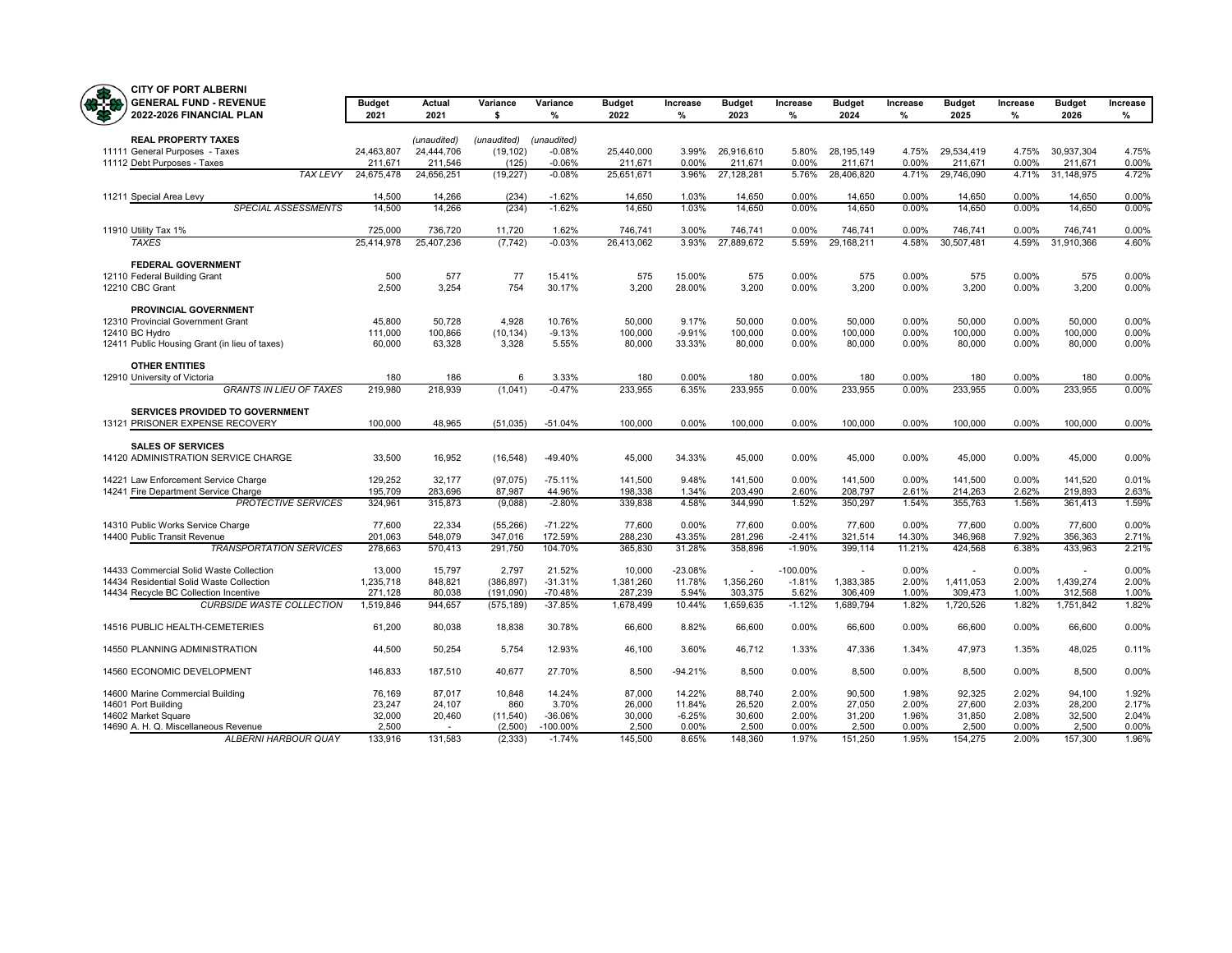

| <b>CITY OF PORT ALBERNI</b>                                    |                       |                  |                         |                        |                       |                     |                       |                |                       |                |                       |                |                       |                 |
|----------------------------------------------------------------|-----------------------|------------------|-------------------------|------------------------|-----------------------|---------------------|-----------------------|----------------|-----------------------|----------------|-----------------------|----------------|-----------------------|-----------------|
| <b>GENERAL FUND - REVENUE</b><br>₩<br>2022-2026 FINANCIAL PLAN | <b>Budget</b><br>2021 | Actual<br>2021   | Variance<br>\$          | Variance<br>$\%$       | <b>Budget</b><br>2022 | Increase<br>%       | <b>Budget</b><br>2023 | Increase<br>%  | <b>Budget</b><br>2024 | Increase<br>%  | <b>Budget</b><br>2025 | Increase<br>%  | <b>Budget</b><br>2026 | Increase<br>%   |
|                                                                |                       |                  |                         |                        |                       |                     |                       |                |                       |                |                       |                |                       |                 |
| <b>RECREATION SERVICES</b>                                     |                       |                  |                         |                        |                       |                     |                       |                |                       |                |                       |                |                       |                 |
| <b>RECREATION FACILITIES</b>                                   |                       |                  |                         |                        |                       |                     |                       |                |                       |                |                       |                |                       |                 |
| 14710 Gyro Youth Centre                                        | 4,000                 | 2,812            | (1, 188)                | $-29.70%$              | 6,000                 | 50.00%              | 9,000                 | 50.00%         | 9,500                 | 5.56%          | 10,000                | 5.26%          | 10,500                | 5.00%           |
| 14712 Echo '67 Centre                                          | 211,650               | 165,452          | (46, 198)               | $-21.83%$              | 206.121               | $-2.61%$            | 215,520               | 4.56%          | 228,725               | 6.13%          | 241.950               | 5.78%          | 260,385               | 7.62%           |
| 14714 Glenwood Centre                                          | 30,000                | 17,810           | (12, 190)               | -40.63%                | 39,600                | 32.00%              | 39,850                | 0.63%          | 40,250                | 1.00%          | 40,700                | 1.12%          | 41,100                | 0.98%           |
| 14716 Echo Aquatic Centre                                      | 41,925                | 17,187           | (24, 738)               | $-59.01%$              | 42,344                | 1.00%               | 42,768                | 1.00%          | 43,195                | 1.00%          | 43,627                | 1.00%          | 44,200                | 1.31%           |
| 14718 AV Multiplex<br>14720 Stadium & Athletic Fields          | 465,000<br>21,500     | 243,942<br>8,653 | (221, 058)<br>(12, 847) | $-47.54%$<br>$-59.75%$ | 388,356<br>29,683     | $-16.48%$<br>38.06% | 399,285<br>29,997     | 2.81%<br>1.06% | 407,279<br>30,382     | 2.00%<br>1.28% | 412,826<br>30,933     | 1.36%<br>1.81% | 418,453<br>31,456     | 1.36%<br>1.69%  |
| <b>RECREATION PROGRAMS</b>                                     |                       |                  |                         |                        |                       |                     |                       |                |                       |                |                       |                |                       |                 |
| <b>SPORT PROGRAMS</b>                                          |                       |                  |                         |                        |                       |                     |                       |                |                       |                |                       |                |                       |                 |
| 14730 Glenwood Centre                                          | 1,500                 | 985              | (515)                   | $-34.36%$              | 3,090                 | 106.00%             | 3,127                 | 1.20%          | 3,156                 | 0.93%          | 3,191                 | 1.11%          | 3.227                 | 1.13%           |
| 14732 Echo Aquatic Centre                                      | 190,000               | 75,383           | (114, 617)              | $-60.32%$              | 89,000                | $-53.16%$           | 93,500                | 5.06%          | 100,500               | 7.49%          | 108,000               | 7.46%          | 110,500               | 2.31%           |
| 14734 AV Multiplex                                             | 27,033                | 11,932           | (15, 101)               | $-55.86%$              | 10,800                | $-60.05%$           | 11,100                | 2.78%          | 11,400                | 2.70%          | 11,700                | 2.63%          | 12,000                | 2.56%           |
| <b>LEISURE PROGRAMS</b>                                        |                       |                  |                         |                        |                       |                     |                       |                |                       |                |                       |                |                       |                 |
| 14738 Children's Programs<br>14740 Youth Programs & Services   | 45,000<br>4,510       | 81,680<br>9,248  | 36,680<br>4,738         | 81.51%<br>105.04%      | 92,000<br>30.500      | 104.44%<br>576.27%  | 95,000<br>32.000      | 3.26%<br>4.92% | 102,000<br>33.500     | 7.37%<br>4.69% | 104,000<br>35.000     | 1.96%<br>4.48% | 111,000<br>36.500     | 6.73%<br>4.29%  |
| 14742 Adult Programs                                           | 25,000                | 22,862           | (2, 138)                | $-8.55%$               | 49,000                | 96.00%              | 51,000                | 4.08%          | 53,000                | 3.92%          | 55,000                | 3.77%          | 57,000                | 3.64%           |
| 14750 Special Events                                           | 1.380                 |                  | (1,380)                 | $-100.00\%$            | 1.000                 | $-27.54%$           | 1,000                 | 0.00%          | 1.000                 | 0.00%          | 1,000                 | 0.00%          | 1.000                 | 0.00%           |
| <b>COMMUNITY SERVICES</b>                                      |                       |                  |                         |                        |                       |                     |                       |                |                       |                |                       |                |                       |                 |
| 14760 Community Services Misc Revenue                          | 3,550                 | 5,932            | 2,382                   | 67.09%                 | 4,101                 | 15.52%              | 5,500                 | 34.11%         | 5,500                 | 0.00%          | 5,500                 | 0.00%          | 5,500                 | 0.00%           |
| 14770 Contributions & Grants                                   | 167,688               | 191,431          | 23,743                  | 14.16%                 | 128,447               | $-23.40%$           | 128,447               | 0.00%          | 128,447               | 0.00%          | 128,447               | 0.00%          | 128,447               | 0.00%           |
| <b>RECREATION SERVICES</b>                                     | 1,239,736             | 855,307          | (384, 429)              | $-31.01%$              | 1,120,042             | $-9.65%$            | 1,157,094             | 3.31%          | 1,197,834             | 3.52%          | 1,231,874             | 2.84%          | 1,271,268             | 3.20%           |
| <b>CULTURAL SERVICES</b>                                       |                       |                  |                         |                        |                       |                     |                       |                |                       |                |                       |                |                       |                 |
| <b>MUSEUM SERVICES</b>                                         |                       |                  |                         |                        |                       |                     |                       |                |                       |                |                       |                |                       |                 |
| 14810 Museum-Sales & Service                                   | 24,800                | 11,776           | (13, 024)               | $-52.51%$              | 38,600                | 55.65%              | 29,600                | $-23.32%$      | 38,600                | 30.41%         | 29,600                | $-23.32%$      | 38,600                | 30.41%<br>0.00% |
| 14820 Museum-Federal Grants<br>14830 Museum-Provincial Grants  | 3,400<br>455,000      | 463,400          | (3,400)<br>8,400        | $-100.00\%$<br>1.85%   | 3,400<br>65,000       | 0.00%<br>$-85.71%$  | 3,400<br>65,000       | 0.00%<br>0.00% | 3,400<br>65,000       | 0.00%<br>0.00% | 3,400<br>65,000       | 0.00%<br>0.00% | 3,400<br>65,000       | 0.00%           |
| <b>CULTURAL SERVICES</b>                                       | 483,200               | 475,176          | (8,024)                 | $-1.66%$               | 107,000               | $-77.86%$           | 98,000                | $-8.41%$       | 107,000               | 9.18%          | 98,000                | $-8.41%$       | 107,000               | 9.18%           |
| <b>SALES OF SERVICES</b>                                       | 4,266,355             | 3,627,764        | (638, 591)              | $-14.97%$              | 3,922,909             | $-8.05%$            | 3,933,787             | 0.28%          | 4,062,725             | 3.28%          | 4,153,079             | 2.22%          | 4,250,911             | 2.36%           |
| OTHER REVENUE OWN SOURCES                                      |                       |                  |                         |                        |                       |                     |                       |                |                       |                |                       |                |                       |                 |
| 15110 Business Licence Fees                                    | 130,000               | 165,481          | 35.481                  | 27.29%                 | 165.000               | 26.92%              | 165,825               | 0.50%          | 166.654               | 0.50%          | 167.487               | 0.50%          | 168,325               | 0.50%           |
| 15160 Dog Licence Fees                                         | 10,000                | 11,438           | 1,438                   | 14.38%                 | 11,000                | 10.00%              | 11,000                | 0.00%          | 11,000                | 0.00%          | 11,000                | 0.00%          | 11,000                | 0.00%           |
| 15170 Building & Plumbing Permit Fees                          | 106,140               | 229,564          | 123,424                 | 116.28%                | 300,000               | 182.65%             | 303,000               | 1.00%          | 306,030               | 1.00%          | 309,090               | 1.00%          | 312,181               | 1.00%           |
| 15181 Other Const/Demolition Permit Fees                       | 140                   | 200              | 60                      | 42.86%                 | 500                   | 257.14%             | 500                   | 0.00%          | 500                   | 0.00%          | 500                   | 0.00%          | 500                   | 0.00%           |
| 15190 Vacant Bldg Registration Permit Fees                     | 1,000                 | 1,000            |                         | 0.00%                  | 1,000                 | 0.00%               | 1,000                 | 0.00%          | 1,000                 | 0.00%          | 1,000                 | 0.00%          | 1,000                 | 0.00%           |
| <b>LICENCES &amp; PERMITS</b>                                  | 247,280               | 407,682          | 160,402                 | 64.87%                 | 477,500               | 93.10%              | 481,325               | 0.80%          | 485,184               | 0.80%          | 489,077               | 0.80%          | 493,006               | 0.80%           |
| 15210 FINES & PARKING TICKETS                                  | 17,000                | 10,038           | (6,962)                 | -40.95%                | 17,000                | 0.00%               | 17,000                | 0.00%          | 17,000                | 0.00%          | 17,000                | 0.00%          | 17,000                | 0.00%           |
| 15320 RENTALS                                                  | 145,500               | 225,590          | 80.090                  | 55.04%                 | 153,500               | 5.50%               | 156,570               | 2.00%          | 159,701               | 2.00%          | 162,895               | 2.00%          | 166,153               | 2.00%           |
| 15510 Interest On Investments                                  | 240,000               | 29,739           | (210, 261)              | $-87.61%$              | 240,000               | 0.00%               | 240,000               | 0.00%          | 240,000               | 0.00%          | 240,000               | 0.00%          | 240,000               | 0.00%           |
| 15590 Other Interest                                           | 28,000                | 49,238           | 21,238                  | 75.85%                 | 36,000                | 28.57%              | 36,000                | 0.00%          | 36,000                | 0.00%          | 36,000                | 0.00%          | 36,000                | 0.00%           |
| <b>RETURN ON INVESTMENTS</b>                                   | 268,000               | 78,977           | (189, 023)              | $-70.53%$              | 276,000               | 2.99%               | 276,000               | 0.00%          | 276,000               | 0.00%          | 276,000               | 0.00%          | 276,000               | 0.00%           |
| <b>15611 Current Tax Penalties</b>                             | 118,000               | 15,037           | (102, 963)              | $-87.26%$              | 145,000               | 22.88%              | 145,000               | 0.00%          | 145,000               | 0.00%          | 145,000               | 0.00%          | 145,000               | 0.00%           |
| 15621 Arrears & Delinquent Tax Interest                        | 45,100                | 26,231           | (18, 869)               | $-41.84%$              | 48,600                | 7.76%               | 48,600                | 0.00%          | 48,600                | 0.00%          | 48,600                | 0.00%          | 48,600                | 0.00%           |
| 15625 Residential Garbage Penalties                            | 11.400                | 9.154            | (2.246)                 | $-19.71%$              | 16.500                | 44.74%              | 16,500                | 0.00%          | 16.830                | 2.00%          | 17,200                | 2.20%          | 17.500                | 1.74%           |
| PENALTIES & INTEREST                                           | 174,500               | 50,422           | (124, 078)              | $-71.10%$              | 210,100               | 20.40%              | 210,100               | 0.00%          | 210,430               | 0.16%          | 210,800               | 0.18%          | 211,100               | 0.14%           |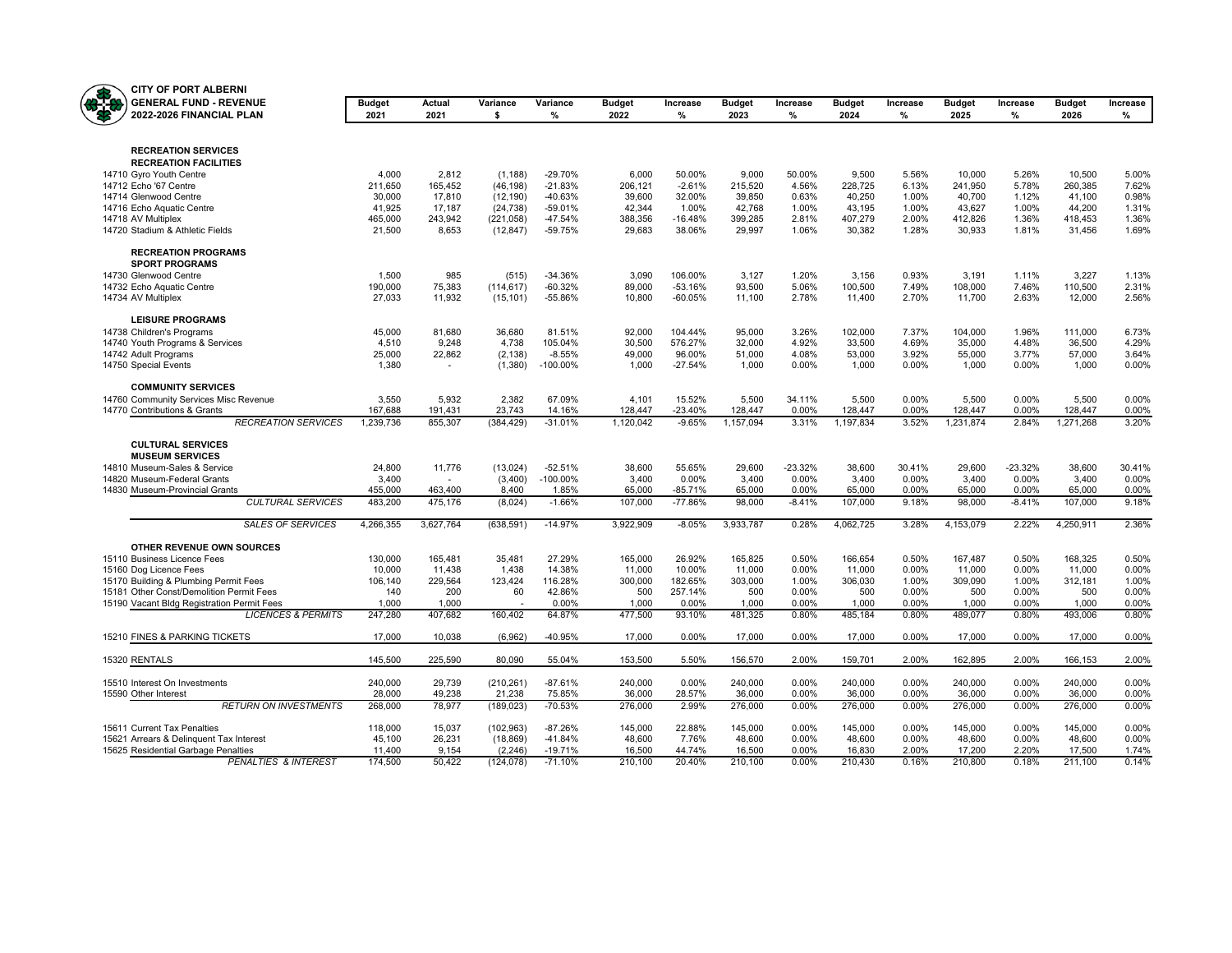

|            | VIII VI FUNI ALDLINII                                                  |                   |                                  |                       |                          |                   |                |                          |                |                   |                 |                   |                |                   |                |
|------------|------------------------------------------------------------------------|-------------------|----------------------------------|-----------------------|--------------------------|-------------------|----------------|--------------------------|----------------|-------------------|-----------------|-------------------|----------------|-------------------|----------------|
| <b>TAB</b> | <b>GENERAL FUND - REVENUE</b>                                          | <b>Budget</b>     | Actual                           | Variance              | Variance                 | <b>Budget</b>     | Increase       | <b>Budget</b>            | Increase       | <b>Budget</b>     | <b>Increase</b> | <b>Budget</b>     | Increase       | <b>Budget</b>     | Increase       |
|            | 2022-2026 FINANCIAL PLAN                                               | 2021              | 2021                             | \$                    | %                        | 2022              | %              | 2023                     | %              | 2024              | ℅               | 2025              | %              | 2026              | ℅              |
|            |                                                                        |                   |                                  |                       |                          |                   |                |                          |                |                   |                 |                   |                |                   |                |
|            | 15930 Miscellaneous Revenue<br>15940 Miscellaneous Revenue-IT Services | 192.700<br>28,275 | 159.739<br>$\tilde{\phantom{a}}$ | (32,961)<br>(28, 275) | $-17.10%$<br>$-100.00\%$ | 203.500<br>28,275 | 5.60%<br>0.00% | 207.380<br>28.841        | 1.91%<br>2.00% | 211.338<br>29.417 | 1.91%<br>2.00%  | 215.374<br>30.006 | 1.91%<br>2.00% | 219.492<br>30,606 | 1.91%<br>2.00% |
|            | <b>MISCELLANEOUS REVENUE</b>                                           | 220,975           | 159,739                          | (61, 236)             | $-27.71%$                | 231,775           | 4.89%          | 236,221                  | 1.92%          | 240,755           | 1.92%           | 245,380           | 1.92%          | 250,098           | 1.92%          |
|            |                                                                        |                   |                                  |                       |                          |                   |                |                          |                |                   |                 |                   |                |                   |                |
|            | OTHER REVENUE OWN SOURCES                                              | 1,073,255         | 932.449                          | (140, 806)            | $-13.12%$                | 1,365,875         | 27.26%         | 1,377,216                | 0.83%          | 1,389,070         | 0.86%           | 1,401,152         | 0.87%          | 1,413,357         | 0.87%          |
|            | UNCONDITIONAL TRANSFERS OTHER GOV'T<br><b>PROVINCIAL GOVERNMENT</b>    |                   |                                  |                       |                          |                   |                |                          |                |                   |                 |                   |                |                   |                |
|            | 16212 Small Community Protection Grant                                 | 288,700           | 235,000                          | (53,700)              | $-18.60%$                | 235,000           | $-18.60%$      | 235,000                  | 0.00%          | 235,000           | 0.00%           | 235,000           | 0.00%          | 235,000           | 0.00%          |
|            | 16214 Revenue Sharing - Traffic Fines                                  | 302,800           | 342.501                          | 39.701                | 13.11%                   | 345.000           | 13.94%         | 345.000                  | 0.00%          | 345.000           | 0.00%           | 345.000           | 0.00%          | 345.000           | 0.00%          |
|            | 16215 Community Gaming Revenue                                         | 445,840           | 231,966                          | (213, 874)            | -47.97%                  | 445,840           | 0.00%          | 445,840                  | 0.00%          | 445,840           | 0.00%           | 445,840           | 0.00%          | 445,840           | 0.00%          |
|            | <b>UNCOND TFRS OTHER GOV'T</b>                                         | 1,037,340         | 809,467                          | (227, 873)            | $-21.97%$                | 1,025,840         | $-1.11%$       | 1,025,840                | 0.00%          | 1,025,840         | 0.00%           | 1,025,840         | 0.00%          | 1,025,840         | 0.00%          |
|            | <b>CONDITIONAL TRANSFERS OTHER</b>                                     |                   |                                  |                       |                          |                   |                |                          |                |                   |                 |                   |                |                   |                |
|            | 18120 Grants/Contributions UBCM/FCM                                    |                   |                                  |                       |                          |                   | 0.00%          | $\overline{\phantom{a}}$ | 0.00%          | $\sim$            | 0.00%           | ٠                 | 0.00%          |                   | 0.00%          |
|            | 18121 Grants/Contributions Other                                       | 2,373,951         | 2,373,951                        |                       | $0.00\%$                 | 70,000            | $-97.05%$      | 70,000                   | 0.00%          | 70,000            | 0.00%           | 70,000            | 0.00%          | 70,000            | 0.00%          |
|            | <b>CONDITIONAL TRANSFERS - OTHER</b>                                   | 2.373.951         | 2.373.951                        |                       | 0.00%                    | 70,000            | $-97.05%$      | 70,000                   | 0.00%          | 70,000            | 0.00%           | 70,000            | 0.00%          | 70,000            | 0.00%          |
|            | OTHER TRANSFERS & COLLECTIONS                                          |                   |                                  |                       |                          |                   |                |                          |                |                   |                 |                   |                |                   |                |
|            | 19110 Cemetery Trust Fund                                              | 2,000             |                                  | (2,000)               | $-100.00\%$              | 2,000             | 0.00%          | 2,000                    | 0.00%          | 2,000             | 0.00%           | 2,000             | 0.00%          | 2,000             | 0.00%          |
|            | 19114 Operating Funds From Prior Years                                 | 420,000           | 420,000                          |                       | 0.00%                    | 1,422,000         | 238.57%        | 400,000                  | $-71.87%$      | 400.000           | 0.00%           | 400.000           | 0.00%          | 400.000           | 0.00%          |
|            | 19115 Transfer from RCMP Surplus Reserve                               | 256,180           | 181,281                          | (74, 899)             | $-29.24%$                | 191,462           | $-25.26%$      | 194,799                  | 1.74%          | 198,199           | 1.75%           | 201,660           | 1.75%          | 204,645           | 1.48%          |
|            | TRANSFERS FROM OWN RESERVES                                            | 678,180           | 601,281                          | (76, 899)             | $-11.34%$                | 1,615,462         | 138.21%        | 596,799                  | $-63.06%$      | 600,199           | 0.57%           | 603.660           | 0.58%          | 606,645           | 0.49%          |
|            | <b>COLLECTIONS FOR OTHER GOV'T</b>                                     |                   |                                  |                       |                          |                   |                |                          |                |                   |                 |                   |                |                   |                |
|            | 19811 Non-Residential School Tax                                       | 1,874,170         | 1.929.198                        | 55,028                | 2.94%                    | 1,749,007         | $-6.68%$       | 1,783,987                | 2.00%          | 1,819,667         | 2.00%           | 1.856.060         | 2.00%          | 1,893,181         | 2.00%          |
|            | 19812 Residential School Tax                                           | 3.166.722         | 4.077.216                        | 910.494               | 28.75%                   | 4.380.106         | 38.32%         | 4.467.708                | 2.00%          | 4.557.062         | 2.00%           | 4.648.204         | 2.00%          | 4.741.168         | 2.00%          |
|            | COLLECTIONS FOR OTHER GOV'T                                            | 5,040,892         | 6,006,414                        | 965,522               | 19.15%                   | 6,129,113         | 21.59%         | 6,251,695                | 2.00%          | 6,376,729         | 2.00%           | 6,504,264         | 2.00%          | 6,634,349         | 2.00%          |
|            | <b>REGIONAL GOVERNMENT</b>                                             |                   |                                  |                       |                          |                   |                |                          |                |                   |                 |                   |                |                   |                |
|            | 19820 Alberni-Clayoquot Regional Hosp Dist                             | 700,665           | 670,718                          | (29, 947)             | $-4.27%$                 | 680,000           | $-2.95%$       | 686,800                  | 1.00%          | 693.668           | 1.00%           | 700,605           | 1.00%          | 707.611           | 1.00%          |
|            | 19821 Alberni-Clayoquot Regional District                              | 1,372,574         | 1.460.899                        | 88.325                | 6.43%                    | 1,491,725         | 8.68%          | 1.506.642                | 1.00%          | 1.521.709         | 1.00%           | 1.536.926         | 1.00%          | 1.552.295         | 1.00%          |
|            | <b>REGIONAL GOVERNMENT</b>                                             | 2,073,239         | 2,131,617                        | 58,378                | 2.82%                    | 2,171,725         | 4.75%          | 2,193,442                | 1.00%          | 2,215,377         | 1.00%           | 2,237,531         | 1.00%          | 2,259,906         | 1.00%          |
|            | JOINT BOARDS AND COMMISSIONS                                           |                   |                                  |                       |                          |                   |                |                          |                |                   |                 |                   |                |                   |                |
|            | 19830 Municipal Finance Authority                                      | 700.00            | 706                              | 6                     | 0.84%                    | 700               | 0.00%          | 700                      | 0.00%          | 700               | 0.00%           | 700               | 0.00%          | 700               | 0.00%          |
|            | 19831 BC Assessment                                                    | 181,000           | 184,219                          | 3,219                 | 1.78%                    | 182,810           | 1.00%          | 184,638                  | 1.00%          | 186,484           | 1.00%           | 188,349           | 1.00%          | 190,000           | 0.88%          |
|            | JOINT BOARDS AND COMMISSIONS                                           | 181.700           | 184.925                          | 3.225                 | 1.77%                    | 183.510           | 1.00%          | 185.338                  | 1.00%          | 187.184           | 1.00%           | 189.049           | 1.00%          | 190.700           | 0.87%          |
|            | OTHER TRANSFERS, COLLECTIONS                                           | 7.295.831         | 8.322.956                        | 1,027,125             | 14.08%                   | 8.484.348         | 16.29%         | 8.630.475                | 1.72%          | 8.779.290         | 1.72%           | 8.930.844         | 1.73%          | 9.084.955         | 1.73%          |
|            | <b>GENERAL FUND REVENUE</b>                                            | 42.459.870        | 42.343.008                       | (116.862)             | $-0.28%$                 | 43.231.451        |                | 1.82% 43.857.744         | 1.45%          | 45.429.290        |                 | 3.58% 47.026.011  |                | 3.51% 48.696.029  | 3.55%          |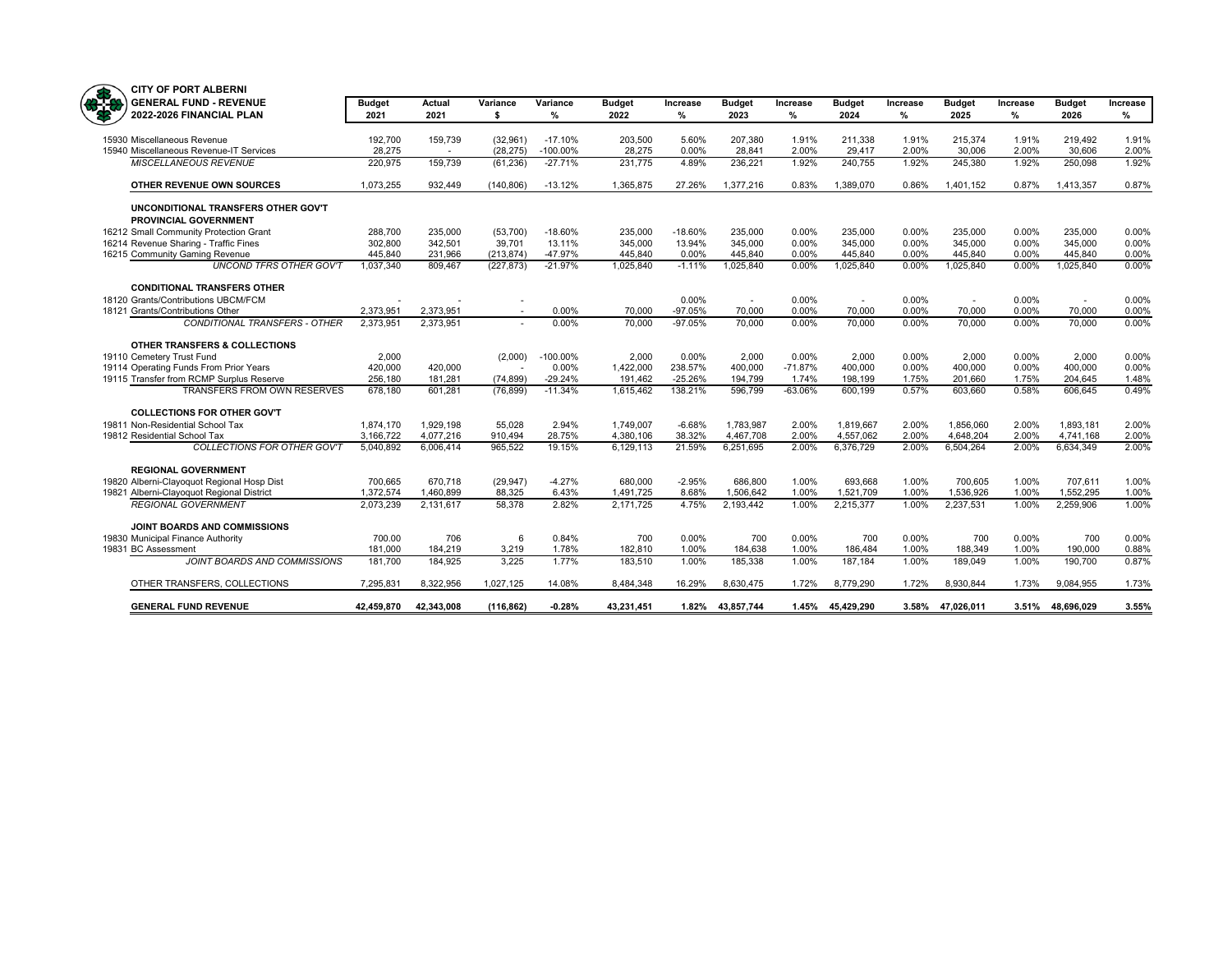| Œ.<br><b>GENERAL FUND - EXPENSE</b><br>2022-2026 FINANCIAL PLAN     | <b>Budget</b><br>2021 | Actual<br>2021    | Variance<br>\$      | Variance<br>%         | <b>Budget</b><br>2022 | Increase<br>%     | <b>Budget</b><br>2023 | Increase<br>%      | <b>Budget</b><br>2024 | Increase<br>%     | <b>Budget</b><br>2025 | Increase<br>%  | <b>Budget</b><br>2026 | Increase<br>%  |
|---------------------------------------------------------------------|-----------------------|-------------------|---------------------|-----------------------|-----------------------|-------------------|-----------------------|--------------------|-----------------------|-------------------|-----------------------|----------------|-----------------------|----------------|
|                                                                     |                       |                   |                     |                       |                       |                   |                       |                    |                       |                   |                       |                |                       |                |
| <b>GENERAL GOVERNMENT SERVICE</b><br><b>LEGISLATIVE</b>             |                       | (unaudited)       | (unaudited)         | (unaudited)           |                       |                   |                       |                    |                       |                   |                       |                |                       |                |
| 21110 Mayor                                                         | 47,153                | 48,440            | (1, 287)            | $-2.73%$              | 49,183                | 4.31%             | 68,473                | 39.22%             | 69,711                | 1.81%             | 71,095                | 1.99%          | 72,445                | 1.90%          |
| 21130 Council                                                       | 125,393               | 129,553           | (4, 160)            | $-3.32%$              | 139,263               | 11.06%            | 185,521               | 33.22%             | 189,136               | 1.95%             | 192,823               | 1.95%          | 196,585               | 1.95%          |
| 21190 Receptions and Other Services                                 | 39,000                | 25,813            | 13,187              | 33.81%                | 34,000                | $-12.82%$         | 34,260                | 0.76%              | 34,520                | 0.76%             | 34,785                | 0.77%          | 35,045                | 0.75%          |
| <b>LEGISLATIVE</b>                                                  | 211,546               | 203,806           | 7,740               | 3.66%                 | 222,446               | 5.15%             | 288,254               | 29.58%             | 293,367               | 1.77%             | 298,703               | 1.82%          | 304,075               | 1.80%          |
| <b>GENERAL ADMINISTRATION</b><br><b>ADMINISTRATIVE</b>              |                       |                   |                     |                       |                       |                   |                       |                    |                       |                   |                       |                |                       |                |
| 21211 Chief Administrative Officer                                  | 213,636               | 219,996           | (6, 360)            | $-2.98%$              | 185,751               | $-13.05%$         | 238,699               | 28.50%             | 243,230               | 1.90%             | 250,852               | 3.13%          | 252,567               | 0.68%          |
| 21212 Corporate Services                                            | 562,541               | 497,097           | 65,444              | 11.63%                | 599,424               | 6.56%             | 603,480               | 0.68%              | 614,524               | 1.83%             | 625,719               | 1.82%          | 637,100               | 1.82%          |
| 21215 Legal Services                                                | 20,000                | 26,493            | (6, 493)            | $-32.47%$             | 25,000                | 25.00%            | 25,000                | 0.00%              | 25,000                | 0.00%             | 25,000                | 0.00%          | 25,000                | 0.00%          |
| 21216 Bylaw Enforcement                                             | 396,837               | 311,464           | 85,373              | 21.51%                | 503,370               | 26.85%            | 512,048               | 1.72%              | 521,320               | 1.81%             | 530,785               | 1.82%          | 540,451               | 1.82%          |
| 22140 Parking Enforcement                                           | 25,000                |                   | 25,000              | 100.00%               | 25,000                | 0.00%             | 25,000                | 0.00%              | 25,000                | 0.00%             | 25,000                | 0.00%          | 25,000                | 0.00%          |
| 21217 Bylaw Enforcement Vehicles                                    | 14,756                | 15,668            | (912)               | $-6.18%$              | 14,820                | 0.43%             | 15,169                | 2.35%              | 15,401                | 1.53%             | 15,662                | 1.69%          | 15,935                | 1.74%          |
| <b>FINANCIAL MANAGEMENT</b>                                         |                       |                   |                     |                       |                       |                   |                       |                    |                       |                   |                       |                |                       |                |
| 21221 Financial Management Administration                           | 817,639               | 823,476           | (5,837)             | $-0.71%$              | 898,099               | 9.84%             | 919,453               | 2.38%              | 936,309               | 1.83%             | 953,494               | 1.84%          | 971,024               | 1.84%          |
| 21225 External Audit                                                | 27,300                | 28,358<br>149,687 | (1,058)             | $-3.87%$<br>$-18.35%$ | 34,500<br>137,845     | 26.37%<br>8.99%   | 30,000<br>140,205     | $-13.04%$<br>1.71% | 30,600<br>142,406     | 2.00%<br>1.57%    | 31,212<br>144,665     | 2.00%<br>1.59% | 31,836<br>146,959     | 2.00%<br>1.59% |
| 21226 Purchasing Administration<br>21229 Other Financial Management | 126,480<br>22,600     | 8,108             | (23, 207)<br>14,492 | 64.12%                | 47,500                | 110.18%           | 55,000                | 15.79%             | 45,000                | $-18.18%$         | 30,000                | $-33.33%$      | 30,000                | 0.00%          |
| <b>COMMON SERVICES</b>                                              |                       |                   |                     |                       |                       |                   |                       |                    |                       |                   |                       |                |                       |                |
| 21222 Administration Vehicle                                        | 9.913                 | 8,699             | 1,214               | 12.25%                | 10,100                | 1.89%             | 10,261                | 1.59%              | 10,424                | 1.59%             | 10,590                | 1.59%          | 10.759                | 1.60%          |
| 21252 City Hall                                                     | 160,073               | 151,046           | 9,027               | 5.64%                 | 116,727               | $-27.08%$         | 118,540               | 1.55%              | 120,231               | 1.43%             | 122,122               | 1.57%          | 123,715               | 1.30%          |
| 21253 Other City Buildings                                          | 1,449                 | 3,536             | (2,087)             | $-144.04%$            | 2,100                 | 44.93%            | 2,100                 | 0.00%              | 2,100                 | 0.00%             | 2,100                 | 0.00%          | 2,100                 | 0.00%          |
| 21259 Other Common Services                                         | 449,203               | 369,032           | 80.171              | 17.85%                | 462,500               | 2.96%             | 481,055               | 4.01%              | 516,040               | 7.27%             | 519,950               | 0.76%          | 525,342               | 1.04%          |
| 21260 Carbon Offsets                                                | 56,200                | $\overline{a}$    | 56,200              | 100.00%               | 45,000                | -19.93%           | 45,000                | 0.00%              | 45,000                | 0.00%             | 45,000                | 0.00%          | 45,000                | 0.00%          |
| <b>INFORMATION SERVICES</b><br>21261 Information Services           | 733,309               | 727,131           | 6,178               | 0.84%                 | 751,625               | 2.50%             | 737,657               | $-1.86%$           | 751,694               | 1.90%             | 766,032               | 1.91%          | 782,635               | 2.17%          |
| OTHER ADMINISTRATIVE SERVICES                                       |                       |                   |                     |                       |                       |                   |                       |                    |                       |                   |                       |                |                       |                |
| 21282 Appraisals                                                    |                       | 4,655             | (4,655)             |                       | 25,000                |                   |                       |                    |                       |                   | 27,500                |                |                       |                |
| 21283 Personnel (Human Resources)                                   | 335,482               | 306,137           | 29,345              | 8.75%                 | 379.686               | 13.18%            | 412.795               | 8.72%              | 461,591               | 11.82%            | 469.374               | 1.69%          | 477,325               | 1.69%          |
| 21285 Employee Wellness (EFAP)                                      | 15,354                | 12,337            | 3,017               | 19.65%                | 15,372                | 0.12%             | 15,499                | 0.83%              | 15,829                | 2.13%             | 15,962                | 0.84%          | 16,097                | 0.85%          |
| <b>RECOVERIES</b>                                                   |                       |                   |                     |                       |                       |                   |                       |                    |                       |                   |                       |                |                       |                |
| 21290 Administration Services Recovered                             | (483.500)             | (507.492)         | 23.992              | $-4.96%$              | (493.000)             | 1.96%             | (503.000)             | 2.03%              | (513.000)             | 1.99%             | (523,000)             | 1.95%          | (533.000)             | 1.91%          |
| <b>GENERAL ADMINISTRATION</b>                                       | 3,504,272             | 3,155,429         | 348,843             | 9.95%                 | 3,786,419             | 8.05%             | 3,883,961             | 2.58%              | 4,008,699             | 3.21%             | 4,088,019             | 1.98%          | 4,125,845             | 0.93%          |
| 21911 Election Expense                                              |                       | $\Omega$          |                     |                       | 25,240                |                   |                       |                    |                       |                   |                       |                | 27,325                |                |
| 21920 Training and Development                                      | 108,911               | 66,049            | 42,862              | 39.36%                | 148,937               | 36.75%            | 150,427               | 1.00%              | 153,433               | 2.00%             | 156,503               | 2.00%          | 159,280               | 1.77%          |
| 21925 Council Travel and Development                                | 52,030                | 12,723            | 39,307              | 75.55%                | 55,000                | 5.71%             | 71,100                | 29.27%             | 57,222                | $-19.52%$         | 58,365                | 2.00%          | 59,500                | 1.94%          |
| 21930 Insurance                                                     | 450,000               | 434,702           | 15,298              | 3.40%                 | 376,750               | $-16.28%$         | 379,695               | 0.78%              | 382,653               | 0.78%             | 385,624               | 0.78%          | 388,607               | 0.77%          |
| 21931 Damage Claims                                                 | 22,082                | 2,135             | 19,947              | 90.33%                | 21,000                | $-4.90%$          | 21,000                | 0.00%              | 21,000                | 0.00%             | 21,000                | 0.00%          | 21,000                | 0.00%          |
| 21950 Grants In Aid<br>OTHER GENERAL GOV'T SERVICES                 | 11,000<br>644,023     | 4,300<br>519,909  | 6,700<br>124,114    | 60.91%<br>19.27%      | 11,000<br>637,927     | 0.00%<br>$-0.95%$ | 11,000<br>633,222     | 0.00%<br>$-0.74%$  | 11,000<br>625,308     | 0.00%<br>$-1.25%$ | 11,000<br>632,492     | 0.00%<br>1.15% | 11,000<br>666,712     | 0.00%<br>5.41% |
| <b>GENERAL GOVERNMENT SERVICE</b>                                   | 4,359,841             | 3,879,143         | 480,698             | 11.03%                | 4,646,792             | 6.58%             | 4,805,437             | 3.41%              | 4,927,374             | 2.54%             | 5,019,214             | 1.86%          | 5,096,632             | 1.54%          |
| <b>PROTECTIVE SERVICES</b>                                          |                       |                   |                     |                       |                       |                   |                       |                    |                       |                   |                       |                |                       |                |
| 22121 Police Services Contract                                      | 5,831,524             | 5,311,532         | 519,992             | 8.92%                 | 6,053,092             | 3.80%             | 6,212,172             | 2.63%              | 6,489,287             | 4.46%             | 6,672,819             | 2.83%          | 6,840,864             | 2.52%          |
| 22122 Police Services Administration                                | 937,056               | 1,237,906         | (300, 850)          | $-32.11%$             | 1,139,285             | 21.58%            | 1,162,230             | 2.01%              | 1,183,303             | 1.81%             | 1,204,842             | 1.82%          | 1,226,751             | 1.82%          |
| 22123 Police Services Consulting                                    | 30,290                | 32,827            | (2,537)             | $-8.38%$              | 32,000                | 5.64%             | 33,000                | 3.13%              | 34,000                | 3.03%             | 35,000                | 2.94%          | 36,000                | 2.86%          |
| 22130 Community Policing                                            | 231,180               | 181,281           | 49,899              | 21.58%                | 191,462               | $-17.18%$         | 194,799               | 1.74%              | 198,199               | 1.75%             | 201,660               | 1.75%          | 204,645               | 1.48%          |
| 22160 Police Building Maintenance                                   | 162,168               | 207,885           | (45, 717)           | $-28.19%$             | 145,283               | $-10.41%$         | 147,806               | 1.74%              | 150,245               | 1.65%             | 152,730               | 1.65%          | 155,252               | 1.65%          |
| 22180 Detention & Custody of Prisoners                              | 538,277               | 502,679           | 35,598              | 6.61%                 | 512,040               | $-4.87%$          | 522,318               | 2.01%              | 531,872               | 1.83%             | 541,872               | 1.88%          | 551,650               | 1.80%          |
| <b>POLICE PROTECTION</b>                                            | 7,730,495             | 7,474,111         | 256,385             | 3.32%                 | 8,073,162             | 4.43%             | 8,272,325             | 2.47%              | 8,586,906             | 3.80%             | 8,808,923             | 2.59%          | 9,015,162             | 2.34%          |
| 22411 Fire Protection Administration                                | 377,039               | 332,994           | 44,045              | 11.68%                | 382,873               | 1.55%             | 389,532               | 1.74%              | 397,115               | 1.95%             | 405,097               | 2.01%          | 412,787               | 1.90%          |
| 22421 Fire Crew                                                     | 2,806,841             | 2,818,473         | (11, 632)           | $-0.41%$              | 2,906,820             | 3.56%             | 2,970,869             | 2.20%              | 3,036,554             | 2.21%             | 3,103,791             | 2.21%          | 3,171,886             | 2.19%          |
| 22422 Personnel Expense                                             | 51.562                | 54.480            | (2,918)             | $-5.66%$              | 52.077                | 1.00%             | 52.597                | 1.00%              | 53.649                | 2.00%             | 54.722                | 2.00%          | 55.816                | 2.00%          |
| 22431 Communication System                                          | 11,956                | 6,171             | 5,785               | 48.39%                | 8,500                 | $-28.91%$         | 8,560                 | 0.71%              | 8,731                 | 2.00%             | 8,906                 | 2.00%          | 9,084                 | 2.00%          |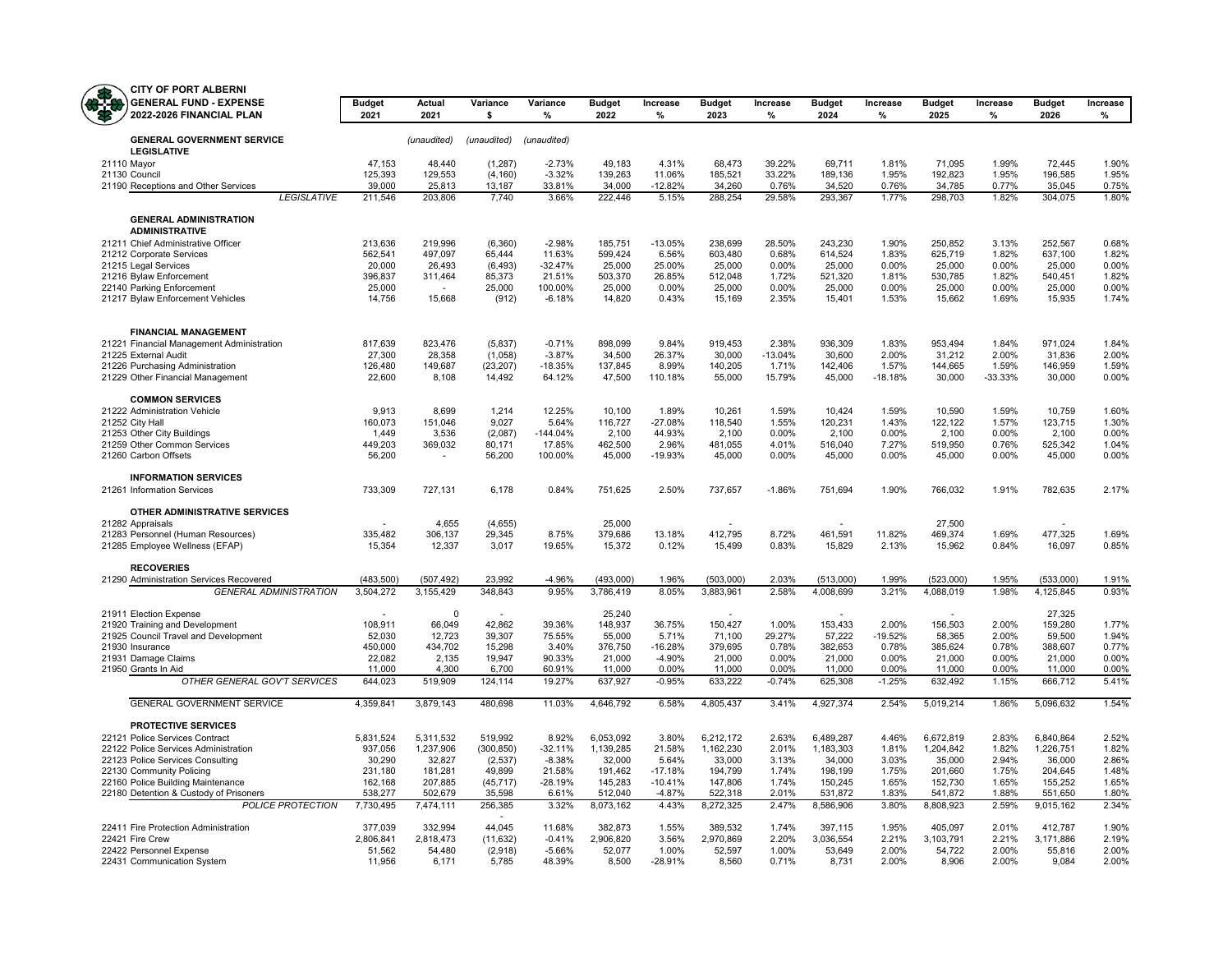

| ᇭ<br><b>UF PURT ALDERNI</b>                                            |                   |                    |                      |                     |                    |                  |                    |                    |                    |                |                    |                |                    |                |
|------------------------------------------------------------------------|-------------------|--------------------|----------------------|---------------------|--------------------|------------------|--------------------|--------------------|--------------------|----------------|--------------------|----------------|--------------------|----------------|
| <b>GENERAL FUND - EXPENSE</b>                                          | <b>Budget</b>     | Actual             | Variance             | Variance            | <b>Budget</b>      | Increase         | <b>Budget</b>      | Increase           | <b>Budget</b>      | Increase       | <b>Budget</b>      | Increase       | <b>Budget</b>      | Increase       |
| 2022-2026 FINANCIAL PLAN                                               | 2021              | 2021               | \$                   | %                   | 2022               | $\%$             | 2023               | %                  | 2024               | $\%$           | 2025               | %              | 2026               | %              |
|                                                                        |                   |                    |                      |                     |                    |                  |                    |                    |                    |                |                    |                |                    |                |
| 22440 Fire Investigation                                               | 1,015             | $\sim$             | 1,015                | 100.00%             | 2,000              | 97.04%           | 2,000              | 0.00%              | 2,000              | 0.00%          | 2,000              | 0.00%          | 2,000              | 0.00%          |
| 22441 Fire Prevention                                                  | 163,205           | 178,225            | (15,020)             | $-9.20%$            | 177,279            | 8.62%            | 181,264            | 2.25%              | 185,388            | 2.28%          | 189.614            | 2.28%          | 193.932            | 2.28%          |
| 22471 Fire Building Maintenance                                        | 61,981            | 44,129             | 17,852               | 28.80%              | 102,713            | 65.72%           | 88,283             | $-14.05%$          | 90,203             | 2.17%          | 90,952             | 0.83%          | 92,328             | 1.51%          |
| 22480 Vehicle Repair & Maintenance                                     | 366,611           | 367,248            | (637)                | $-0.17%$            | 386,778            | 5.50%            | 503,299            | 30.13%             | 517,229            | 2.77%          | 531,515            | 2.76%          | 542.040            | 1.98%          |
| 22481 Sundry Equipment Repair & Mtce                                   | 26,204            | 27,341             | (1, 137)             | $-4.34%$            | 26,999             | 3.03%            | 27,269             | 1.00%              | 27,814             | 2.00%          | 27,814             | 0.00%          | 28,370             | 2.00%          |
| 22482 Fire Fighting Tools/Supplies Purchases                           | 39.368            | 31,823             | 7,545                | 19.16%              | 40,557             | 3.02%            | 41,209             | 1.61%              | 42.161             | 2.31%          | 42.554             | 0.93%          | 43.405             | 2.00%          |
| <b>FIRE PROTECTION</b>                                                 | 3,905,782         | 3,860,886          | 44,896               | 1.15%               | 4,086,596          | 4.63%            | 4,264,882          | 4.36%              | 4,360,844          | 2.25%          | 4,456,965          | 2.20%          | 4,551,648          | 2.12%          |
| 22510 Emergency Program (Tsunami Warning)                              | 550               | 1,863              | (1, 313)             | -238.81%            | 570                | 3.64%            | 585                | 2.63%              | 600                | 2.56%          | 620                | 3.33%          | 640                | 3.23%          |
| 22921 Building & Plumbing Inspection                                   | 109.830           | 166,809            | (56, 979)            | $-51.88%$           | 207,250            | 88.70%           | 237.166            | 14.43%             | 241.477            | 1.82%          | 245,804            | 1.79%          | 250.191            | 1.78%          |
| 22926 Building Inspector Vehicle                                       | 3,808             | 2,715              | 1,093                | 28.70%              | 3,946              | 3.62%            | 4,044              | 2.48%              | 4,097              | 1.31%          | 4,149              | 1.27%          | 4,217              | 1.64%          |
| 22931 Animal Control Services Contract                                 | 151.328           | 135.444            | 15,884               | 10.50%              | 149,264            | $-1.36%$         | 149,268            | 0.00%              | 149,733            | 0.31%          | 149,738            | 0.00%          | 149,742            | 0.00%          |
| <b>OTHER PROTECTION</b>                                                | 264,966           | 304,967            | (40,001)             | $-15.10%$           | 360,460            | 36.04%           | 390,478            | 8.33%              | 395,307            | 1.24%          | 399,691            | 1.11%          | 404,150            | 1.12%          |
| PROTECTIVE SERVICES                                                    | 11,901,793        | 11,641,827         | 259,966              | 2.18%               | 12,520,788         | 5.20%            | 12,928,270         | 3.25%              | 13,343,657         | 3.21%          | 13,666,199         | 2.42%          | 13,971,600         | 2.23%          |
|                                                                        |                   |                    |                      |                     |                    |                  |                    |                    |                    |                |                    |                |                    |                |
| <b>TRANSPORTATION SERVICE</b><br><b>COMMON SERVICES</b>                |                   |                    |                      |                     |                    |                  |                    |                    |                    |                |                    |                |                    |                |
| 23110 Engineering Administration                                       | 608,360           | 647,441            | (39,081)             | $-6.42%$            | 744,065            | 22.31%           | 757,845            | 1.85%              | 770,774            | 1.71%          | 783,859            | 1.70%          | 797,299            | 1.71%          |
| 23121 Engineering Consulting Services                                  | 50,000            | 89,371             | (39, 371)            | $-78.74%$           | 50,000             | 0.00%            | 50,000             | 0.00%              | 50,000             | 0.00%          | 50,000             | 0.00%          | 50,000             | 0.00%          |
| PUBLIC WORKS ADMINISTRATION                                            |                   |                    |                      |                     |                    |                  |                    |                    |                    |                |                    |                |                    |                |
| 23129 Clerical & Reception-Operation                                   | 116,017           | 128,518            | (12, 501)            | $-10.78%$           | 126,145            | 8.73%            | 128,455            | 1.83%              | 130,604            | 1.67%          | 132,812            | 1.69%          | 135,052            | 1.69%          |
| 23130 Supervision Operations                                           | 347,573           | 382,366            | (34, 793)            | $-10.01%$           | 456,660            | 31.39%           | 465,221            | 1.87%              | 473,716            | 1.83%          | 482,391            | 1.83%          | 491,223            | 1.83%          |
| 23134 Small Tools/Equipment/Supplies                                   | 45,328            | 32,603             | 12,725               | 28.07%              | 41,819             | $-7.74%$         | 42,664             | 2.02%              | 43,492             | 1.94%          | 44,338             | 1.95%          | 45,203             | 1.95%          |
| 23136 Works Yard Maintenance                                           | 70,748            | 86,342             | (15, 594)            | $-22.04%$           | 114,299            | 61.56%           | 116,291            | 1.74%              | 117,896            | 1.38%          | 119,558            | 1.41%          | 121,198            | 1.37%          |
| 23137 Main Building Maintenance                                        | 98.707            | 151.145            | (52, 438)            | $-53.12%$           | 166,773            | 68.96%           | 170.164            | 2.03%              | 173,378            | 1.89%          | 176,650            | 1.89%          | 179,989            | 1.89%          |
| 23138 Shop Overhead                                                    | 96,498            | 82,903             | 13,595               | 14.09%              | 76,955             | $-20.25%$        | 78,152             | 1.56%              | 79,267             | 1.43%          | 80,406             | 1.44%          | 81,568             | 1.45%          |
|                                                                        |                   |                    |                      |                     |                    |                  |                    |                    |                    |                |                    |                |                    |                |
|                                                                        |                   |                    |                      |                     |                    |                  |                    |                    |                    |                |                    |                |                    |                |
| 23160 General Equipment Maintenance                                    | 731,230           | 693.194            | 38,036               | 5.20%               | 666,224            | $-8.89%$         | 675,554            | 1.40%              | 684.607            | 1.34%          | 693.819            | 1.35%          | 703.191            | 1.35%          |
| 23161 Vehicle Maintenance & Replacement                                | 14,242            | 12,068             | 2,174                | 15.27%              | 11,987             | $-15.83%$        | 12,193             | 1.72%              | 12,403             | 1.72%          | 12,617             | 1.73%          | 12,835             | 1.73%          |
| 23162 Supv Vehicle Mtce & Replacement                                  | 30.514            | 35.196             | (4.682)              | $-15.34%$           | 35,756             | 17.18%<br>12.74% | 36.471             | 2.00%              | 37.201             | 2.00%          | 37.945             | 2.00%          | 38,703             | 2.00%<br>1.60% |
| <b>COMMON SERVICES</b>                                                 | 2,209,217         | 2,341,146          | (131, 929)           | $-5.97%$            | 2,490,683          |                  | 2,533,010          | 1.70%              | 2,573,338          | 1.59%          | 2,614,395          | 1.60%          | 2,656,261          |                |
| <b>ROAD TRANSPORTATION</b>                                             |                   |                    |                      |                     |                    |                  |                    |                    |                    |                |                    |                |                    |                |
| <b>ROADS AND STREETS</b>                                               |                   |                    |                      |                     |                    |                  |                    |                    |                    |                |                    |                |                    |                |
| 23205 Customer Service Requests-Streets                                | 33,372            | 25,077             | 8,295                | 24.86%              | 18,198             | $-45.47%$        | 18,539             | 1.87%              | 18,851             | 1.68%          | 19,166             | 1.67%          | 19,490             | 1.69%          |
| 23210 Small Tools/Supplies-Streets                                     | 9,886             | 34,297             | (24, 411)            | -246.92%            | 12,226             | 23.67%           | 12,441             | 1.76%              | 12,638             | 1.58%          | 12,839             | 1.59%          | 13,046             | 1.61%          |
| 23220 Streets Inspections                                              | 71,035            | 77,330             | (6, 295)             | $-8.86%$            | 42,006             | -40.87%          | 42,811             | 1.92%              | 43,547             | 1.72%          | 44,293             | 1.71%          | 45,057             | 1.72%          |
| 23231 Roadway Surfaces Maintenance<br>23233 Road Allowance Maintenance | 636,620           | 429,012<br>368,740 | 207,608<br>(90, 241) | 32.61%<br>$-32.40%$ | 782,640<br>341,067 | 22.94%<br>22.47% | 696,396<br>347,755 | $-11.02%$<br>1.96% | 709,671<br>354,032 | 1.91%<br>1.81% | 723,214<br>360,491 | 1.91%<br>1.82% | 737,011<br>366,072 | 1.91%<br>1.55% |
| 23234 New Driveway Crossings                                           | 278,499<br>22,170 | 31,777             | (9,607)              | -43.33%             | 14,341             | $-35.31%$        | 14,481             | 0.98%              | 14,607             | 0.87%          | 14,737             | 0.89%          | 14,869             | 0.90%          |
| 23236 Street Sweeping                                                  | 164,423           | 240,430            | (76,007)             | -46.23%             | 244,174            | 48.50%           | 249,093            | 2.01%              | 253,892            | 1.93%          | 258,778            | 1.92%          | 263,755            | 1.92%          |
| 23237 Snow & Ice Removal                                               | 192,977           | 198,377            | (5,400)              | $-2.80%$            | 198,088            | 2.65%            | 202,075            | 2.01%              | 206,004            | 1.94%          | 210,009            | 1.94%          | 214,098            | 1.95%          |
|                                                                        |                   |                    |                      |                     |                    |                  |                    |                    |                    |                |                    |                |                    |                |
| <b>BRIDGES AND RETAINING WALLS</b>                                     |                   |                    |                      |                     |                    |                  |                    |                    |                    |                |                    |                |                    |                |
| 23241 Bridges & Retaining Walls                                        | 43,655            | 17,393             | 26,262               | 60.16%              | 80.400             | 84.17%           | 25.908             | $-67.78%$          | 26.426             | 2.00%          | 26,955             | 2.00%          | 27.494             | 2.00%          |
| <b>STREET LIGHTING</b>                                                 |                   |                    |                      |                     |                    |                  |                    |                    |                    |                |                    |                |                    |                |
| 23250 Overhead & Decorative Lighting                                   | 311,035           | 278,389            | 32,646               | 10.50%              | 314,181            | 1.01%            | 321,783            | 2.42%              | 329,571            | 2.42%          | 337,548            | 2.42%          | 345,719            | 2.42%          |
| 23261 Signs & Traffic Marking                                          | 225.557           | 201,032            | 24,525               | 10.87%              | 242,875            | 7.68%            | 247,761            | 2.01%              | 252,456            | 1.89%          | 257,266            | 1.91%          | 262,151            | 1.90%          |
| 23264 Traffic & Railroad Signals                                       | 12,748            | 45,681             | (32, 933)            | $-258.34%$          | 10,060             | $-21.09%$        | 10,261             | 2.00%              | 10,466             | 2.00%          | 10,676             | 2.01%          | 10,889             | 2.00%          |
| <b>PARKING</b>                                                         |                   |                    |                      |                     |                    |                  |                    |                    |                    |                |                    |                |                    |                |
| 23272 Off-Street Parking                                               | 14,500            | 10.794             | 3.706                | 25.56%              | 14.500             | 0.00%            | 14.790             | 2.00%              | 15.086             | 2.00%          | 15.388             | 2.00%          | 15.695             | 2.00%          |
|                                                                        |                   |                    |                      |                     |                    |                  |                    |                    |                    |                |                    |                |                    |                |
| <b>OTHER</b>                                                           |                   |                    |                      |                     |                    |                  |                    |                    |                    |                |                    |                |                    |                |
| 23291 Gravel                                                           | 206,227           | 106,997            | 99,230               | 48.12%              | 188.940            | $-8.38%$         | 192.732            | 2.01%              | 196,514            | 1.96%          | 200,377            | 1.97%          | 204,304            | 1.96%          |
| <b>ROADS &amp; STREETS</b>                                             | 2.222.704         | 2,065,326          | 157.378              | 7.08%               | 2,503,696          | 12.64%           | 2.396.826          | $-4.27%$           | 2.443.761          | 1.96%          | 2,491,737          | 1.96%          | 2.539.650          | 1.92%          |
|                                                                        |                   |                    |                      |                     |                    |                  |                    |                    |                    |                |                    |                |                    |                |

**STORM DRAINAGE OPEN DRAINAGE**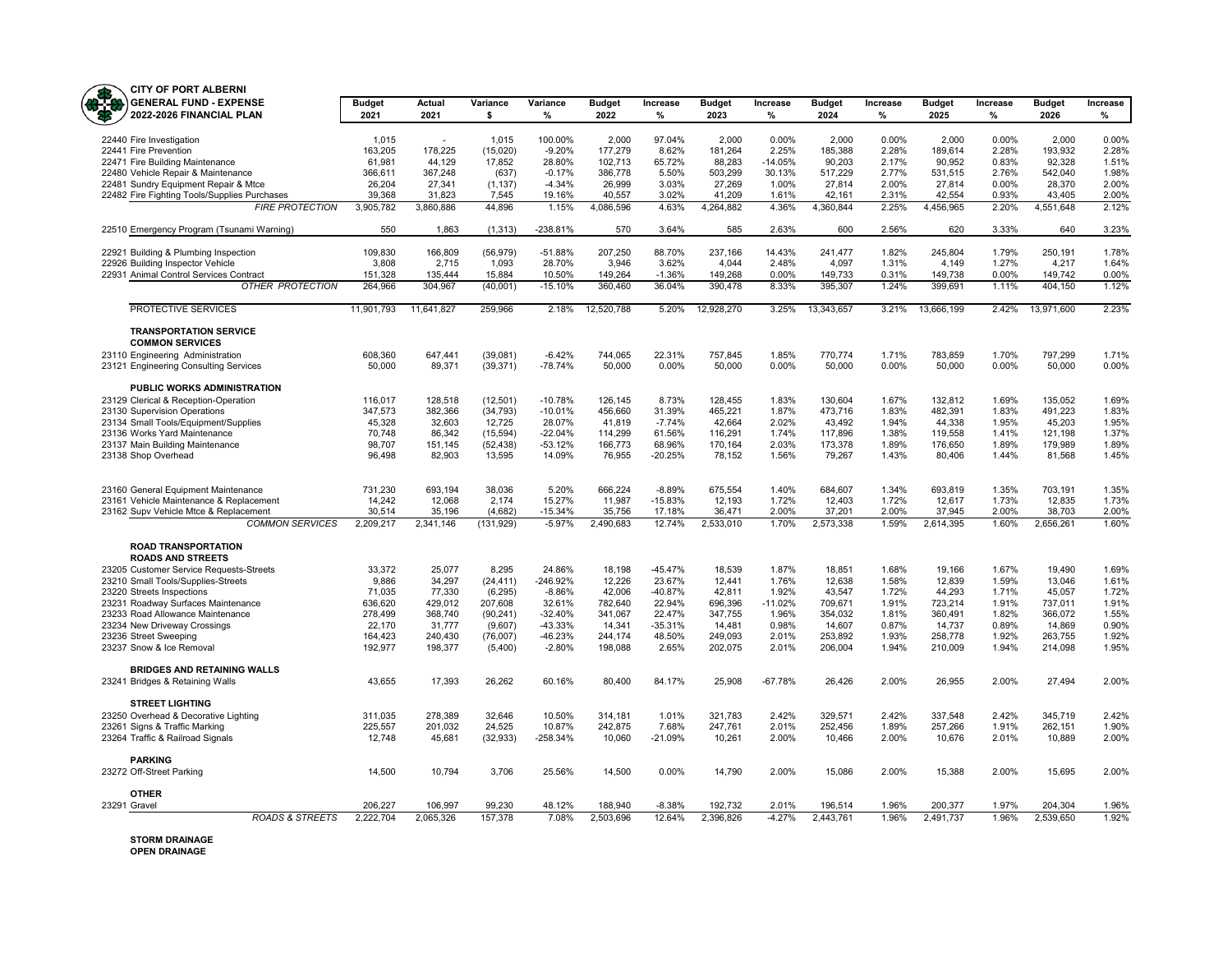| <b>GENERAL FUND - EXPENSE</b>                                                   | <b>Budget</b>     | Actual              | Variance                 | Variance               | <b>Budget</b>      | Increase           | <b>Budget</b>      | Increase           | <b>Budget</b>      | Increase       | <b>Budget</b>      | Increase       | <b>Budget</b>      | Increase       |
|---------------------------------------------------------------------------------|-------------------|---------------------|--------------------------|------------------------|--------------------|--------------------|--------------------|--------------------|--------------------|----------------|--------------------|----------------|--------------------|----------------|
| 2022-2026 FINANCIAL PLAN                                                        | 2021              | 2021                | \$                       | %                      | 2022               | %                  | 2023               | %                  | 2024               | $\%$           | 2025               | %              | 2026               | %              |
| 23311 Ditch, Creek & Dyke Maintenance                                           | 100,880           | 136,327             | (35, 447)                | $-35.14%$              | 68,543             | $-32.05%$          | 69,932             | 2.03%              | 71,259             | 1.90%          | 72,615             | 1.90%          | 73,999             | 1.91%          |
| <b>STORM SEWERS</b>                                                             |                   |                     |                          |                        |                    |                    |                    |                    |                    |                |                    |                |                    |                |
| 23331 Storm Sewer Maintenance                                                   | 116,722           | 173,184             | (56, 462)                | -48.37%                | 130,436            | 11.75%             | 133,060            | 2.01%              | 135,548            | 1.87%          | 138,098            | 1.88%          | 140,688            | 1.88%          |
| 23333 Storm Sewer Pump Station                                                  | 8,970             | 176,514             | (167, 544)               | -1867.83%              | 9,240              | 3.01%              | 9,423              | 1.98%              | 9,605              | 1.93%          | 9,792              | 1.95%          | 9,981              | 1.93%          |
| 23335 Storm Sewer Connections<br><b>STORM DRAINAGE</b>                          | 89,360<br>315,932 | 100,070<br>586,095  | (10, 710)<br>(270, 163)  | $-11.99%$<br>$-85.51%$ | 121,795<br>330,014 | 36.30%<br>4.46%    | 144,720<br>357,135 | 18.82%<br>8.22%    | 147,449<br>363,861 | 1.89%<br>1.88% | 150,252<br>370,757 | 1.90%<br>1.90% | 153,083<br>377,751 | 1.88%<br>1.89% |
| <b>OTHER COMMON SERVICES</b>                                                    |                   |                     |                          |                        |                    |                    |                    |                    |                    |                |                    |                |                    |                |
| 23881 Training Program                                                          | 39,944            | 36,897              | 3,047                    | 7.63%                  | 39,371             | $-1.43%$           | 40,158             | 2.00%              | 40,962             | 2.00%          | 41,781             | 2.00%          | 42,616             | 2.00%          |
| 23882 Safety                                                                    | 42,376            | 27,879              | 14,497                   | 34.21%                 | 29,766             | $-29.76%$          | 30,365             | 2.01%              | 30,958             | 1.95%          | 31,562             | 1.95%          | 32,178             | 1.95%          |
| 23884 Special Streets Work Orders                                               | 8,178             | 457                 | 7,721                    | 94.41%                 | 2,935              | $-64.11%$          | 2,950              | 0.51%              | 2,964              | 0.47%          | 2,979              | 0.51%          | 2,994              | 0.50%          |
| <b>OTHER COMMON SERVICES</b>                                                    | 90,498            | 65,234              | 25,264                   | 27.92%                 | 72,072             | $-20.36%$          | 73,473             | 1.94%              | 74,884             | 1.92%          | 76,322             | 1.92%          | 77,788             | 1.92%          |
| <b>OTHER</b>                                                                    |                   |                     |                          |                        |                    |                    |                    |                    |                    |                |                    |                |                    |                |
| 23510 PUBLIC TRANSIT                                                            | 976,629           | 910,373             | 66,256                   | 6.78%                  | 1,016,832          | 4.12%              | 1,077,555          | 5.97%              | 1,119,137          | 3.86%          | 1,155,151          | 3.22%          | 1,189,806          | 3.00%          |
| <b>RECOVERIES</b><br>23951 General Overhead Recovery                            | (875,000)         | (875,000)           | $\overline{\phantom{a}}$ | 0.00%                  | (893,000)          | 2.06%              | (910,000)          | 1.90%              | (930,000)          | 2.20%          | (947,000)          | 1.83%          | (967,000)          | 2.11%          |
| 23952 Main Building Expense Recovery                                            | (24,900)          | (24,000)            | (900)                    | 3.61%                  | (24,000)           | $-3.61%$           | (24,000)           | 0.00%              | (24,000)           | 0.00%          | (24,000)           | 0.00%          | (24,000)           | 0.00%          |
| 23953 Shop Overhead Recovery                                                    | (105, 700)        | (63, 911)           | (41,789)                 | 39.54%                 | (107, 800)         | 1.99%              | (109,900)          | 1.95%              | (112, 100)         | 2.00%          | (114,000)          | 1.69%          | (115,000)          | 0.88%          |
| 23958 Equipment Charges Recovery                                                | (576, 300)        | (417, 386)          | (158, 914)               | 27.57%                 | (587, 800)         | 2.00%              | (600,000)          | 2.08%              | (611,000)          | 1.83%          | (623,000)          | 1.96%          | (636,000)          | 2.09%          |
| 23959 Gravel Cost Recovery                                                      | (110,000)         | (67, 556)           | (42, 444)                | 38.59%                 | (112,000)          | 1.82%              | (114, 200)         | 1.96%              | (116, 500)         | 2.01%          | (118, 500)         | 1.72%          | (120,000)          | 1.27%          |
| <b>RECOVERIES</b>                                                               | (1,691,900)       | (1,447,852)         | (243, 148)               | 14.37%                 | (1,724,600)        | 1.93%              | (1,758,100)        | 1.94%              | (1,793,600)        | 2.02%          | (1,826,500)        | 1.83%          | (1,862,000)        | 1.94%          |
| <b>TRANSPORTATION SERVICE</b>                                                   | 4,123,080         | 4,520,321           | (396, 341)               | $-9.61%$               | 4,688,697          | 13.72%             | 4,679,899          | $-0.19%$           | 4,781,381          | 2.17%          | 4,881,862          | 2.10%          | 4,979,256          | 2.00%          |
| <b>ENVIRONMENTAL HEALTH SERVICES</b>                                            |                   |                     |                          |                        |                    |                    |                    |                    |                    |                |                    |                |                    |                |
| <b>SOLID WASTE COLLECTION</b>                                                   |                   |                     |                          |                        |                    |                    |                    |                    |                    |                |                    |                |                    |                |
| 24320 Residential Waste Collection                                              | 907,500           | 557,955             | 349,545                  | 38.52%                 | 928,988            | 2.37%              | 945,621            | 1.79%              | 963,701            | 1.91%          | 982,125            | 1.91%          | 1,000,905          | 1.91%          |
| 24322 Solid Waste Containers Purchase & Mtce<br>24323 Solid Waste Disposal Fees | 7,812<br>491,270  | 97,652<br>380,101   | (89, 840)<br>111,169     | $-1150.02%$<br>22.63%  | 15,500<br>525,000  | 98.41%<br>6.87%    | 15,500<br>575,000  | 0.00%<br>9.52%     | 15,500<br>586,500  | 0.00%<br>2.00% | 15,500<br>598,230  | 0.00%<br>2.00% | 15,500<br>610,195  | 0.00%<br>2.00% |
| 24324 City Facility Solid Waste Collection                                      | 48,514            | 8,390               | 40,124                   | 82.71%                 | 12,000             | -75.26%            | 12,240             | 2.00%              | 12,485             | 2.00%          | 12,734             | 1.99%          | 12,989             | 2.00%          |
| <b>ENVIRONMENTAL HEALTH</b>                                                     | 1,455,096         | 1,044,097           | 410,999                  | 28.25%                 | 1,481,488          | 1.81%              | 1,548,361          | 4.51%              | 1,578,186          | 1.93%          | 1,608,589          | 1.93%          | 1,639,589          | 1.93%          |
| PUBLIC HEALTH                                                                   |                   |                     |                          |                        |                    |                    |                    |                    |                    |                |                    |                |                    |                |
| 25161 Cemetery Maintenance                                                      | 16.004            | 10.133              | 5.871                    | 36.68%                 | 16.239             | 1.47%              | 16,485             | 1.51%              | 16,736             | 1.52%          | 16,991             | 1.52%          | 17,251             | 1.53%          |
| 25162 Interments                                                                | 37,577            | 49,873              | (12, 296)                | $-32.72%$              | 39,274             | 4.52%              | 40,059             | 2.00%              | 40,861             | 2.00%          | 41,678             | 2.00%          | 42,511             | 2.00%          |
| 25163 Memorial Marker Installation<br><b>CEMETERIES</b>                         | 15,125<br>68,706  | 24,314<br>84,320    | (9, 189)                 | $-60.75%$<br>$-22.73%$ | 24,353<br>79,866   | 61.01%<br>16.24%   | 24,844<br>81,388   | 2.02%<br>1.91%     | 25,321<br>82,918   | 1.92%<br>1.88% | 25,809<br>84,478   | 1.93%<br>1.88% | 26,308<br>86,070   | 1.93%<br>1.88% |
|                                                                                 |                   |                     | (15, 614)                |                        |                    |                    |                    |                    |                    |                |                    |                |                    |                |
| PUBLIC HEALTH                                                                   | 68,706            | 84,320              | (15, 614)                | $-22.73%$              | 79,866             | 16.24%             | 81,388             | 1.91%              | 82,918             | 1.88%          | 84,478             | 1.88%          | 86,070             | 1.88%          |
| <b>DEVELOPMENT SERVICES</b>                                                     |                   |                     |                          |                        |                    |                    |                    |                    |                    |                |                    |                |                    |                |
| 26129 Planning Administration<br>26132 Consulting Services - OCP - Somass       | 572,510<br>75,000 | 503,750             | 68,760<br>75,000         | 12.01%<br>100.00%      | 662,860<br>350,000 | 15.78%<br>366.67%  | 674,531<br>200,000 | 1.76%              | 685,774            | 1.67%          | 697,268            | 1.68%          | 708,949            | 1.68%          |
| <b>RESEARCH AND PLANNING</b>                                                    | 647,510           | 503,750             | 143,760                  | 22.20%                 | 1,012,860          | 56.42%             | 874,531            | $-13.66%$          | 685,774            | $-21.58%$      | 697,268            | 1.68%          | 708,949            | 1.68%          |
| 26234 Business Development                                                      | 80,000            | 113,853             | (33, 853)                | $-42.32%$              | 80,000             | 0.00%              | 80,000             | 0.00%              | 80,000             | 0.00%          | 80,000             | 0.00%          | 80,000             | 0.00%          |
| 26235 Economic Development                                                      | 526,635           | 539,237             | (12,602)                 | $-2.39%$               | 404,138            | $-23.26%$          | 388,988            | $-3.75%$           | 393,249            | 1.10%          | 400,424            | 1.82%          | 407,483            | 1.76%          |
| 26237 Community Serv-Community Inv Program                                      | 33,200            | 8,135               | 25,065                   | 75.50%                 | 33,200             | 0.00%              | 33,200             | 0.00%              | 33,200             | 0.00%          | 33,200             | 0.00%          | 33,200             | 0.00%          |
| 26238 Community Serv-Community Engagement<br><b>COMMUNITY DEVELOPMENT</b>       | 500<br>640,335    | $\Omega$<br>661,226 | 500<br>(20, 891)         | 100.00%<br>$-3.26%$    | 500<br>517,838     | 0.00%<br>$-19.13%$ | 500<br>502,688     | 0.00%<br>$-2.93%$  | 500<br>506,949     | 0.00%<br>0.85% | 500<br>514,124     | 0.00%<br>1.42% | 500<br>521,183     | 0.00%<br>1.37% |
| 26701 Alberni Harbour Quay Overhead                                             | 18,000            | 18.444              | (444)                    | $-2.47%$               | 18.360             | 2.00%              | 18.727             | 2.00%              | 19.102             | 2.00%          | 19,484             | 2.00%          | 19.873             | 2.00%          |
| 26770 Harbour Quay - Buildings Maintenance                                      | 101,809           | 72,403              | 29,406                   | 28.88%                 | 143,727            | 41.17%             | 146,000            | 1.58%              | 148,168            | 1.48%          | 150,389            | 1.50%          | 152,639            | 1.50%          |
| <b>ALBERNI HARBOUR QUAY</b>                                                     | 119,809           | 90,847              | 28,962                   | 24.17%                 | 162,087            | 35.29%             | 164,727            | 1.63%              | 167,270            | 1.54%          | 169,873            | 1.56%          | 172,512            | 1.55%          |
| OTHER ENVIRONMENTAL DEVELOPMENT                                                 |                   |                     |                          |                        |                    |                    |                    |                    |                    |                |                    |                |                    |                |
| 26810 Security Lighting Incentive Program                                       | 25,000            | ÷.                  | 25,000                   | 100.00%                | 25,000             | 0.00%              | ÷.                 | $-100.00\%$        | ÷                  |                |                    |                |                    |                |
| 26911 Chamber of Commerce Visitor Centre<br><b>OTHER</b>                        | 88,285<br>113,285 | 85,688<br>85,688    | 2,597<br>27,597          | 2.94%<br>24.36%        | 89,167<br>114,167  | 1.00%<br>0.78%     | 90,059<br>90,059   | 1.00%<br>$-21.12%$ | 90,900<br>90,900   | 0.93%<br>0.93% | 90,900<br>90,900   | 0.00%<br>0.00% | 92,000<br>92,000   | 1.21%<br>1.21% |
|                                                                                 |                   |                     |                          |                        |                    |                    |                    |                    |                    |                |                    |                |                    |                |
| ENVIRONMENTAL DEVELOPMENT                                                       | 1,520,939         | 1,341,510           | 179,429                  | 11.80%                 | 1,806,952          | 18.81%             | 1,632,005          | $-9.68%$           | 1,450,893          | $-11.10%$      | 1,472,165          | 1.47%          | 1,494,644          | 1.53%          |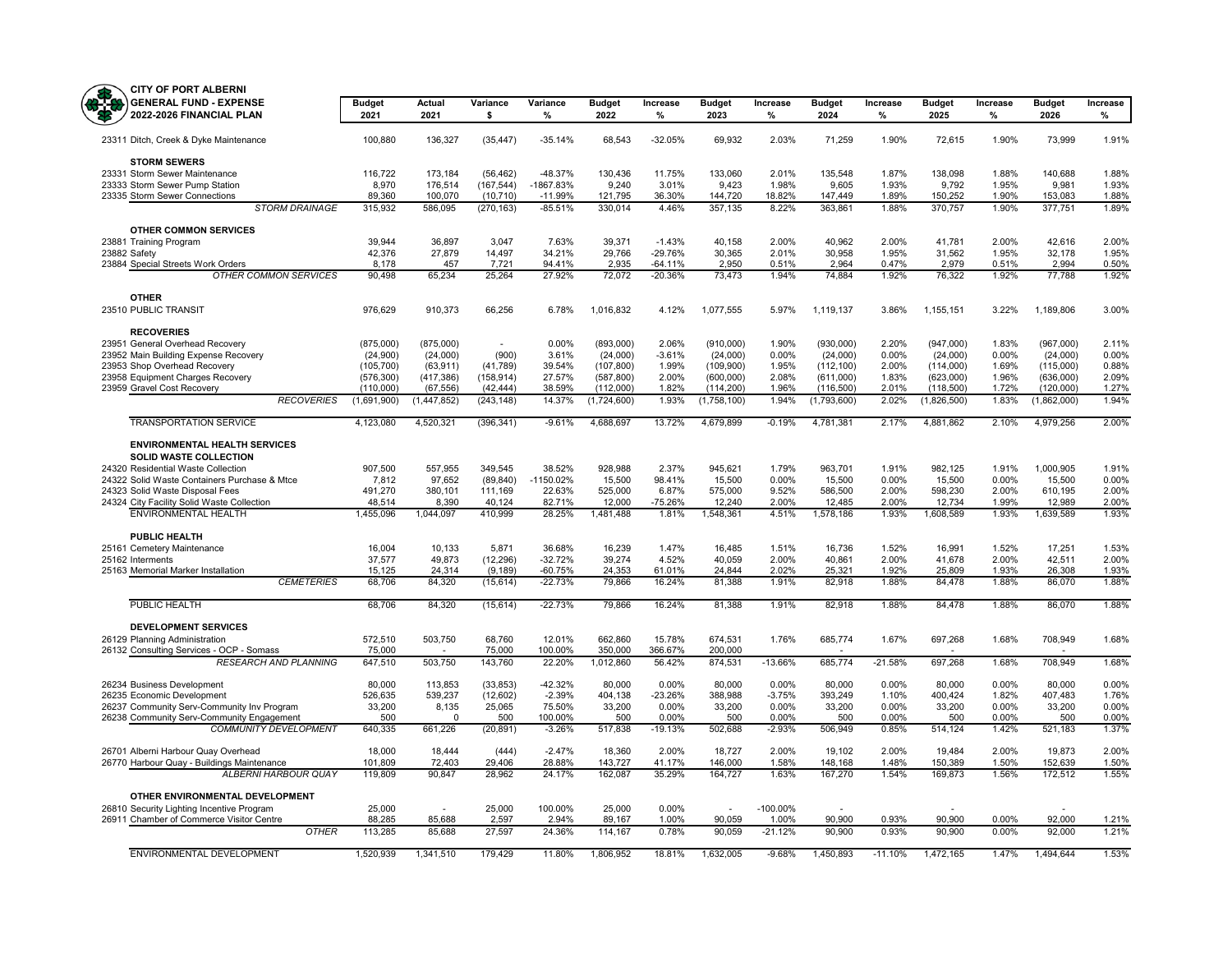

| <b>CITY OF PORT ALBERNI</b>                                                          |                       |                     |                     |                        |                       |                      |                       |                   |                       |                   |                       |                |                       |                |
|--------------------------------------------------------------------------------------|-----------------------|---------------------|---------------------|------------------------|-----------------------|----------------------|-----------------------|-------------------|-----------------------|-------------------|-----------------------|----------------|-----------------------|----------------|
| <b>GENERAL FUND - EXPENSE</b><br>2022-2026 FINANCIAL PLAN                            | <b>Budget</b><br>2021 | Actual<br>2021      | Variance<br>s       | Variance<br>%          | <b>Budget</b><br>2022 | Increase<br>%        | <b>Budget</b><br>2023 | Increase<br>%     | <b>Budget</b><br>2024 | Increase<br>%     | <b>Budget</b><br>2025 | Increase<br>%  | <b>Budget</b><br>2026 | Increase<br>%  |
|                                                                                      |                       |                     |                     |                        |                       |                      |                       |                   |                       |                   |                       |                |                       |                |
| PARKS, RECREATION & HERITAGE                                                         |                       |                     |                     |                        |                       |                      |                       |                   |                       |                   |                       |                |                       |                |
| <b>RECREATION FACILITIES</b><br><b>ADMINISTRATION</b>                                |                       |                     |                     |                        |                       |                      |                       |                   |                       |                   |                       |                |                       |                |
| 27110 Parks, Recreation & Heritage Mgmt Serv                                         | 593,541               | 447,907             | 145,634             | 24.54%                 | 630,826               | 6.28%                | 560,389               | $-11.17%$         | 569,515               | 1.63%             | 580,375               | 1.91%          | 591,316               | 1.89%          |
| <b>COMMUNITY CENTRES AND HALLS</b>                                                   |                       |                     |                     |                        |                       |                      |                       |                   |                       |                   |                       |                |                       |                |
| 27120 Gyro Youth Centre Maintenance                                                  | 53,515                | 61,645              | (8, 130)            | $-15.19%$              | 59,349                | 10.90%               | 60,394                | 1.76%             | 61,372                | 1.62%             | 62,373                | 1.63%          | 63,397                | 1.64%          |
| 27126 Glenwood Skate Shop                                                            | 2,000                 | 810                 | 1,190               | 59.51%                 | 1,560                 | $-22.00%$            | 1,590                 | 1.92%             | 1,625                 | 2.20%             | 1,650                 | 1.54%          | 1,675                 | 1.52%          |
| 27128 Glenwood Centre Maintenance<br>27129 Bob Dailey Stadium                        | 105,666<br>9,739      | 74.428<br>50,518    | 31.238<br>(40, 779) | 29.56%<br>-418.72%     | 74.695<br>19,397      | $-29.31%$<br>99.17%  | 76.227<br>19,790      | 2.05%<br>2.03%    | 77,720<br>20,161      | 1.96%<br>1.87%    | 79,249<br>20,541      | 1.97%<br>1.88% | 80,804<br>20,930      | 1.96%<br>1.89% |
| 27130 Echo Activity Centre Maintenance                                               | 390,014               | 287,191             | 102,823             | 26.36%                 | 258,986               | $-33.60%$            | 264,276               | 2.04%             | 269,416               | 1.94%             | 274,647               | 1.94%          | 279,988               | 1.94%          |
| 27134 Echo Aquatic Maintenance                                                       | 445,326               | 471.481             | (26, 155)           | $-5.87%$               | 456.698               | 2.55%                | 465.939               | 2.02%             | 474,931               | 1.93%             | 484.091               | 1.93%          | 486.247               | 0.45%          |
| 27140 AV Multiplex Concessions                                                       | 44,938                | 41,946              | 2,992               | 6.66%                  | 160,607               | 257.40%              | 161,502               | 0.56%             | 162,335               | 0.52%             | 163,173               | 0.52%          | 164,045               | 0.53%          |
| 27142 AV Multiplex Skate Shop                                                        | 8,958                 |                     | 8,958               | 100.00%                | 4,000                 | $-55.35%$            | 1,000                 | $-75.00%$         | 1,000                 | 0.00%             | 1,000                 | 0.00%          | 1,000                 | 0.00%          |
| 27144 AV Multiplex Maintenance                                                       | 812,776               | 903,628             | (90, 852)           | $-11.18%$              | 911,714               | 12.17%               | 930,233               | 2.03%             | 948,321               | 1.94%             | 966,762               | 1.94%          | 974,196               | 0.77%          |
| 27146 Parks Building & Fieldhouses                                                   | 99,078                | 115,695             | (16, 617)           | $-16.77%$<br>$-10.14%$ | 109,834               | 10.86%<br>$-0.19%$   | 112,046               | 2.01%<br>2.06%    | 114,240               | 1.96%<br>1.97%    | 116,475               | 1.96%<br>1.97% | 118,758               | 1.96%<br>1.97% |
| 27148 Echo Park Complex                                                              | 64,746                | 71,310              | (6, 564)            |                        | 64,622                |                      | 65,951                |                   | 67,247                |                   | 68,575                |                | 69,925                |                |
| <b>RECREATION PROGRAMS</b><br><b>SPORT PROGRAMS</b>                                  |                       |                     |                     |                        |                       |                      |                       |                   |                       |                   |                       |                |                       |                |
| 27156 Glenwood Centre Programs                                                       | 1,773                 | 10,492              | (8,719)             | -491.79%               | 10,000                | 464.02%              | 10,200                | 2.00%             | 10,404                | 2.00%             | 10,612                | 2.00%          | 10,824                | 2.00%          |
| 27160 Echo Aquatic Programs                                                          | 510,000               | 456,175             | 53.825              | 10.55%                 | 619,377               | 21.45%               | 678,172               | 9.49%             | 690,755               | 1.86%             | 708,489               | 2.57%          | 721,653               | 1.86%          |
| 27163 AV Multiplex Programs                                                          | 175,000               | 190,785             | (15, 785)           | $-9.02%$               | 223,899               | 27.94%               | 279,297               | 24.74%            | 284,436               | 1.84%             | 289,655               | 1.83%          | 295,147               | 1.90%          |
| <b>LEISURE PROGRAMS</b>                                                              |                       |                     |                     |                        |                       |                      |                       |                   |                       |                   |                       |                |                       |                |
| 27166 Leisure Service Programs<br>27170 Youth Services and Programs                  | 185,000<br>10,000     | 144,716<br>12,657   | 40,284<br>(2,657)   | 21.77%<br>$-26.57%$    | 171,892<br>56,995     | $-7.09%$<br>469.95%  | 175,438<br>63,088     | 2.06%<br>10.69%   | 178,677<br>66,144     | 1.85%<br>4.84%    | 181,961<br>70,209     | 1.84%<br>6.15% | 185,357<br>72,784     | 1.87%<br>3.67% |
| 27173 Children's Programs                                                            | 50,000                | 101,780             | (51,780)            | -103.56%               | 61,354                | 22.71%               | 63,576                | 3.62%             | 65,785                | 3.47%             | 67,997                | 3.36%          | 70,212                | 3.26%          |
| 27180 Adult Programs                                                                 | 30,000                | 17,220              | 12,780              | 42.60%                 | 15,000                | -50.00%              | 15,000                | 0.00%             | 15,000                | 0.00%             | 15,000                | 0.00%          | 15,000                | 0.00%          |
| <b>SPECIAL EVENTS</b>                                                                |                       |                     |                     |                        |                       |                      |                       |                   |                       |                   |                       |                |                       |                |
| 27190 Special Events                                                                 | 17,125                | 2,528               | 14,597              | 85.24%                 | 21,000                | 22.63%               | 22,050                | 5.00%             | 22,100                | 0.23%             | 22,150                | 0.23%          | 22,200                | 0.23%          |
| 27198 Vehicle Maintenance & Repair<br><b>RECREATION FACILITIES &amp; PROGRAMS</b>    | 10,880<br>3,620,075   | 12,402<br>3,475,314 | (1,522)<br>144.761  | -13.99%<br>4.00%       | 13,564<br>3,945,369   | 24.67%<br>8.99%      | 13,835<br>4,039,993   | 2.00%<br>2.40%    | 14,112<br>4,115,296   | 2.00%<br>1.86%    | 14,394<br>4,199,378   | 2.00%<br>2.04% | 14,682<br>4,260,140   | 2.00%<br>1.45% |
|                                                                                      |                       |                     |                     |                        |                       |                      |                       |                   |                       |                   |                       |                |                       |                |
| <b>PARKS AND PLAYGROUNDS</b><br>27210 Parks & Facility Management Services           | 263.250               | 262.042             | 1.208               | 0.46%                  | 282.398               | 7.27%                | 287.612               | 1.85%             | 292.925               | 1.85%             | 298.344               | 1.85%          | 303.871               | 1.85%          |
| 27215 Parks Maintenance                                                              | 952,933               | 658,520             | 294,413             | 30.90%                 | 1,009,863             | 5.97%                | 1,107,566             | 9.67%             | 1,185,585             | 7.04%             | 1,234,617             | 4.14%          | 1,250,553             | 1.29%          |
| 27220 Horticultural Services                                                         | 212,428               | 386,416             | (173,988)           | $-81.90%$              | 416,916               | 96.26%               | 348,869               | $-16.32%$         | 355,539               | 1.91%             | 362,364               | 1.92%          | 369,345               | 1.93%          |
| 27225 Vehicles & Equipment Mtce & Repair                                             | 175,918               | 147,660             | 28,258              | 16.06%                 | 152,261               | $-13.45%$            | 153,226               | 0.63%             | 157,315               | 2.67%             | 158,953               | 1.04%          | 160,426               | 0.93%          |
| 27230 Parks Upgrading                                                                | 89,695                | 34,458              | 55,237              | 61.58%                 | 52,942                | -40.98%              | 53,095                | 0.29%             | 71,777                | 35.19%            | 71,766                | $-0.02%$       | 72,265                | 0.70%          |
| 27499 Equipment Recovery                                                             | (90,093)              | (66, 323)           | (23, 770)           | 26.38%                 | (91, 895)             | 2.00%                | (93, 733)             | 2.00%             | (95, 608)             | 2.00%             | (97, 520)             | 2.00%          | (99, 470)             | 2.00%          |
| <b>PARKS &amp; PLAYGROUNDS</b>                                                       | 1.604.131             | 1,422,773           | 181,358             | 11.31%                 | 1,822,485             | 13.61%               | 1,856,635             | 1.87%             | 1,967,533             | 5.97%             | 2,028,524             | 3.10%          | 2,056,990             | 1.40%          |
| <b>CULTURAL SERVICES</b>                                                             |                       |                     |                     |                        |                       |                      |                       |                   |                       |                   |                       |                |                       |                |
| 27510 Museum Services                                                                | 237,100               | 189.503             | 47.597              | 20.07%                 | 222.159               | $-6.30%$             | 228,679               | 2.93%             | 242,466               | 6.03%             | 236,331               | $-2.53%$       | 240,276               | 1.67%          |
| 27515 Museum Programs-Curatorial                                                     | 18,498                | 52,855              | (34, 357)           | $-185.74%$<br>65.99%   | 54,500                | 194.63%<br>$-56.10%$ | 55,540                | 1.91%<br>2.00%    | 56,601                | 1.91%             | 57,683                | 1.91%<br>2.02% | 58,786                | 1.91%<br>1.98% |
| 27516 Museum Programs-Permanent Exhibits<br>27517 Museum Programs-Temporary Exhibits | 6,833<br>37,632       | 2,324<br>6,594      | 4,509<br>31,038     | 82.48%                 | 3,000<br>28,200       | $-25.06%$            | 3,060<br>28,200       | 0.00%             | 3,121<br>28,200       | 1.99%<br>0.00%    | 3,184<br>28,200       | 0.00%          | 3,247<br>28,200       | 0.00%          |
| 27530 Industrial Collections                                                         | 35,935                | 40,915              | (4,980)             | -13.86%                | 39.188                | 9.05%                | 39,128                | $-0.15%$          | 39,580                | 1.16%             | 39,847                | 0.67%          | 40.120                | 0.69%          |
| 27550 Museum Maintenance                                                             | 66,009                | 76,546              | (10, 537)           | -15.96%                | 89,581                | 35.71%               | 91,400                | 2.03%             | 93,179                | 1.95%             | 94,992                | 1.95%          | 96,843                | 1.95%          |
| 27600 Vancouver Island Regional Library                                              | 804,622               | 804,622             |                     | 0.00%                  | 839,444               | 4.33%                | 853,208               | 1.64%             | 877,353               | 2.83%             | 902,183               | 2.83%          | 927,714               | 2.83%          |
| 27700 McLean Mill Operator Agreement                                                 | 150,000               | 150,000             | ÷.                  | 0.00%                  | 150,000               | 0.00%                | 140,000               | $-6.67%$          | 130,000               | $-7.14%$          | 120,000               | $-7.69%$       | 110,000               | $-8.33%$       |
| 27710 McLean Mill City operations                                                    | 70,000                | 84.918              | (14, 918)           | $-21.31%$              | 74,274                | 6.11%                | 75,768                | 2.01%             | 77,245                | 1.95%             | 78,753                | 1.95%          | 80,294                | 1.96%          |
| <b>CULTURAL SERVICES</b>                                                             | 1,426,629             | 1,408,276           | 18,353              | 1.29%                  | 1,500,346             | 5.17%                | 1,514,983             | 0.98%             | 1,547,745             | 2.16%             | 1,561,173             | 0.87%          | 1,585,480             | 1.56%          |
| <b>RECREATION &amp; CULTURAL</b>                                                     | 6,650,835             | 6,306,363           | 344,473             | 5.18%                  | 7,268,200             | 9.28%                | 7,411,611             | 1.97%             | 7,630,574             | 2.95%             | 7,789,075             | 2.08%          | 7,902,610             | 1.46%          |
| <b>TOTAL OPERATIONS EXPENSES</b>                                                     | 30,080,290            | 28,817,581          | 1,263,609           | 4.20%                  | 32,492,783            | $8.02\%$             | 33,086,971            | 1.83%             | 33,794,983            | 2.14%             | 34,521,582            | 2.15%          | 35,170,401            | 1.88%          |
| <b>INTEREST &amp; DEBT SERVICING</b>                                                 |                       |                     |                     |                        |                       |                      |                       |                   |                       |                   |                       |                |                       |                |
| 28115 Interest on Prepaid Taxes                                                      | 9.000                 |                     | 9.000               | 100.00%                | 9.000                 | 0.00%                | 9,000                 | 0.00%             | 9,000                 | 0.00%             | 9.000                 | 0.00%          | 9.000                 | 0.00%          |
| 28121 Interest Payments on Debentures<br>28131 Principal Payments on Debentures      | 91,203<br>120,468     | 87,490<br>120,468   | 3,713               | 4.07%<br>$0.00\%$      | 87,490<br>120,468     | $-4.07%$<br>0.00%    | 87,490<br>120,468     | 0.00%<br>$0.00\%$ | 87,490<br>120,468     | 0.00%<br>$0.00\%$ | 87,490<br>120,468     | 0.00%<br>0.00% | 87,490<br>120,468     | 0.00%<br>0.00% |
|                                                                                      |                       |                     |                     |                        |                       |                      |                       |                   |                       |                   |                       |                |                       |                |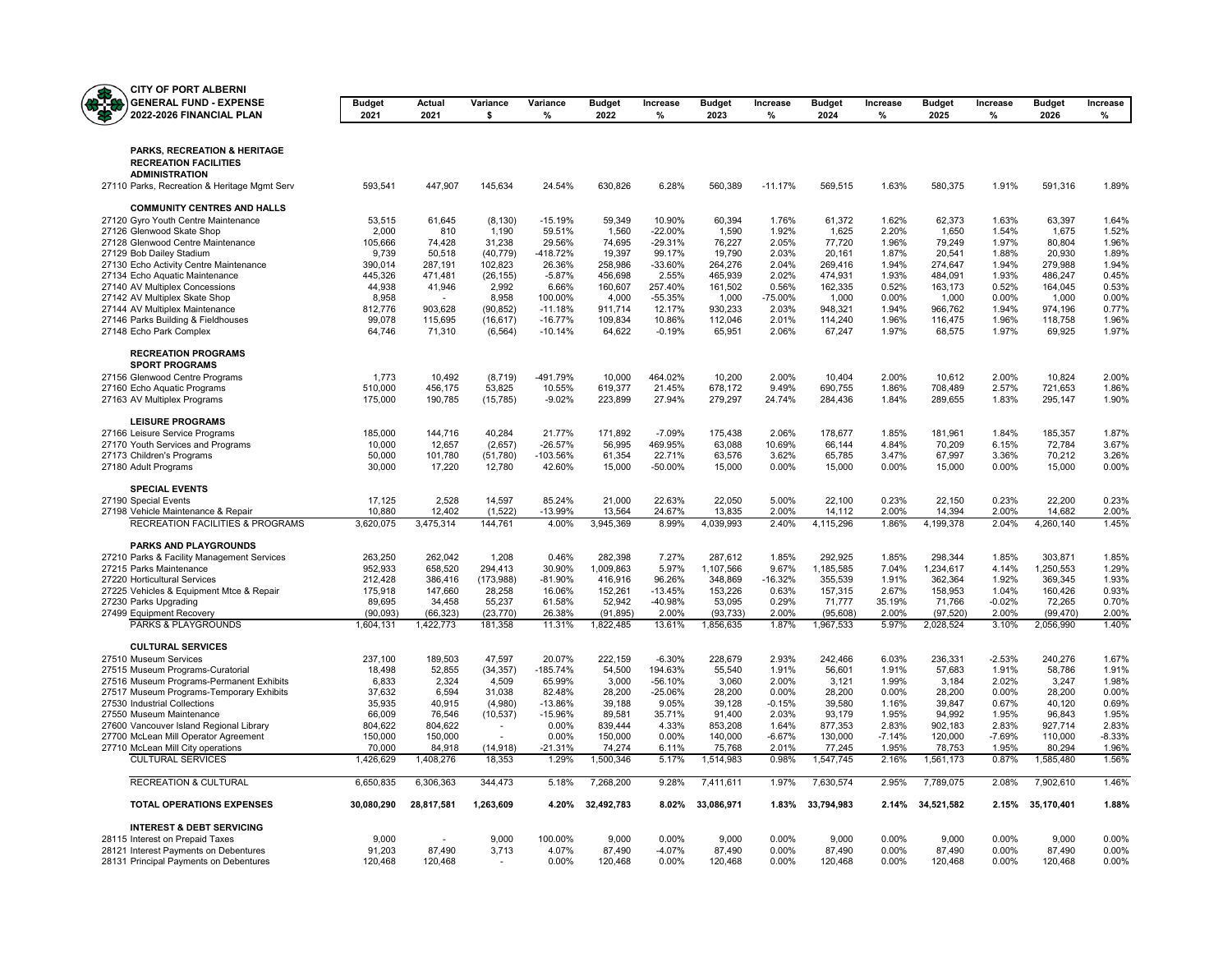| æ | <b>CITY OF PORT ALBERNI</b>                    |            |                          |             |           |                          |             |                          |           |                          |           |                          |           |               |             |
|---|------------------------------------------------|------------|--------------------------|-------------|-----------|--------------------------|-------------|--------------------------|-----------|--------------------------|-----------|--------------------------|-----------|---------------|-------------|
|   | <b>GENERAL FUND - EXPENSE</b>                  | Budget     | Actual                   | Variance    | Variance  | <b>Budget</b>            | Increase    | <b>Budget</b>            | Increase  | <b>Budget</b>            | Increase  | <b>Budget</b>            | Increase  | <b>Budget</b> | Increase    |
|   | 2022-2026 FINANCIAL PLAN                       | 2021       | 2021                     | \$          | %         | 2022                     | %           | 2023                     | %         | 2024                     | %         | 2025                     | %         | 2026          | %           |
|   | 28193 Banking Service Charges                  | 6.500      | 8.448                    | (1,948)     | -29.96%   | 8,000                    | 23.08%      | 8,100                    | 1.25%     | 8.200                    | 1.23%     | 8,300                    | 1.22%     | 8.400         | 1.20%       |
|   | <b>FINANCING &amp; BANK FEES</b>               | 227.171    | 216,406                  | 10.765      | 4.74%     | 224.958                  | $-0.97%$    | 225,058                  | 0.04%     | 225,158                  | 0.04%     | 225.258                  | 0.04%     | 225.358       | 0.04%       |
|   | TOTAL OPERATIONS AND DEBT SERVICING            | 30,307,461 | 29,033,987               | 1,274,374   | 4.20%     | 32,717,741               | 7.95%       | 33,312,029               | 1.82%     | 34,020,141               | 2.13%     | 34,746,840               | 2.14%     | 35,395,759    | 1.87%       |
|   | <b>TRANSFERS TO RESERVES</b>                   |            |                          |             |           |                          |             |                          |           |                          |           |                          |           |               |             |
|   | 28910 Debt Reserve Fund Transfer               | 15,000     | 15,000                   |             | 0.00%     | 15,000                   | 0.00%       | 15,000                   | 0.00%     | 15,000                   | 0.00%     | 15,000                   | 0.00%     | 15,000        | 0.00%       |
|   | 28222 Transfer to Equipment Replacement        | 34,000     | 34,000                   |             | 0.00%     | 34,000                   | $0.00\%$    | 34,000                   | 0.00%     | 34,000                   | 0.00%     | 34,000                   | 0.00%     | 34,000        | 0.00%       |
|   | 28230 Parks and Rec Reserve (NMC contribution) | 148,926    | 148,926                  |             | 0.00%     |                          | $-100.00\%$ | $\overline{\phantom{a}}$ |           | $\overline{\phantom{a}}$ |           | $\overline{\phantom{a}}$ |           | $\sim$        |             |
|   | 28230 Transfer to Capital Works Reserve        | 289,652    | 289,652                  |             | 0.00%     | 70,000                   | $-75.83%$   | 70,000                   | 0.00%     | 70,000                   | 0.00%     | 70,000                   | 0.00%     | 70,000        | 0.00%       |
|   | <b>RESERVE TRANSFERS</b>                       | 487,578    | 487,578                  |             | 0.00%     | 119,000                  | $-75.59%$   | 119,000                  | 0.00%     | 119,000                  | $0.00\%$  | 119,000                  | 0.00%     | 119,000       | 0.00%       |
|   | TRANSFERS TO GENERAL CAPITAL RES.              |            |                          |             |           |                          |             |                          |           |                          |           |                          |           |               |             |
|   | 28220 Projects TBD Council Direction           |            | $\overline{\phantom{a}}$ |             |           | L,                       |             | (895, 671)               |           | (27, 171)                | $-96.97%$ | 604,737                  | -2325.67% | 2,852,133     | 371.63%     |
|   | Administration                                 |            |                          |             |           |                          |             |                          |           |                          |           | $\overline{\phantom{a}}$ |           | 250,000       |             |
|   | Fire Department                                | 183,000    | 183,000                  |             | 0.00%     | 80,000                   | $-56.28%$   | 50,000                   | -37.50%   |                          | -100.00%  | 85,000                   |           |               | $-100.00\%$ |
|   | <b>Transportation Services</b>                 | $\sim$     | $\sim$                   |             |           | ÷                        |             | $\overline{\phantom{a}}$ |           |                          |           | - 11                     |           | $\sim$        |             |
|   | Paving and Road Construction                   | 100,000    | 100,000                  |             | 0.00%     | $\overline{\phantom{a}}$ | $-100.00\%$ |                          |           | 1,050,000                |           | 1,050,000                | 0.00%     | 33,000        | -96.86%     |
|   | <b>Traffic Upgrades</b>                        | 47,000     | 47,000                   |             | 0.00%     | 27,000                   | $-42.55%$   | 52,000                   | 92.59%    | 150,000                  | 188.46%   | 150,000                  | 0.00%     | $\sim$        | $-100.00%$  |
|   | <b>Storm Drains</b>                            | 112,500    | 112,500                  |             | 0.00%     | 150,000                  | 33.33%      | 380,000                  | 153.33%   | 380,000                  | 0.00%     | 380,000                  | 0.00%     |               | -100.00%    |
|   | Other Public Works Projects                    | 75,000     | 75,000                   |             | 0.00%     | $\sim$                   | $-100.00\%$ | $\overline{\phantom{a}}$ |           |                          |           |                          |           |               |             |
|   | Parks                                          | 25,000     | 25,000                   |             | 0.00%     | 47,167                   | 88.67%      | 1,329,911                | 2719.58%  | 78,030                   | $-94.13%$ | 79.590                   | 2.00%     | 81.182        | 2.00%       |
|   | <b>Cultural Services</b>                       | 309.500    | 309.500                  |             | $0.00\%$  | 30,000                   | $-90.31%$   | 30,000                   | 0.00%     | 30,000                   | $0.00\%$  | 30,000                   | $0.00\%$  | 30,000        | 0.00%       |
|   | Parks, Recreation and Heritage                 | 581,000    | 581,000                  | $\sim$      | 0.00%     | 367,000                  | $-36.83%$   | 250,000                  | $-31.88%$ | 250,000                  | 0.00%     | 250,000                  | 0.00%     | 250,000       | 0.00%       |
|   | TOTAL GENERAL CAPITAL TRANSFERS                | 1,433,000  | 1,433,000                |             | $0.00\%$  | 701,167                  | $-51.07%$   | 1,196,240                | 70.61%    | 1,910,859                | 59.74%    | 2,629,327                | 37.60%    | 3,496,315     | 32.97%      |
|   | <b>OTHER SERVICES</b>                          |            |                          |             |           |                          |             |                          |           |                          |           |                          |           |               |             |
|   | OTHER BUDGET CONSIDERATIONS                    |            |                          |             |           |                          |             |                          |           |                          |           |                          |           |               |             |
|   | 29911 Contingency Funds                        | 2,536,000  | 873,499                  | 1,662,501   | 65.56%    | 200.000                  | $-92.11%$   | 200.000                  | 0.00%     | 200.000                  | 0.00%     | 200.000                  | 0.00%     | 200.000       | 0.00%       |
|   | OTHER BUDGET CONSIDERATIONS                    | 2,536,000  | 873.499                  | 1.662.501   | 65.56%    | 200.000                  | $-92.11%$   | 200.000                  | 0.00%     | 200.000                  | 0.00%     | 200.000                  | 0.00%     | 200.000       | 0.00%       |
|   | TOTAL OPERATIONS, DEBT SERVICING,              |            |                          |             |           |                          |             |                          |           |                          |           |                          |           |               |             |
|   | <b>RESERVE AND CAPITAL TRANSFERS,</b>          |            |                          |             |           |                          |             |                          |           |                          |           |                          |           |               |             |
|   | <b>CONTINGENCY</b>                             | 34,764,039 | 31,828,064               | 2,936,875   | 8.45%     | 33,737,908               | $-2.95%$    | 34,827,269               | 3.23%     | 36,250,000               | 7.45%     | 37,695,167               | 8.23%     | 39,211,074    | 8.17%       |
|   | <b>TRANSFERS TO RESERVE ALLOWANCES</b>         |            |                          |             |           |                          |             |                          |           |                          |           |                          |           |               |             |
|   | 28211 Transfers to Reserve Allowances          | 400,000    | 400,000                  |             | 0.00%     | 1,009,195                | 152.30%     | 400,000                  | $-60.36%$ | 400,000                  | 0.00%     | 400,000                  | 0.00%     | 400,000       | 0.00%       |
|   | <b>TAXES COLLECTED FOR OTHERS</b>              |            |                          |             |           |                          |             |                          |           |                          |           |                          |           |               |             |
|   | <b>REGIONAL DISTRICT</b>                       |            |                          |             |           |                          |             |                          |           |                          |           |                          |           |               |             |
|   | 28410 Alberni-Clayoquot Regional District      | 1,372,574  | 1,462,475                | (89, 901)   | $-6.55%$  | 1,491,725                | 8.68%       | 1,506,642                | 1.00%     | 1,521,709                | 1.00%     | 1,536,926                | 1.00%     | 1,552,295     | 1.00%       |
|   | <b>SCHOOL DISTRICTS</b>                        |            |                          |             |           |                          |             |                          |           |                          |           |                          |           |               |             |
|   | 28811 Non-Residential School Tax               | 1,874,170  | 1,929,198                | (55,028)    | $-2.94%$  | 1,749,007                | $-6.68%$    | 1,783,987                | 2.00%     | 1,819,667                | 2.00%     | 1,856,060                | 2.00%     | 1,893,181     | 2.00%       |
|   | 28812 Residential School Tax                   | 3,166,722  | 4,074,089                | (907, 367)  | -28.65%   | 4,380,106                | 38.32%      | 4,467,708                | 2.00%     | 4,557,062                | 2.00%     | 4,648,204                | 2.00%     | 4,741,168     | 2.00%       |
|   | <b>REGIONAL GOVERNMENTS</b>                    |            |                          |             |           |                          |             |                          |           |                          |           |                          |           |               |             |
|   | 28820 Alberni-Clayoquot Regional Hosp District | 700,665    | 671,425                  | 29,240      | 4.17%     | 680,000                  | $-2.95%$    | 686,800                  | 1.00%     | 693,668                  | 1.00%     | 700,605                  | 1.00%     | 707,611       | 1.00%       |
|   | JOINT BOARDS AND COMMISSIONS                   |            |                          |             |           |                          |             |                          |           |                          |           |                          |           |               |             |
|   | 28830 Municipal Finance Authority              | 700        | 706                      | (6)         | $-0.92%$  | 700                      | 0.00%       | 700                      | 0.00%     | 700                      | 0.00%     | 700                      | $0.00\%$  | 700           | 0.00%       |
|   | 28831 BC Assessment                            | 181.000    | 187,634                  | (6,634)     | $-3.67%$  | 182,810                  | 1.00%       | 184,638                  | 1.00%     | 186.484                  | 1.00%     | 188,349                  | 1.00%     | 190,000       | 0.88%       |
|   | TAXES COLLECTED FOR OTHERS                     | 7,295,831  | 8,325,528                | (1,029,697) | $-14.11%$ | 8,484,348                | 16.29%      | 8,630,475                | 1.72%     | 8,779,290                | 1.72%     | 8,930,844                | 1.73%     | 9,084,955     | 1.73%       |
|   | <b>GENERAL FUND EXPENDITURE</b>                | 42.459.870 | 40,553,592               | 1,907,178   | 4.49%     | 43,231,451               | 1.82%       | 43,857,744               | 1.45%     | 45.429.290               | 3.58%     | 47,026,011               | 3.51%     | 48,696,029    | 3.55%       |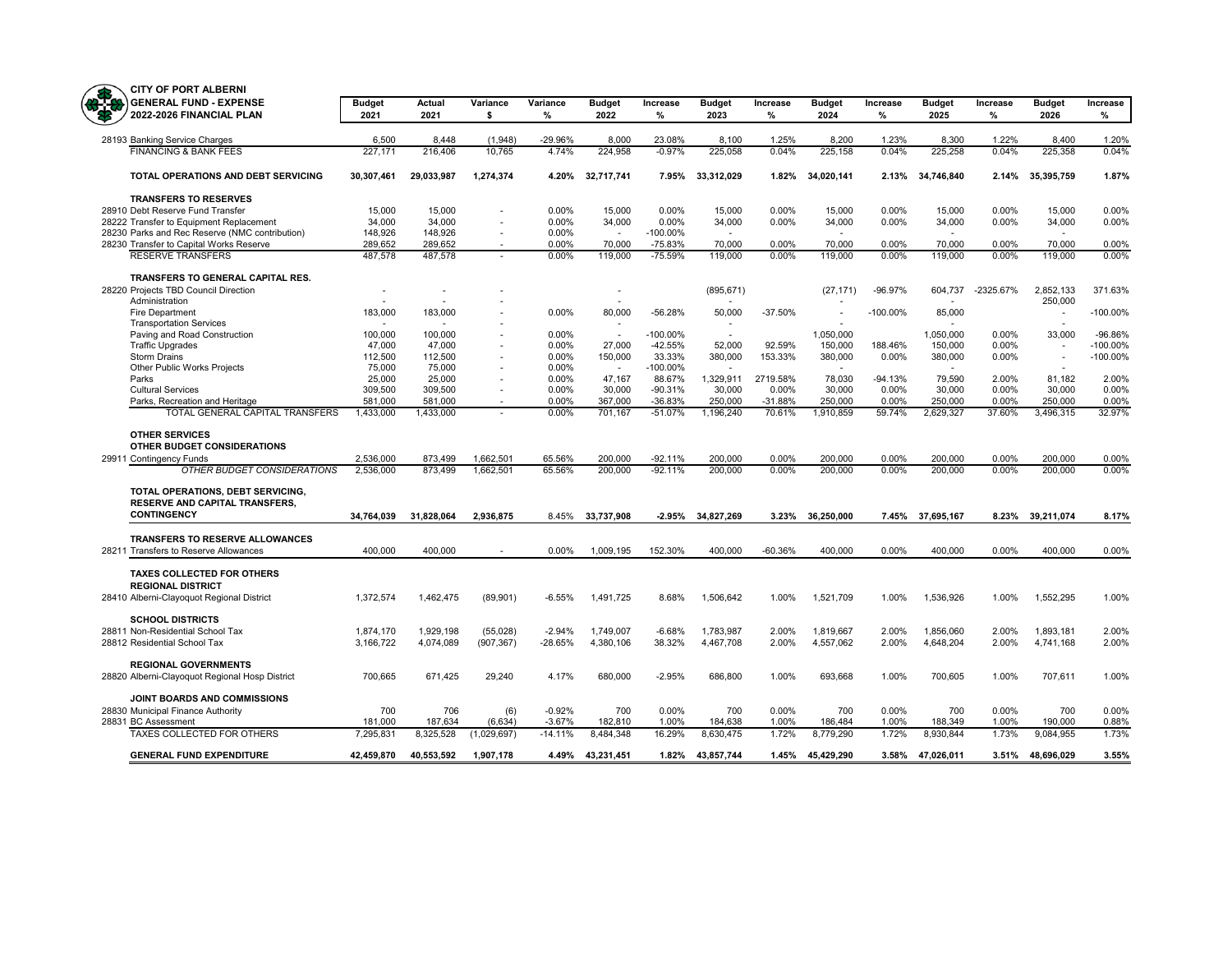

| <b>CITY OF PORT ALBERNI</b>                                               |                       |                          |                      |                      |                       |                  |                       |                |                       |                |                       |                |                       |                |
|---------------------------------------------------------------------------|-----------------------|--------------------------|----------------------|----------------------|-----------------------|------------------|-----------------------|----------------|-----------------------|----------------|-----------------------|----------------|-----------------------|----------------|
| <b>SEWER FUND - REVENUE &amp; EXPENSES</b><br>2022-2026 FINANCIAL PLAN    | <b>Budget</b><br>2021 | Actual<br>2021           | Variance<br>\$       | Variance<br>%        | <b>Budget</b><br>2022 | Increase<br>%    | <b>Budget</b><br>2023 | Increase<br>%  | <b>Budget</b><br>2024 | Increase<br>%  | <b>Budget</b><br>2025 | Increase<br>%  | <b>Budget</b><br>2026 | Increase<br>%  |
| <b>SALES OF SERVICE</b>                                                   |                       |                          |                      |                      |                       |                  |                       |                |                       |                |                       |                |                       |                |
| 94421 Sewer Fees                                                          | 3,111,167             | 2,817,217                | (293, 950)           | $-9.45%$             | 3,235,614             | 4.00%            | 3,381,216             | 4.50%          | 3,534,047             | 4.52%          | 3,675,409             | 4.00%          | 3,840,803             | 4.50%          |
| 94431 Sewer Connections                                                   | 40,052                |                          | (40, 052)            | $-100.00%$           | 80,000                | 99.74%           | 83,600                | 4.50%          | 87,379                | 4.52%          | 90,874                | 4.00%          | 94,963                | 4.50%          |
| 94432 Service Charges Sundry                                              | 3,976                 |                          | (3,976)              | $-100.00\%$          | 5,000                 | 25.75%           | 5,225                 | 4.50%          | 5,461                 | 4.52%          | 5,680                 | 4.00%          | 5,935                 | 4.50%          |
| 94433 User Charges                                                        | 18,293                | 87,063                   | 68,770               | 375.94%              | 20,000                | 9.33%            | 20,900                | 4.50%          | 21,845                | 4.52%          | 22,718                | 4.00%          | 23,741                | 4.50%          |
| <b>OTHER SERVICES</b>                                                     |                       |                          |                      |                      |                       |                  |                       |                |                       |                |                       |                |                       |                |
| 94441 Sewage Disposal Fees                                                | 12.981                | 73,402                   | 60,421               | 465.46%              | 70,000                | 439.25%          | 73,150                | 4.50%          | 76,456                | 4.52%          | 79,515                | 4.00%          | 83.093                | 4.50%          |
| <b>SALES OF SERVICE</b>                                                   | 3.186.469             | 2.977.682                | (208, 787)           | $-6.55%$             | 3,410,614             | 7.03%            | 3.564.091             | 4.50%          | 3,725,188             | 4.52%          | 3,874,196             | 4.00%          | 4,048,535             | 4.50%          |
| OTHER REVENUE FROM OWN SOURCE                                             |                       |                          |                      |                      |                       |                  |                       |                |                       |                |                       |                |                       |                |
| 95590 Interest Income                                                     | 12,000                | 27,352                   | 15.352               | 127.93%              | 24.000                | 100.00%          | 24.000                | 0.00%          | 24,000                | 0.00%          | 24,000                | 0.00%          | 24.000                | 0.00%          |
| 95611 Sewer Penalty                                                       | 20.000                | 36,990                   | 16.990               | 84.95%               | 35.000                | 75.00%           | 36.400                | 4.00%          | 38.045                | 4.52%          | 39.765                | 4.52%          | 41.562                | 4.52%          |
| 91210 Sewer Local Improvement Charges                                     | 3,200                 | $\overline{\phantom{a}}$ | (3,200)              | $-100.00%$           | 1,000                 | $-68.75%$        | 1,000                 | 0.00%          | 1,000                 | 0.00%          | 1,000                 | 0.00%          | 1,000                 | 0.00%          |
| <b>OTHER REVENUE</b>                                                      | 35,200                | 64,342                   | 29,142               | 82.79%               | 60,000                | 70.45%           | 61,400                | 2.33%          | 63,045                | 2.68%          | 64,765                | 2.73%          | 66,562                | 2.78%          |
| <b>OTHER TRANSFERS</b>                                                    |                       |                          |                      |                      |                       |                  |                       |                |                       |                |                       |                |                       |                |
| 99110 Transfer from Capital Reserve-Gas Tax                               | 46,000                | 46,000                   | $\overline{a}$       | 0.00%                | 46,000                | 0.00%            | 46,000                | 0.00%          | 46,000                | 0.00%          | 46,000                | 0.00%          | 46,000                | 0.00%          |
| 99111 Transfers from Reserves & Allowances                                | 292,000               | 292,000                  |                      | 0.00%                |                       | $-100.00\%$      |                       |                |                       |                |                       |                |                       |                |
| 99114 Operating Funds from Prior Year                                     |                       |                          |                      |                      |                       |                  |                       |                |                       |                |                       |                |                       |                |
| 99211 Contribution (To) From General Revenue                              |                       |                          |                      |                      |                       |                  |                       |                |                       |                |                       |                |                       |                |
| <b>SEWER FUND REVENUE</b>                                                 | 3,559,669             | 3,380,023                | (179, 646)           | $-5.05%$             | 3,516,614             |                  | $-1.21\%$ 3,671,491   | 4.40%          | 3,834,234             | 4.43%          | 3,984,961             | 3.93%          | 4,161,097             | 4.42%          |
| <b>ADMINISTRATION</b>                                                     |                       |                          |                      |                      |                       |                  |                       |                |                       |                |                       |                |                       |                |
| 104210 Sewer Administration & Other                                       | 375,037               | 397,523                  | 22,486               | 6.00%                | 457,418               | 21.97%           | 463,741               | 1.38%          | 470,164               | 1.39%          | 476,688               | 1.39%          | 483,316               | 1.39%          |
|                                                                           |                       |                          |                      |                      |                       |                  |                       |                |                       |                |                       |                |                       |                |
| <b>ENGINEERING SERVICES</b>                                               |                       |                          |                      |                      |                       |                  |                       |                |                       |                |                       |                |                       |                |
| 104221 Consulting Services                                                | 31,000                | 4,035                    | (26, 965)            | $-86.98%$            | 34,500                | 11.29%           | 35,035                | 1.55%          | 35,578                | 1.55%          | 36,130                | 1.55%          | 36,691                | 1.55%          |
|                                                                           |                       |                          |                      |                      |                       |                  |                       |                |                       |                |                       |                |                       |                |
| <b>SEWER SYSTEM ADMINISTRATION</b>                                        |                       |                          |                      |                      |                       |                  |                       |                |                       |                |                       |                |                       |                |
| 104233 Customer Service Requests<br>104236 Small Tools/Equipment/Supplies | 130,450<br>8,899      | 68,459<br>7,401          | (61, 991)<br>(1,498) | -47.52%<br>$-16.83%$ | 68,132<br>9,318       | -47.77%<br>4.71% | 69,257<br>9,494       | 1.65%<br>1.89% | 70,823<br>9,674       | 2.26%<br>1.90% | 72,091<br>9,858       | 1.79%<br>1.90% | 73,376<br>10,045      | 1.78%<br>1.90% |
|                                                                           |                       |                          |                      |                      |                       |                  |                       |                |                       |                |                       |                |                       |                |
| SEWER COLLECTION SYSTEM                                                   |                       |                          |                      |                      |                       |                  |                       |                |                       |                |                       |                |                       |                |
| 104240 Sewage Collection System Main                                      | 126,772               | 117,534                  | (9, 238)             | $-7.29%$             | 118,952               | $-6.17%$         | 121,334               | 2.00%          | 123,665               | 1.92%          | 125,848               | 1.77%          | 128,073               | 1.77%          |
| 104241 Sewer Service Connections                                          | 216,560               | 132,107                  | (84, 453)            | -39.00%              | 179.509               | $-17.11%$        | 183.174               | 2.04%          | 186.815               | 1.99%          | 190.092               | 1.75%          | 193,432               | 1.76%          |
| <b>SEWER LIFT STATIONS</b>                                                |                       |                          |                      |                      |                       |                  |                       |                |                       |                |                       |                |                       |                |
| 104260 Sewage Lift Stations                                               | 170,102               | 444,712                  | 274,610              | 161.44%              | 270,077               | 58.77%           | 275,338               | 1.95%          | 280,624               | 1.92%          | 285,783               | 1.84%          | 291,044               | 1.84%          |
|                                                                           |                       |                          |                      |                      |                       |                  |                       |                |                       |                |                       |                |                       |                |
| SEWER TREATMENT AND DISPOSAL                                              |                       |                          |                      |                      |                       |                  |                       |                |                       |                |                       |                |                       |                |
| 104280 Sewage Treatment                                                   | 319,086               | 364,180                  | 45,094               | 14.13%               | 351,615               | 10.19%           | 357,454               | 1.66%          | 363,351               | 1.65%          | 369,612               | 1.72%          | 375,999               | 1.73%          |
|                                                                           |                       |                          |                      |                      |                       |                  |                       |                |                       |                |                       |                |                       |                |
| <b>OTHER COMMON SERVICES</b>                                              |                       |                          |                      |                      |                       |                  |                       |                |                       |                |                       |                |                       |                |
| 104294 Special Work Orders<br><b>SEWER SYSTEM</b>                         | 2,000<br>1,379,906    | 1,535,952                | (2,000)<br>156,046   | -100.00%<br>11.31%   | 1,000<br>1,490,521    | -50.00%<br>8.02% | 1,000<br>1,515,827    | 0.00%<br>1.70% | 1,000<br>1,541,694    | 0.00%<br>1.71% | 1,000<br>1,567,102    | 0.00%<br>1.65% | 1,000<br>1,592,976    | 0.00%<br>1.65% |
|                                                                           |                       |                          |                      |                      |                       |                  |                       |                |                       |                |                       |                |                       |                |
| <b>FISCAL SERVICES</b><br><b>DEBT</b>                                     |                       |                          |                      |                      |                       |                  |                       |                |                       |                |                       |                |                       |                |
| 108120 Interest Payments On Debentures                                    | 344,613               | 204,703                  | (139, 911)           | -40.60%              | 356,680               | 3.50%            | 452,305               | 26.81%         | 452,305               | 0.00%          | 452,305               | 0.00%          | 452,305               | 0.00%          |
| 108130 Principal Payments On Debentures                                   | 317,423               | 249,316                  | (68, 107)            | $-21.46%$            | 212,215               | $-33.14%$        | 413,659               | 94.92%         | 413,659               | 0.00%          | 413,659               | 0.00%          | 413,659               | 0.00%          |
| <b>TOTAL DEBT</b>                                                         | 662,036               | 454,019                  | (208, 017)           | $-31.42%$            | 568,895               | $-14.07%$        | 865,964               | 52.22%         | 865,964               | 0.00%          | 865,964               | 0.00%          | 865,964               | 0.00%          |
| TRANSFER TO FUNDS AND RESERVES                                            |                       |                          |                      |                      |                       |                  |                       |                |                       |                |                       |                |                       |                |
| 108220 Transfer To Sewer Capital Fund                                     | 892,000               | 892,000                  |                      | 0.00%                | 1,455,198             | 63.14%           | 775,000               | -46.74%        | 1,300,000             | 67.74%         | 1,300,000             | 0.00%          | 1,300,000             | 0.00%          |
| 108910 Debt Reserve Fund Transfer                                         | 2,000                 | 2,000                    | L.                   | 0.00%                | 2,000                 | 0.00%            | 2,000                 | 0.00%          | 2,000                 | 0.00%          | 2,000                 | 0.00%          | 2,000                 | 0.00%          |
| 108211 Transfer to Reserves & Allowances                                  |                       |                          |                      |                      |                       |                  |                       |                |                       |                | $\mathbf 0$           |                | $\Omega$              |                |
| 108920 Transfer to Infrastructure Capital Reserve                         | 623,727               | 496,053                  | (127, 674)           | $-20.47%$            |                       | -100.00%         | 512,700               |                | 124,576               | $-75.70%$      | 249,895               | 100.60%        | 400,157               | 60.13%         |
| <b>TRANSFERS</b>                                                          | 1,517,727             | 1,390,053                | (127, 674)           | $-8.41%$             | 1,457,198             | $-3.99%$         | 1,289,700             | $-11.49%$      | 1,426,576             | 10.61%         | 1,551,895             | 8.78%          | 1,702,157             | 9.68%          |
| <b>FISCAL SERVICES</b>                                                    | 2,179,763             | 1,844,071                | (335, 692)           | $-15.40%$            | 2,026,093             | $-7.05%$         | 2,155,664             | 6.40%          | 2,292,540             | 6.35%          | 2,417,859             | 5.47%          | 2,568,121             | 6.21%          |
| EXCESS OF REVENUE OVER EXPENSE                                            |                       |                          |                      |                      | (0)                   |                  |                       | $-100.00\%$    |                       | $-100.00\%$    |                       |                |                       |                |
|                                                                           |                       |                          |                      |                      |                       |                  |                       |                |                       |                |                       |                |                       |                |
| <b>SEWER FUND EXPENSES</b>                                                | 3.559.669             | 3.380.023                | (179, 646)           | -5.05%               | 3.516.614             |                  | $-1.21\%$ 3,671,491   | 4.40%          | 3.834.234             | 4.43%          | 3,984,961             | 3.93%          | 4.161.097             | 4.42%          |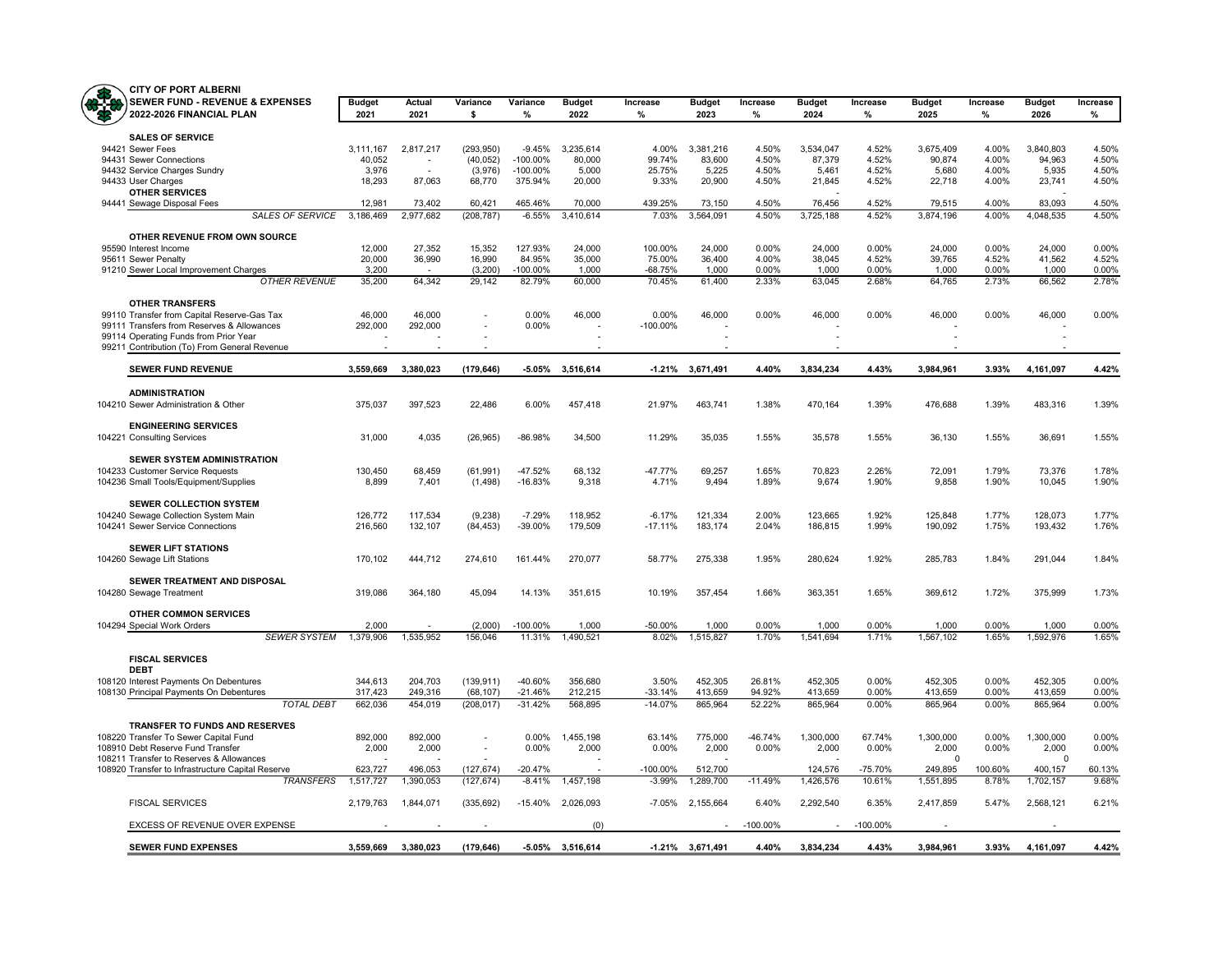

| <b>CITY OF PORT ALBERNI</b>                                            |                |                |                |               |                       |               |                       |               |                       |               |                       |               |                       |               |
|------------------------------------------------------------------------|----------------|----------------|----------------|---------------|-----------------------|---------------|-----------------------|---------------|-----------------------|---------------|-----------------------|---------------|-----------------------|---------------|
| <b>WATER FUND - REVENUE &amp; EXPENSES</b><br>2022-2026 FINANCIAL PLAN | Budget<br>2021 | Actual<br>2021 | Variance<br>\$ | Variance<br>% | <b>Budget</b><br>2022 | Increase<br>% | <b>Budget</b><br>2023 | Increase<br>% | <b>Budget</b><br>2024 | Increase<br>% | <b>Budget</b><br>2025 | Increase<br>% | <b>Budget</b><br>2026 | Increase<br>% |
|                                                                        |                |                |                |               |                       |               |                       |               |                       |               |                       |               |                       |               |
| <b>SALES OF SERVICE</b><br>54421 Metered Sales                         | 3,951,843      | 3,491,367      | (460, 476)     | $-11.65%$     | 3,549,814             | $-10.17%$     | 3,727,304             | 5.00%         | 3,857,760             | 3.50%         | 3,992,782             | 3.50%         | 4,132,529             | 3.50%         |
| 54431 Connections                                                      | 44,729         | 1,158          | (43, 571)      | $-97.41%$     | 54,386                | 21.59%        | 54,386                | 0.00%         | 54,386                | 0.00%         | 54,386                | 0.00%         | 54,386                | 0.00%         |
| 54432 Turn-On Charges                                                  | 421            | 1,386          | 965            | 229.18%       | 1,500                 | 256.25%       | 1,500                 | 0.00%         | 1,500                 | 0.00%         | 1,500                 | 0.00%         | 1,500                 | 0.00%         |
| 54433 Service Charges Sundry                                           | 11,248         | 15,768         | 4,520          | 40.19%        | 50,000                | 344.54%       | 50,000                | 0.00%         | 50,000                | 0.00%         | 50,000                | 0.00%         | 50,000                | 0.00%         |
| <b>SALES OF SERVICE</b>                                                | 4,008,241      | 3,509,678      | (498, 562)     | $-12.44%$     | 3,655,700             | $-8.80%$      | 3,833,190             | 4.86%         | 3,963,646             | 3.40%         | 4,098,668             | 3.41%         | 4,238,415             | 3.41%         |
| OTHER REVENUE FROM OWN SOURCE                                          |                |                |                |               |                       |               |                       |               |                       |               |                       |               |                       |               |
| 55590 Other Interest                                                   | 13,300         | 15,707         | 2,407          | 18.10%        | 31,930                | 140.08%       | 31.930                | 0.00%         | 31,930                | 0.00%         | 31,930                | 0.00%         | 31,930                | 0.00%         |
| 55611 Water Penalty                                                    | 28,000         | 40,582         | 12,582         | 44.93%        | 35,000                | 25.00%        | 35,000                | 0.00%         | 35,000                | 0.00%         | 35,000                | 0.00%         | 35,000                | 0.00%         |
| <b>OTHER REVENUE</b>                                                   | 41,300         | 56,289         | 14,989         | 36.29%        | 66,930                | 62.06%        | 66,930                | 0.00%         | 66,930                | 0.00%         | 66,930                | 0.00%         | 66,930                | 0.00%         |
| <b>WATER FUND REVENUE</b>                                              | 4,049,541      | 3,565,967      | (483,573)      |               | -11.94% 3,722,630     | -8.07%        | 3,900,120             | 4.77%         | 4,030,576             |               | 3.34% 4,165,598       | 3.35%         | 4,305,345             | 3.35%         |
| <b>WATER SUPPLY SYSTEM</b>                                             |                |                |                |               |                       |               |                       |               |                       |               |                       |               |                       |               |
| <b>ADMINISTRATION</b>                                                  |                |                |                |               |                       |               |                       |               |                       |               |                       |               |                       |               |
| 64110 Water Administration & Other                                     | 354,997        | 367,626        | (12, 629)      | $-3.56%$      | 451,872               | 27.29%        | 460,807               | 1.98%         | 469,878               | 1.97%         | 481,041               | 2.38%         | 492,461               | 2.37%         |
| <b>ENGINEERING SERVICES</b>                                            |                |                |                |               |                       |               |                       |               |                       |               |                       |               |                       |               |
| 64121 Engineering Consulting Services                                  | 30,000         | 3,904          | 26,096         | 86.99%        | 120,000               | 300.00%       | 30.000                | $-75.00%$     | 30.000                | 0.00%         | 30,000                | 0.00%         | 30,000                | 0.00%         |
| <b>WATER SYSTEM ADMINISTRATION</b>                                     |                |                |                |               |                       |               |                       |               |                       |               |                       |               |                       |               |
| 64133 Customer Service Requests                                        | 99.443         | 103,001        | (3, 558)       | $-3.58%$      | 104,484               | 5.07%         | 106,681               | 2.10%         | 108,712               | 1.90%         | 110,714               | 1.84%         | 112,732               | 1.82%         |
| 64136 Small Tools/Equipment/Supplies                                   | 12,261         | 8.086          | 4,175          | 34.05%        | 9.750                 | $-20.48%$     | 9.750                 | 0.00%         | 9.750                 | 0.00%         | 9.750                 | 0.00%         | 9.750                 | 0.00%         |
| <b>SERVICE OF SUPPLY</b>                                               |                |                |                |               |                       |               |                       |               |                       |               |                       |               |                       |               |
| 64141 Supply Inspection & Operation                                    | 219,175        | 114,425        | 104,750        | 47.79%        | 127,740               | $-41.72%$     | 130,283               | 1.99%         | 132,807               | 1.94%         | 134,896               | 1.57%         | 137,349               | 1.82%         |
| <b>PUMPING</b>                                                         |                |                |                |               |                       |               |                       |               |                       |               |                       |               |                       |               |
| 64161 Pumping Inspection & Operation                                   | 295,627        | 252,045        | 43,582         | 14.74%        | 249,045               | $-15.76%$     | 252,575               | 1.42%         | 256,062               | 1.38%         | 259,496               | 1.34%         | 262,992               | 1.35%         |
| <b>TRANSMISSION &amp; DISTRIBUTION</b>                                 |                |                |                |               |                       |               |                       |               |                       |               |                       |               |                       |               |
| 64181 Transmission/Distribution System                                 | 273,433        | 329,937        | (56, 504)      | -20.66%       | 317,799               | 16.23%        | 322,434               | 1.46%         | 326,874               | 1.38%         | 331,413               | 1.39%         | 336,046               | 1.40%         |
| 64183 Connections                                                      | 211,500        | 226,999        | (15, 499)      | $-7.33%$      | 265,565               | 25.56%        | 269.990               | 1.67%         | 274,064               | 1.51%         | 278,245               | 1.53%         | 282,490               | 1.53%         |
| 64185 Meters                                                           | 219,230        | 139,553        | 79,677         | 36.34%        | 144,272               | $-34.19%$     | 145,585               | 0.91%         | 146,579               | 0.68%         | 147,710               | 0.77%         | 148,871               | 0.79%         |
| 64187 Hydrants                                                         | 45,003         | 85,674         | (40, 671)      | -90.37%       | 91,644                | 103.64%       | 93,082                | 1.57%         | 94,490                | 1.51%         | 95,930                | 1.52%         | 97,399                | 1.53%         |
| <b>WATER SUPPLY SYSTEM</b>                                             | 1,760,669      | 1,631,249      | 129.420        | 7.35%         | 1,882,171             | 6.90%         | 1,821,187             | $-3.24%$      | 1,849,216             | 1.54%         | 1,879,195             | 1.62%         | 1,910,090             | 1.64%         |
| <b>FISCAL SERVICES</b><br><b>DEBT</b>                                  |                |                |                |               |                       |               |                       |               |                       |               |                       |               |                       |               |
| 68120 Interest Payments On Debentures                                  | 44,000         | 44,000         |                | 0.00%         | 44,000                | 0.00%         | 44,000                | 0.00%         | 44,000                | 0.00%         | 44,000                | 0.00%         | 44,000                | 0.00%         |
| 68130 Principal Payments On Debentures                                 | 38,743         | 38,743         | $\sim$         | 0.00%         | 38,743                | 0.00%         | 38,743                | 0.00%         | 38,743                | 0.00%         | 38,743                | 0.00%         | 38,743                | 0.00%         |
| <b>DEBT</b>                                                            | 82.743         | 82.743         |                | 0.00%         | 82.743                | 0.00%         | 82.743                | 0.00%         | 82.743                | 0.00%         | 82.743                | 0.00%         | 82.743                | 0.00%         |
| <b>TRANSFERS TO FUNDS AND RESERVES</b>                                 |                |                |                |               |                       |               |                       |               |                       |               |                       |               |                       |               |
| 68220 Transfers To Water Capital Fund                                  | 750,000        | 750,000        | ÷.             | 0.00%         | 473,000               |               | -36.93% 1,613,000     |               | 241.01% 1,350,000     |               | -16.31% 1,350,000     | 0.00%         | 1,350,000             | 0.00%         |
| 68230 Transfer to(from) Infrastructure Capital Reserve                 | 1.452.829      | 1.098.675      | 354.153        | 24.38%        | 1.284.256             | $-11.60%$     | 382.730               | $-70.20%$     | 748.157               | 95.48%        | 853.200               | 14.04%        | 962.052               | 12.76%        |
| 68910 Debt Reserve Fund Transfer                                       | 3,300          | 3,300          |                | 0.00%         | 460                   | $-86.06%$     | 460                   | 0.00%         | 460                   | 0.00%         | 460                   | 0.00%         | 460                   | 0.00%         |
| <b>FISCAL SERVICES</b>                                                 | 2,288,872      | 1,934,718      | 354,153        | 15.47%        | 1,840,459             | $-19.59%$     | 2,078,933             | 12.96%        | 2,181,360             | 4.93%         | 2,286,403             | 4.82%         | 2,395,255             | 4.76%         |
| EXCESS OF REVENUE OVER EXPENSE                                         |                |                |                |               |                       |               |                       |               |                       |               |                       |               |                       |               |
| <b>WATER FUND EXPENSE</b>                                              | 4.049.541      | 3.565.967      | 483.573        |               | 11.94% 3.722.630      | 8.07%         | 3.900.120             |               | 4.77% 4.030.576       |               | 3.34% 4.165.598       | 3.35%         | 4.305.345             | 3.35%         |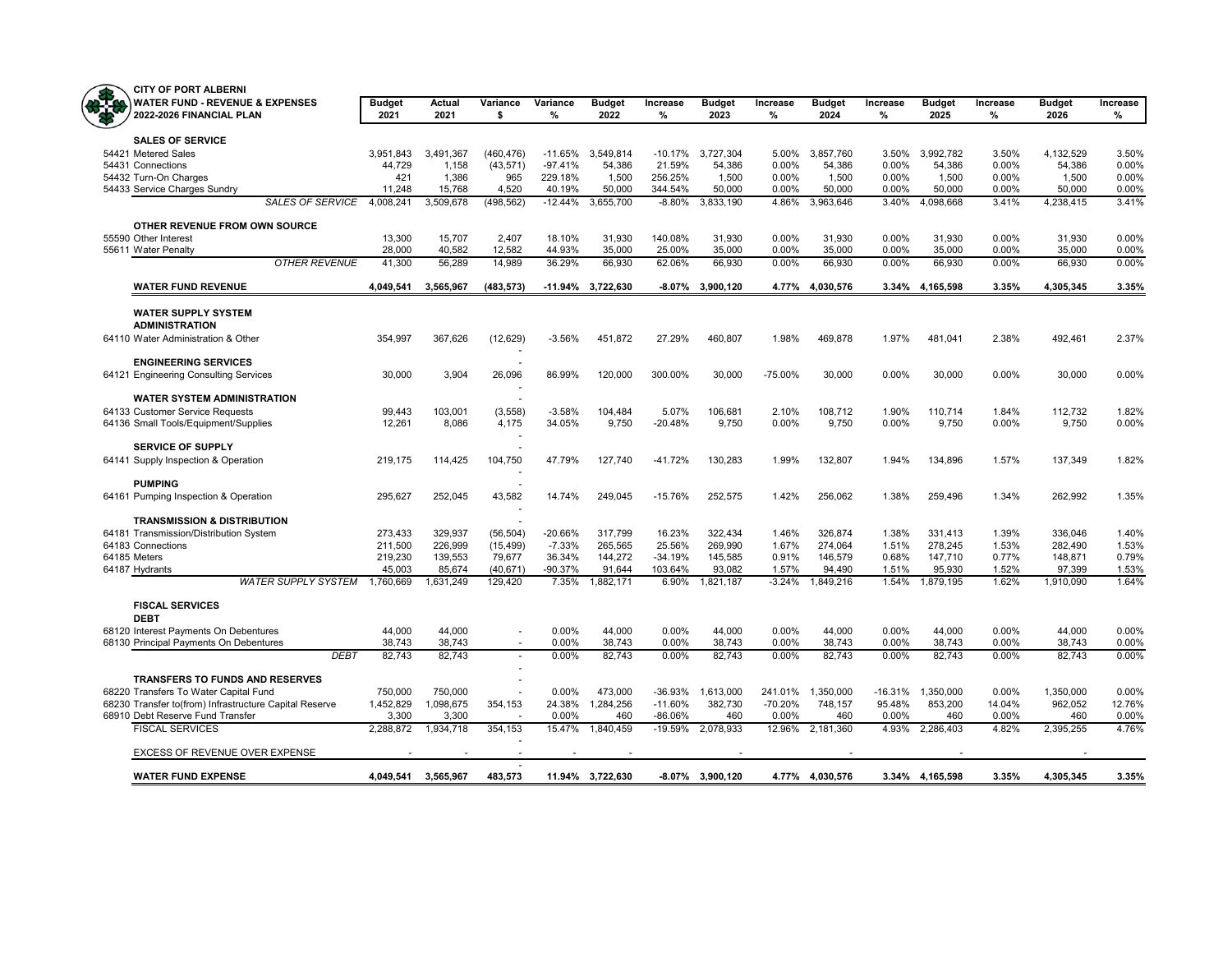## **2021 and prior years capital projects (unaudited)**

**Legend Projects that are planned for completion in 2022**

**Projects that are beyond planned stage and are being actioned with certainty to be completed in 2022**

**Planning occurring in 2022 ‐ completion in 2022/2023**

**Complete**

**Available for future capital projects**

**Awaiting Development to complete**

| <b>ACCT</b>             | <b>PROJ</b> | <b>CAPITAL PROJECT</b>                                         | <b>WIP ACTUAL</b>        | <b>BUDGET</b> | <b>AVAILABLE</b> | <b>STATUS/COMMENT</b>                                                  |
|-------------------------|-------------|----------------------------------------------------------------|--------------------------|---------------|------------------|------------------------------------------------------------------------|
| <b>Administration</b>   |             |                                                                |                          |               |                  |                                                                        |
| 485332                  | 19001       | Mapping and GIS Software (Asset Mgmt. Planning)                |                          | 13,010        |                  | 13,010 Project to start in 2022 with Engineering GIS project           |
| 485553                  | 21003       | Asset Management implementation                                | 16,976                   | 60,000        |                  | 43,024 Project paused - Contract work with the ACRD stopped            |
| 485554                  | 21004       | Printer renewal - city wide                                    | 19,434                   | 80,000        |                  | 60,566 Project will be completed by mid 2022                           |
| 485555                  | 21005       | <b>ERP</b> - Process improvements                              | $\overline{\phantom{0}}$ | 30,000        |                  | 30,000 Project will be completed in 2022 - payroll system upgrades     |
| 485532                  |             | Welcome Sign                                                   |                          | 25,000        | 25,000           | Project plan to be finalized and timeline required                     |
| 485600                  | 20097       | <b>Community Policing Building</b>                             | 374,966                  | 1,025,000     |                  | 650,034 In progress - Contract award in process and completion in 2022 |
| <b>Fire</b>             |             |                                                                |                          |               |                  |                                                                        |
| 485351                  | 19003       | 19 - Firehall - Structural Prep                                |                          | 88,000        |                  | 88,000 To be completed in 2022                                         |
| 485340                  | 21001       | Replace 1991 Pumper Truck #1                                   | 387,000                  | 890,645       |                  | 503,645 Delivery scheduled for 2022                                    |
| <b>Transportation</b>   |             |                                                                |                          |               |                  |                                                                        |
| 485557                  | 21008       | Replace 2012 Int'l Flusher/Vac Truck #435                      |                          | 406,000       |                  | 406,000 Ordered - Arriving in 2022                                     |
| 485558                  | 21009       | Replace 2005 VOLVO TANDEM GRAVEL TRUCK #264                    |                          | 196,707       |                  | 196,707 Ordered - Arriving in 2022                                     |
| 485560                  | 21011       | Replace 2007 Volvo Tandem Dump Truck #265                      |                          | 196,707       |                  | 196,707 Ordered - Arriving in 2022                                     |
| 485561                  | 21012       | Replace 2005 Ford F350 W/Comp Body #520                        |                          | 120,532       |                  | 120,532 Ordered - Arriving in 2022                                     |
| <b>Paving</b>           |             |                                                                |                          |               |                  |                                                                        |
| 485409                  | 17415       | Harbour Rd Argyle to Dunbar                                    | 8,789                    | 50,000        |                  | 41,211 Work on hold to be coordinated with Quays - build 2022          |
| 485447                  | 18415       | 6th Ave-Melrose to Bruce                                       |                          | 280,000       |                  | 280,000 CPA staff designing at this time                               |
| 485336                  | 20003       | 6th Ave - Argyle to Angus St                                   |                          | 50,000        |                  | 50,000 2022 Designed/Approved, PW construct April-August               |
| 485566                  | 21031       | Rail Crossing - Strathern & Dunbar                             | 4,743                    | 150,000       |                  | 145,257 2022 Lathom and possibly Strathern depending on cost           |
| 485567                  | 21032       | Redford & 10th Ave intersection - associated w/ signal repairs |                          | 35,000        |                  | 35,000 Work to be completed in 2022                                    |
| <b>Traffic Upgrades</b> |             |                                                                |                          |               |                  |                                                                        |
| 485568                  | 21033       | Redford & 10th Ave intersection - signals & looping            |                          | 20,000        |                  | 20,000 Work to be completed in 2022                                    |
| <b>Storm</b>            |             |                                                                |                          |               |                  |                                                                        |
| 485361                  | 18417       | 6th Ave-Melrose to Bruce (moved 2021 budget)                   | $\overline{\phantom{a}}$ | 400,000       |                  | 400,000 CPA staff designing at this time                               |
| 485523                  | 20008       | 6th Ave- Argyle St Angus St 150 m (ptp wtr st san)             | 5,178                    | 100,000       |                  | 94,822 2022 Designed/Approved, PW construct April-August               |
| 485524                  | 20009       | Relining program Multiple 6th Ave-Montrose to Melrose          | $\overline{\phantom{a}}$ | 300,000       |                  | 300,000 Work to be completed in 2022 with 565438                       |
| 485525                  | 20010       | 6th Ave-Argyle to Angus 145m (ptp, wtr, st)                    |                          | 60,000        |                  | 60,000 2022 Designed/Approved, PW construct April-August               |
| 485570                  | 21035       | Storm Main replacements                                        |                          | 100,000       |                  | 100,000 2022 improve drainage at Thunderbird water                     |
| 485571                  | 21036       | Margaret St Storm Pump Upgrade                                 | $\sim$                   | 225,000       |                  | 225,000 2021 1 pump rebuilt, 2022 other pump being rebuilt on budget   |
| <b>PW Other</b>         |             |                                                                |                          |               |                  |                                                                        |
| 485573                  | 21014       | City Hall Window replacement                                   |                          | 80,000        |                  | 80,000 RFP to be issue in coming months - complete in 2022             |
| 485574                  | 21015       | <b>RCMP</b> Storage requirements                               |                          | 20,000        |                  | 20,000 Project plan finalized and work to be complete in 2022          |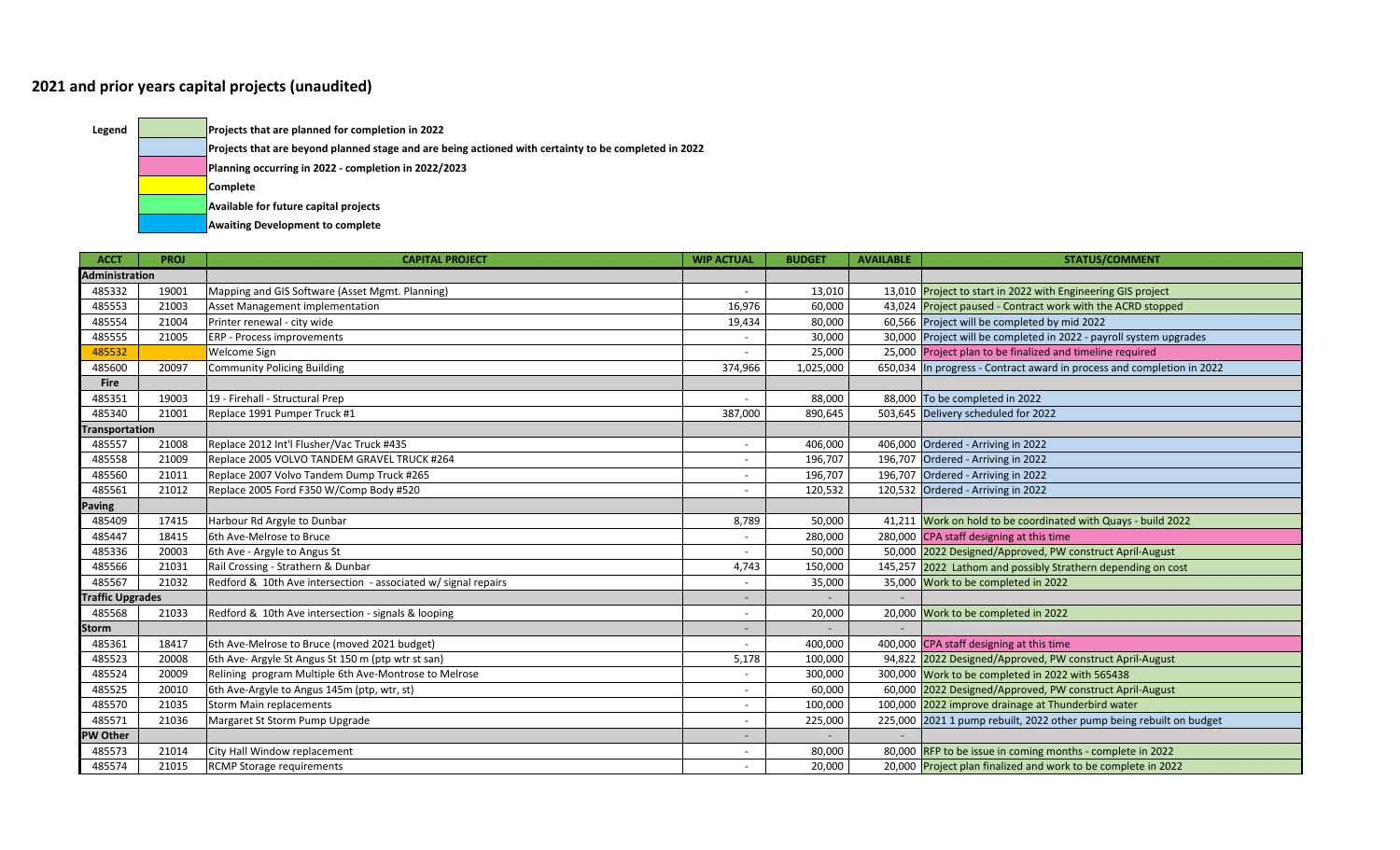| <b>ACCT</b>               | <b>PROJ</b>                      | <b>CAPITAL PROJECT</b>                                                          | <b>WIP ACTUAL</b>        | <b>BUDGET</b>  | <b>AVAILABLE</b> | <b>STATUS/COMMENT</b>                                                |
|---------------------------|----------------------------------|---------------------------------------------------------------------------------|--------------------------|----------------|------------------|----------------------------------------------------------------------|
| 485586                    | 21024                            | Child Care Spaces - Grant                                                       | 262,683                  | 2,900,000      |                  | 2,637,317 Completion likely in 2023                                  |
| <b>Cultural Services</b>  |                                  |                                                                                 |                          |                |                  |                                                                      |
| 485534                    | 20019                            | <b>McLean Mill Capital Projects</b>                                             | 22,866                   | 60,000         |                  | 37,134 Annual Historical Zone funding - per consultant report        |
| 485577                    | 21018                            | McLean Mill Septic upgrades                                                     | $\mathbf{r}$             | 249,500        |                  | 249,500 Consultants report to guide - actioned in 2022               |
| 485579                    | 21021                            | McLean Mill Capital Projects - Heritage                                         | 13,125                   | 120,000        |                  | 106,875 Annual Historical Zone funding - per consultant report       |
| <b>PRH</b>                | (Parks)                          |                                                                                 |                          |                |                  |                                                                      |
| 485310                    | 15482                            | Clock Tower Repair/Removal Plan                                                 | 84,114                   | 505,672        |                  | 421,558 Work to be completed in 2022                                 |
| 485535                    | 20020                            | 20 - Aquatic Centre pool - PRH - supplies                                       | 74,507                   | 100,000        |                  | 25,493 Work to be completed in 2022                                  |
| 485539                    | 20026                            | Multiplex sum equipment                                                         | 7,585                    | 19,640         |                  | 12,055 Safety equipment purchase outstanding - done in 2022          |
| 485542                    | 20029                            | Connect The Quays                                                               | 227,592                  | 4,000,000      |                  | 3,772,408 Construction begins in 2022                                |
| 485548                    | 21010                            | Linking the Roger Creek Trail                                                   | 17,970                   | 25,000         |                  | 7,030 Complete engineering in 2022                                   |
| 485580                    | 21022                            | <b>Aquatic Centre Pool Repairs</b>                                              | $\overline{\phantom{a}}$ | 25,000         |                  | 25,000 Work to be completed in 2022                                  |
| 485582                    | 21062                            | Multiplex Dehumidifier-Desiccant Wheel                                          | $\sim$                   | 44,000         |                  | 44,000 Complete in 2022                                              |
| 485588                    | 21067                            | Bear proof waste storage                                                        | $\overline{\phantom{a}}$ | 25,800         |                  | 25,800 To be completed in 2022                                       |
| 485549                    | 21020                            | Train Station Seismic upgrades                                                  | 68,688                   | 490,000        |                  | 421,312 Complete in 2022 - add 2022 funding (\$200K)                 |
| <b>Facilities Upgrade</b> |                                  |                                                                                 | $\overline{\phantom{a}}$ | $\sim$         | $\sim$           |                                                                      |
| 485589                    | 21068                            | <b>Echo Canopy and Siding</b>                                                   | $\sim$                   | 10,000         |                  | 10,000 Complete in 2022                                              |
|                           |                                  | Curling Rink ice plant contribution                                             |                          | 40,000         |                  | 40,000 Curling Club to source additional funding                     |
| <b>Sewer Capital</b>      |                                  |                                                                                 | $\blacksquare$           | $\overline{a}$ | $\sim$           |                                                                      |
| 565431                    | 14010                            | Sewage Treatment Plant Upgrade SPF                                              | 38,321,490               | 41,000,000     |                  | 2,678,510 Completion in 2022 - Undertake in late spring/early summer |
| 565420                    | 18603                            | 6th Ave-Melrose to Bruce 240m                                                   |                          | 50,000         |                  | 50,000 CPA staff designing at this time                              |
| 565438                    | 20088                            | Johnston Rd Elizabeth to Gertrude 120m 300mm Reline                             | 1,808                    | 95,000         |                  | 93,192 Consolidated in tender with 485524 in 2022                    |
| 565439                    | 20089                            | Harbour Rd/Bruce St Outfall Reline                                              | 140                      | 100,000        |                  | 99,860 2022 tender, coordinate with project 21035                    |
| 565441                    | 20091                            | 6th Ave Argyle St. To Angus St 150m (ptp,st,sani,wtr)                           | 4,136                    | 90,000         |                  | 85,864 2022 Designed/Approved, PW construct April-August             |
| 565445                    | 20095                            | SCADA upgrade                                                                   | 21,596                   | 75,000         |                  | 53,404 In Progress with IT and Consultants                           |
| 565447                    | 21039                            | Small Capital Main Replacements \$26K, signage \$6K, monitoring equipment \$68K | $\sim$                   | 100,000        |                  | 100,000 2022 CSO's and Bruce/Harbour repairs                         |
| 565448                    | 21041                            | CSO consulting                                                                  | $\blacksquare$           | 80,000         |                  | 80,000 To be completed in 2022                                       |
| <b>Water Capital</b>      |                                  |                                                                                 | $\overline{\phantom{a}}$ |                | $\sim$           |                                                                      |
| 525436                    | 20096                            | New Twin Main Ph 4 (church St./16th Ave to Montrose St./15th Ave)               | 519,856                  | 1,000,000      |                  | 480,144 2022 design, 2023 construction                               |
| 525435                    | 20085                            | <b>SCADA Software Upgrade</b>                                                   | 24,640                   | 75,000         |                  | 50,360 In Progress with IT and Consultants                           |
| 525438                    | 21042                            | Dead Ends & Distribution Upgrades                                               |                          | 100,000        |                  | 100,000 2022 Design submitted to VIHA for approval (Regina & Argyle) |
| 525439                    | 21043                            | 6th Ave - Argyle to Angus Streets                                               | 20,975                   | 150,000        |                  | 129,025 2022 Designed/Approved, PW construct April-August            |
| 525437                    | 21030                            | Cowichan Reservoir to Burde St. New Twin Main Ph 5                              | 375,589                  | 1,386,000      |                  | 1,010,411 Built 2021/2 - completion April 2022                       |
| 525441                    | 21045                            | 6th Ave - Melrose to Bruce 240                                                  | $\overline{\phantom{a}}$ | 100,000        |                  | 100,000 CPA staff designing at this time                             |
| 525442                    | 21046                            | Burde St-7th Ave to 10th Ave 300m 150mm PVC                                     | 28,928                   | 150,000        |                  | 121,072 2022 Tender closes March                                     |
| 525443                    | 21047                            | Burde St Regulator Replacement                                                  |                          | 200,000        |                  | 200,000 2022 Tender closes March                                     |
|                           | <b>Completed project Listing</b> |                                                                                 |                          |                |                  |                                                                      |
| 485330                    | 18407                            | Purchases/Equipment Replacement Asset Finda CMMS                                | 397,115                  | 550,000        | 152,885          | <b>Complete</b>                                                      |
| 485552                    | 21002                            | Computer Equipment Replacement                                                  | 68,200                   | 68,200         | $\sim$           | Complete                                                             |
| 48599                     | 21072                            | WFP Land purchase                                                               | 5,501,340                | 5,501,340      | $\mathbb{Z}^2$   | Complete                                                             |
| 485556                    | 21006                            | Replace Holmatro Hydraulic Tools                                                | 50,280                   | 55,000         | 4,720            | Complete                                                             |
| 485547                    | 20174                            | Replace 2007 Ford Ranger Pick up #171                                           | 39,510                   | 33,600         | (5, 910)         | Complete                                                             |
| 485559                    | 21007                            | Replace 2008 Ford Ranger 4WD PU (STS C/hand) #154                               | 34,088                   | 32,000         | (2,088)          | <b>Complete</b>                                                      |
| 485562                    | 21013                            | Replace 2006 Ford F550 Haul All #613                                            | 149,618                  | 149,618        | $\sim$           | Complete                                                             |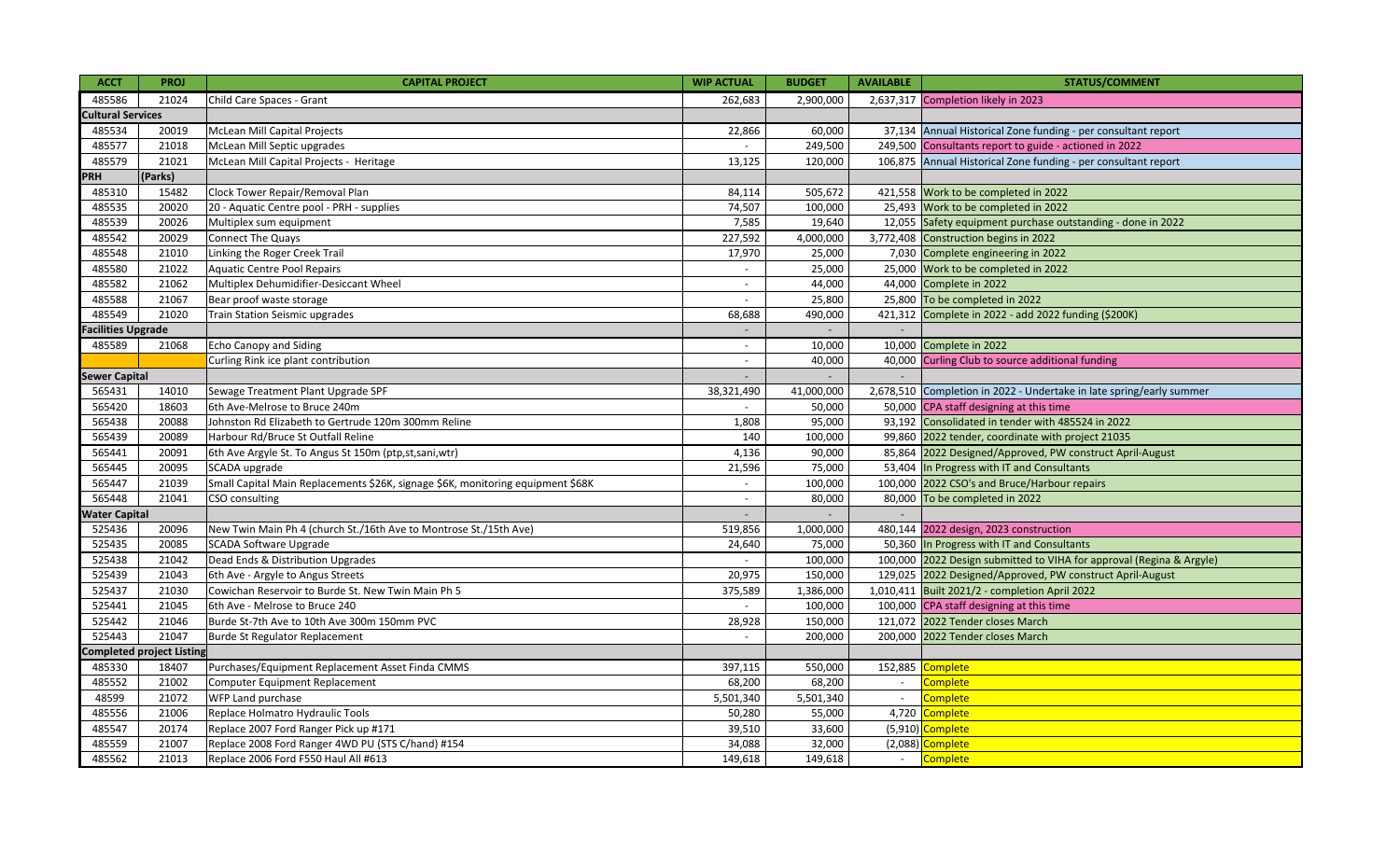| <b>ACCT</b>        | <b>PROJ</b> | <b>CAPITAL PROJECT</b>                                                                    | <b>WIP ACTUAL</b>        | <b>BUDGET</b> | <b>AVAILABLE</b> | <b>STATUS/COMMENT</b>                                       |
|--------------------|-------------|-------------------------------------------------------------------------------------------|--------------------------|---------------|------------------|-------------------------------------------------------------|
| 485339             | 20006       | 10th Ave/ Roger St. Traffic Signal Controller Replacement                                 | 25,294                   | 31,000        |                  | 5,706 Complete                                              |
| 485546             | 21040       | <b>Emergency ESS Trailer</b>                                                              | 36,081                   | 36,081        |                  | (0) Complete                                                |
| 485325             | 18424       | Millstone Park Completion                                                                 | 7,316                    | 25,000        | 17,685           | Complete                                                    |
| 485486             | 19039       | McLean Mill Water Quality                                                                 | 17,204                   | 30,000        |                  | 12,796 Complete                                             |
| 485360             | 18433/1905  | McLean Mill Dam Structural Upgrade                                                        | 408,828                  | 373,000       | (35, 828)        | Complete                                                    |
| 485374             | 19059       | Multiplex - Replace Lighting -LED                                                         | 179,840                  | 210,000       |                  | 30,160 Complete                                             |
| 485575             | 21016       | RCMP Fume hood                                                                            | 1,582                    | 7,000         |                  | 5,418 Complete                                              |
| 485538             | 20025       | <b>Echo Park Cameras</b>                                                                  | 10,897                   | 15,000        | 4,103            | Complete                                                    |
| 485541             | 20028       | <b>Uplands DCC Playground Purchase</b>                                                    | 90,982                   | 86,000        |                  | (4,982) Complete                                            |
| 485368             | 19052       | <b>Bob Dailey Support Posts Repair</b>                                                    | 53,671                   | 100,000       | 46,329           | Complete                                                    |
| 485372             | 19055       | <b>Multiplex Condenser</b>                                                                | 205,950                  | 240,000       | 34,050           | <b>Complete</b>                                             |
| 485581             | 21023       | Echo Field House Furnace #3                                                               | 6,100                    | 7,000         | 900              | Complete                                                    |
| 485550             | 21060       | Echo HVAC unit Replacement                                                                | 14,900                   | 16,000        | 1,100            | <b>Complete</b>                                             |
| 485551             | 21061       | Zamboni battery replacement                                                               | 18,107                   | 16,000        |                  | (2,107) Complete                                            |
| 485587             | 21066       | Multiplex boiler - water heater                                                           | 32,200                   | 32,200        | $\sim$           | Complete                                                    |
| 485591             | 21070       | Aquatic Centre Pool Compressor                                                            | 9,000                    | 9,000         | $\sim$           | Complete                                                    |
| 485585             | 21065       | Multiplex Floor Scrubber                                                                  | 11,979                   | 14,000        | 2,021            | Complete                                                    |
| 485592             | 21071       | Multiplex HVAC Upper Lobby                                                                | 15,900                   | 16,000        |                  | 100 Complete                                                |
| 525410             | 19073       | Morton St-9th Ave to 10th Ave                                                             | 181,873                  | 75,000        |                  | (106,873) Complete                                          |
| 525417             | 19081       | China Creek intake upgrades                                                               | 41,047                   | 50,000        |                  | 8,953 Complete                                              |
| 525419             | 19085       | New Burde St Pumpstation                                                                  | 482,183                  | 500,000       | 17,817           | Complete                                                    |
| 565414             | 19091       | China Ck Rd to Church St Alley 75m                                                        | 29,540                   | 40,000        | 10,460           | Complete                                                    |
| 565415             | 19092       | Neill St to Durant St Lane 40m                                                            | 18,354                   | 25,000        |                  | 6,646 Complete                                              |
| 485526             | 20011       | Melrose St. - 6th Ave to 8th Ave (ptp, st, Sani)                                          | 126,548                  | 370,000       |                  | 243,452 Complete                                            |
| 525431             | 18504       | 6th Ave-Melrose to Bruce 240m                                                             | 117,776                  | 100,000       |                  | (17,776) Complete                                           |
| 485338             | 20005       | Melrose St - 6th Ave to 8th Ave                                                           | 162                      | 110,000       |                  | 109,838 Complete                                            |
| 485565             | 21044       | Coal Creek - Phase 4 - Melrose, 8th to 11th                                               | $\overline{\phantom{a}}$ | 135,000       | 135,000          | Complete                                                    |
| 485572             | 21037       | Coal Creek - Phase 4 - Melrose, 8th to 11th                                               | $\sim$                   | 800,000       | 800,000          | Complete                                                    |
| 565440             | 20090       | Coal Creek Phase 3 - Melrose St. 6th Ave to 8th Ave (ptp,st, Sani) (CC3&CC4 s/b combined) | 951,737                  | 560,000       |                  | (391,737) Complete                                          |
| 565446             | 21038       | Coal Creek - Phase 4 - Melrose, 8th to 11th                                               |                          | 612,000       | 612,000          | Complete                                                    |
| 565444             | 20094       | 4th Ave-Bruce St to Melrose St 240m (ptp, sani, storm)                                    | 85,597                   | 125,000       |                  | ****<br>39,403 Complete                                     |
| Virtually complete |             |                                                                                           |                          |               |                  |                                                             |
| 485576             | 21017       | City Hall Survey/GPS Base                                                                 | 79,669                   | 75,000        |                  | (4,669) Installed, IT connection outstanding                |
| 485590             | 21069       | Glenwood Centre - Cameras                                                                 | 6.196                    | 15,000        | 8.804            | 75% just waiting for the final equipment 2022 and on budget |
| Release projects   |             |                                                                                           |                          |               |                  |                                                             |
| 485432             | 16408       | Beaver Cr Rd Widening-Pineo to Compton                                                    | 1,456                    | 80,000        |                  | 78,544 Repurpose                                            |
| 485337             | 20004       | 4th Ave-Bruce to Melrose 240m                                                             | 2,515                    | 80,000        |                  | 77,485 Repurpose                                            |
| 485487             | 19024       | Traffic Signal Head LED upgrades                                                          | $\sim$                   | 20,000        |                  | 20,000 Repurpose                                            |
| 485569             | 21034       | Traffic Signal controller Replacement                                                     | $\sim$                   | 27,000        |                  | 27,000 Repurpose                                            |
| 485527             | 20012       | Montrose St. Lane East of 6th Ave 100m new 250mm                                          | $\sim$                   | 60,000        |                  | 60,000 Repurpose                                            |
| 565411             | 19088       | 19- Montrose - 6th to 9th St.                                                             | 621                      | 75,000        |                  | 74,379 Repurpose                                            |
| 485584             | 21064       | Multiplex screen                                                                          | $\sim$                   | 250,000       |                  | 250,000 Repurpose                                           |
| 565417             | 19093       | Sewer Main Video Program                                                                  | 38,360                   | 100,000       |                  | 61,640 Repurpose                                            |
| 525414             | 19078       | 21st Ave-Cowichan Reservoir to Burde St Main Replacement 800m (Argyle to Burde) Phase 3   | 1,158,174                | 1,600,000     |                  | 441,826 Repurpose                                           |

\*\*\*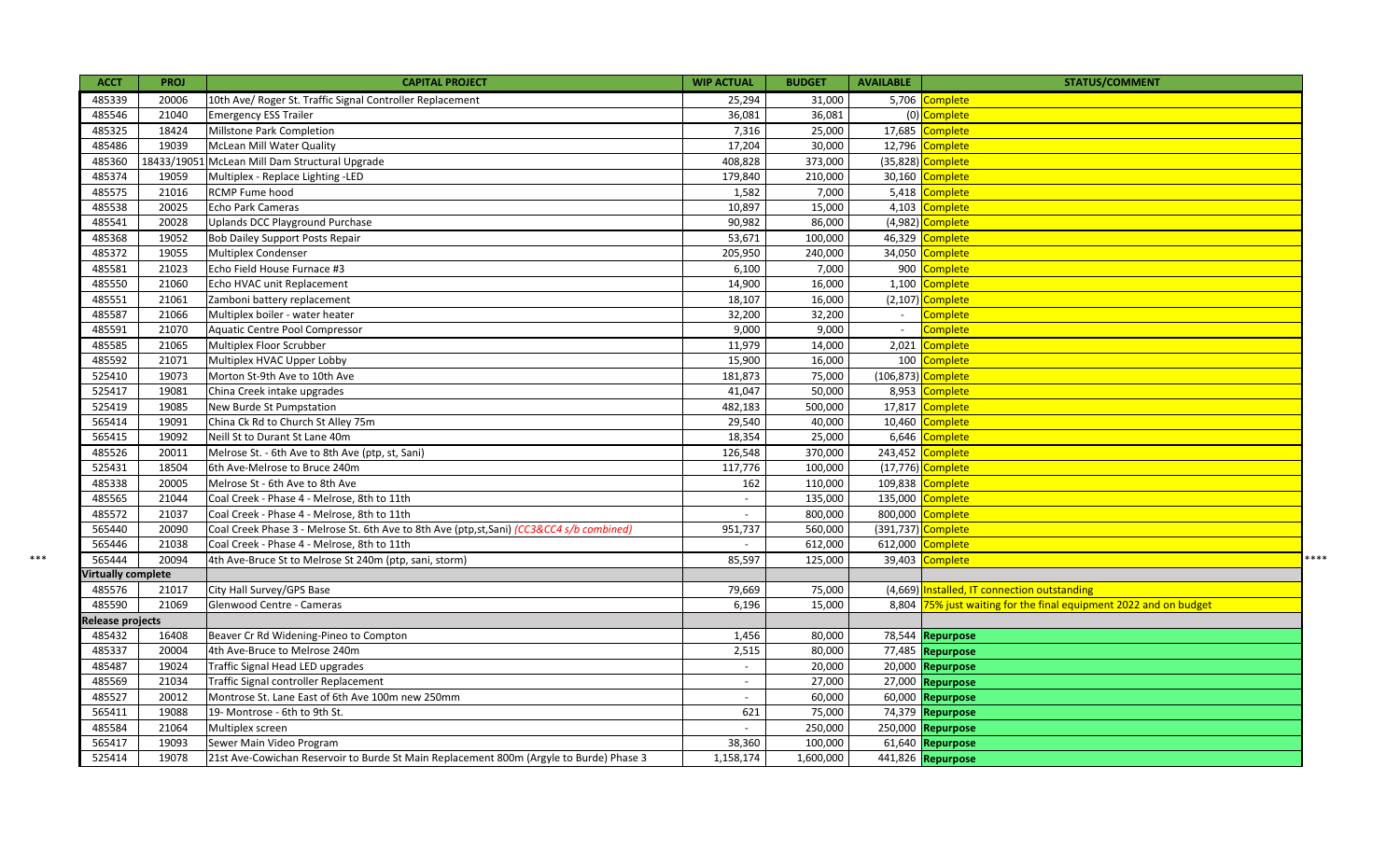| <b>ACCT</b>                | <b>PROJ</b> | <b>CAPITAL PROJECT</b>                                                           | <b>WIP ACTUAL</b>        | <b>BUDGET</b> | <b>AVAILABLE</b> | <b>STATUS/COMMENT</b>                                                         |
|----------------------------|-------------|----------------------------------------------------------------------------------|--------------------------|---------------|------------------|-------------------------------------------------------------------------------|
| 525416                     | 15503       | 21st Ave-Cowichan Res to Burde (new twin main)                                   | 51,881                   | 300,000       |                  | 248,119 Repurpose                                                             |
| 565436                     | 20086       | Small Capital Main Replacements                                                  | 9,074                    | 100,000       |                  | 90,926 Repurpose                                                              |
| 565437                     | 20087       | Sewer Main Video Program                                                         | 6,167                    | 100,000       |                  | 93,833 Repurpose                                                              |
| 565442                     | 20092       | Montrose St Lane east of 6th Ave 100m 200mm PVC                                  |                          | 60,000        |                  | 60,000 Repurpose                                                              |
| 485520                     | 20023       | 3rd Ave -Argyle St to Mar St Beautification - small items with funding allocated | 31,980                   | 900,000       |                  | 868,020 Repurpose (\$750K was unsuccessful grant - only \$150K from CPA)      |
| 525422                     | 20081       | 3rd Ave - Argyle St. to Mar St. Beautification                                   |                          | 400,000       |                  | 400,000 Repurpose                                                             |
|                            |             | Awaiting development completion to complete                                      |                          |               |                  |                                                                               |
| 485549                     | 20022       | Burde Street Anderson to 17th Watermain replacement                              | 68,688                   | 100,000       |                  | 31,312 2022 construction coordinated with development work                    |
| 485435                     | 19018       | 16th Ave-Burde St                                                                |                          | 150,000       |                  | 150,000 2022 construction coordinated with development work                   |
| 485454                     | 19021       | Portview Landing/4000 Burde St                                                   | $\overline{\phantom{0}}$ | 60,000        |                  | 60,000 2022 construction coordinated with development work                    |
| 485454                     | 19029       | Portview Landing/4000 Burde St (st, san, paving)                                 | $\overline{\phantom{0}}$ | 60,000        |                  | 60,000 2022 construction coordinated with development work                    |
| <b>Paused projects</b>     |             |                                                                                  |                          |               |                  |                                                                               |
| 485350                     | 18410       | Replace 1998 Jordair Compressor - moved to 2023                                  | $\overline{\phantom{a}}$ | 59,700        |                  | 59,700 Current equipment still functioning - hold funding in ERRF and confirm |
| 485331                     | 19000       | Electronic Filing System - Records Management                                    |                          | 53,230        |                  | 53,230 On Hold - will consider in the 2023 Capital work plan                  |
|                            | 21019       | McLean Mill - UGST                                                               |                          | 30,000        |                  | 30,000 Reallocate for McLean Mill projects                                    |
| Review approach            |             |                                                                                  |                          |               |                  |                                                                               |
| 525408                     | 17506       | Water Meter Replacement Program 6 yrs.                                           | 26,074                   | 400,000       |                  | 373,926 ongoing annual                                                        |
| 525434                     | 20084       | Water Meter Replacement Program 6 yrs.                                           | 143,422                  | 400,000       |                  | 256,578 ongoing annual                                                        |
| 525444                     | 21048       | Water Meter Replacement Program 6 yrs.                                           |                          | 400,000       |                  | 400,000 ongoing annual                                                        |
| Confirm repurposed funding |             |                                                                                  |                          |               |                  |                                                                               |
| 565408                     | 18600       | Small Capital Main Replacements                                                  | $\overline{\phantom{0}}$ | 100,000       |                  | 100,000 Use per March 14 report to Council 2022 project - new project to come |
| 565410                     | 19087       | Argyle Forcemain Somass River Crossing                                           | $\overline{\phantom{0}}$ | 100,000       |                  | 100,000 Use per March 14 report to Council 2022 project - new project to come |
| 565419                     | 20082       | 3rd Ave Argyle St. Mar St. Beautification                                        |                          | 400,000       |                  | 400,000 Use per March 14 report to Council 2022 project - new project to come |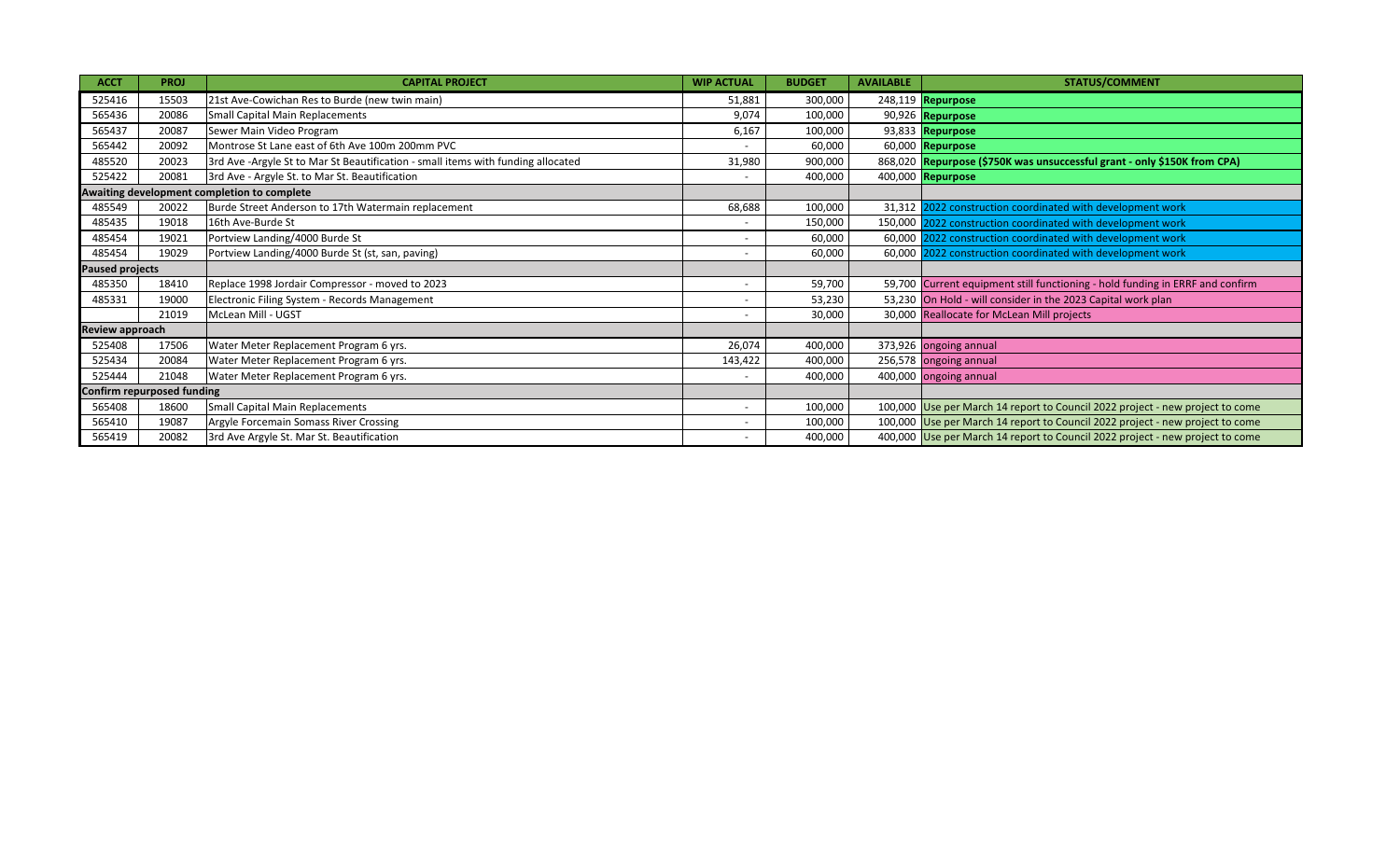| <b>Capital Projects 2022-2026</b>                                                 | <b>General Revenue</b>   |                          |                          |                          | Fed & Prov               | Parks & Rec              | <b>Capital Wks</b>       | Carbon                   | <b>Water Revenue</b>     |                          | <b>Sewer Revenue</b>     |                          | <b>Total Project</b>     |
|-----------------------------------------------------------------------------------|--------------------------|--------------------------|--------------------------|--------------------------|--------------------------|--------------------------|--------------------------|--------------------------|--------------------------|--------------------------|--------------------------|--------------------------|--------------------------|
|                                                                                   | Operating                | <b>Reserves</b>          | <b>ERRF</b>              | <b>Gas Tax</b>           | <b>Assistance</b>        | <b>Reserve</b>           | <b>Reserves</b>          | <b>Reserve</b>           | <b>Operating</b>         | <b>Reserves</b>          | <b>Operating</b>         | <b>Reserves</b>          | <b>Expenditure</b>       |
| <b>STRATEGIC CAPITAL PROJECTS 2022</b>                                            |                          |                          |                          |                          |                          |                          |                          |                          |                          |                          |                          |                          |                          |
| <b>Connect the Quays pathway</b>                                                  | $\overline{\phantom{a}}$ | 200,000                  |                          |                          |                          | 1,641,411                |                          |                          |                          |                          |                          |                          | 1,841,411                |
| <b>Tree Planting</b>                                                              | 25,000                   | 50,000                   |                          |                          |                          |                          |                          |                          |                          |                          |                          |                          | 75,000                   |
|                                                                                   | 25,000                   | 250,000                  | $\overline{\phantom{a}}$ | $\overline{\phantom{a}}$ | $\overline{\phantom{a}}$ | 1,641,411                |                          | $\overline{\phantom{a}}$ | $\overline{\phantom{a}}$ | $\overline{\phantom{a}}$ |                          |                          | 1,916,411                |
| <b>ADMINISTRATION</b>                                                             |                          |                          |                          |                          |                          |                          |                          |                          |                          |                          |                          |                          |                          |
| <b>Computer Equipment Replacement</b>                                             |                          |                          | 69,600                   |                          |                          |                          |                          |                          |                          |                          |                          |                          | 69,600                   |
| Council Chambers - A/V upgrades                                                   |                          | 75,000                   |                          |                          |                          |                          |                          |                          |                          |                          |                          |                          | 75,000                   |
| GIS - Software upgrades - connectivity                                            |                          | 45,000                   |                          |                          |                          |                          |                          |                          |                          |                          |                          |                          | 45,000                   |
| Tempest - upgrades for E-com/e-apply, mobile                                      |                          | 86,385                   |                          |                          |                          |                          |                          |                          |                          |                          |                          |                          | 86,385                   |
| Public Safety Building - increase budget allocation                               |                          | 400,000                  |                          |                          |                          |                          |                          |                          |                          |                          |                          |                          | 400,000                  |
| ERP Upgrades - accounting and payroll systems                                     |                          |                          | 50,000                   |                          |                          |                          |                          |                          |                          |                          |                          |                          | 50,000                   |
|                                                                                   | $\sim$                   | 606,385                  | 119,600                  | $\sim$                   | $\sim$                   | $\sim$                   | $\sim$                   | $\sim$                   | $\sim$                   | $\sim$                   | $\sim$                   | $\overline{\phantom{a}}$ | 725,985                  |
|                                                                                   |                          |                          |                          |                          |                          |                          |                          |                          |                          |                          |                          |                          | $\sim$                   |
| <b>FIRE DEPARTMENT</b>                                                            |                          |                          |                          |                          |                          |                          |                          |                          |                          |                          |                          |                          | $\overline{\phantom{a}}$ |
| <b>Confined Space Equipment Replacement</b>                                       | 30,000                   |                          |                          |                          |                          |                          |                          |                          |                          |                          |                          |                          | 30,000                   |
| Replace Garage Door Openers (7)                                                   | 50,000                   |                          |                          |                          |                          |                          |                          |                          |                          |                          |                          |                          | 50,000                   |
|                                                                                   | 80,000                   | $\sim$                   | $\sim$                   | $\sim$                   | $\sim$                   | $\sim$                   | $\sim$                   |                          | $\sim$                   | $\sim$                   | $\sim$                   | $\sim$                   | 80,000                   |
| <b>TRANSPORTATION SERVICES</b>                                                    |                          |                          |                          |                          |                          |                          |                          |                          |                          |                          |                          |                          |                          |
| Replace 2007 GMC 5500 W/SERVICE BOX #140                                          |                          |                          | 134,000                  |                          |                          |                          |                          |                          |                          |                          |                          |                          | 134,000                  |
| Replace 2009 DODGE 5500 SERVICE TRUCK #141                                        |                          |                          | 112,000                  |                          |                          |                          |                          |                          |                          |                          |                          |                          | 112,000                  |
| Replace 2007 GMC C5500 Utility Dump Trk #240                                      |                          |                          | 140,000                  |                          |                          |                          |                          |                          |                          |                          |                          |                          | 140,000                  |
| Replace 2009 Case 580 Sm Backhoe #303                                             |                          |                          | 165,000                  |                          |                          |                          |                          |                          |                          |                          |                          |                          | 165,000                  |
| Replace 2013 Linkbelt Excavator #342                                              |                          |                          | 190,000                  |                          |                          |                          |                          |                          |                          |                          |                          |                          | 190,000                  |
| Replace 2007 JOHN DEERE TRACTOR 5625 #624                                         |                          |                          | 110,000                  |                          |                          |                          |                          |                          |                          |                          |                          |                          | 110,000                  |
| Replace 2010 KUBOTA F3680 MOWER #625                                              |                          |                          | 53,000                   |                          |                          |                          |                          |                          |                          |                          |                          |                          | 53,000                   |
|                                                                                   | $\sim$                   | $\sim$                   | 904,000                  | $\sim$                   | $\sim$                   | $\sim$                   | $\overline{\phantom{a}}$ |                          | $\overline{\phantom{a}}$ | $\sim$                   | $\overline{\phantom{a}}$ | $\blacksquare$           | 904,000                  |
|                                                                                   |                          |                          |                          |                          |                          |                          |                          |                          |                          |                          |                          |                          | $\sim$                   |
| <b>PAVING &amp; ROAD CONSTRUCTION</b>                                             |                          |                          |                          |                          |                          |                          |                          |                          |                          |                          |                          |                          | $\overline{a}$           |
| 7th Ave - Redford St to Bute St 180m (ptp, st, sani, wtr)                         |                          |                          |                          | 420,000                  |                          |                          |                          |                          |                          |                          |                          |                          | 420,000                  |
| Argyle / 10th Roundabout (ptp, w, st, s) Design only                              |                          |                          |                          |                          |                          |                          | 135,000                  |                          |                          |                          |                          |                          | 135,000                  |
| 2023 Capital project design - detail to follow<br>Argyle 1st to 3rd Avenue - CSO  |                          |                          |                          | 180,000<br>100,000       |                          |                          |                          |                          |                          |                          |                          |                          | 180,000                  |
| 15th Ave-Montrose to Bruce (westside half road reconstruction)                    |                          |                          |                          | 120,000                  |                          |                          |                          |                          |                          |                          |                          |                          | 100,000<br>120,000       |
| 6th Ave - Argyle to Angus st - Cost escalation                                    |                          |                          |                          | 160,000                  |                          |                          |                          |                          |                          |                          |                          |                          | 160,000                  |
|                                                                                   | $\sim$                   | $\sim$                   | $\sim$                   | 980,000                  | $\sim$                   | $\overline{\phantom{a}}$ | 135,000                  | $\sim$                   | $\sim$                   | $\sim$                   | $\sim$                   | $\blacksquare$           | 1,115,000                |
|                                                                                   |                          |                          |                          |                          |                          |                          |                          |                          |                          |                          |                          |                          | $\overline{\phantom{a}}$ |
| <b>TRAFFIC UPGRADES</b>                                                           |                          |                          |                          |                          |                          |                          |                          |                          |                          |                          |                          |                          |                          |
| 3rd Ave/Argyle Street - Signal Controller Replacement                             | 27,000                   |                          |                          |                          |                          |                          |                          |                          |                          |                          |                          |                          | 27,000                   |
|                                                                                   | 27,000                   | $\overline{\phantom{a}}$ | $\sim$                   | $\overline{\phantom{a}}$ | $\blacksquare$           | $\overline{\phantom{a}}$ | $\sim$                   |                          | $\overline{\phantom{a}}$ | $\sim$                   | $\overline{\phantom{a}}$ | $\overline{\phantom{a}}$ | 27,000                   |
|                                                                                   |                          |                          |                          |                          |                          |                          |                          |                          |                          |                          |                          |                          |                          |
| <b>STORM</b>                                                                      |                          |                          |                          |                          |                          |                          |                          |                          |                          |                          |                          |                          |                          |
| <b>Main Renewals &amp; Upgrades</b>                                               |                          |                          |                          |                          |                          |                          |                          |                          |                          |                          |                          |                          |                          |
| Re-lining Project (Coal Creek - 3rd Ave Crossing/ South St - 2nd to 3rd/          |                          |                          |                          |                          |                          |                          |                          |                          |                          |                          |                          |                          |                          |
| 6th Ave - Montrose to Melrose)                                                    | 150,000                  |                          |                          |                          |                          |                          | 150,000                  |                          |                          |                          |                          |                          | 300,000                  |
| CSO - 7th Ave-Redford to Bute 180m (ptp, st, sani, wtr)                           |                          |                          |                          |                          |                          |                          | 95,000                   |                          |                          |                          |                          |                          | 95,000                   |
|                                                                                   | 150,000                  | $\sim$                   | $\sim$                   | $\overline{\phantom{a}}$ | $\overline{\phantom{a}}$ | $\blacksquare$           | 245,000                  |                          | $\overline{\phantom{a}}$ | $\overline{\phantom{a}}$ |                          |                          | 395,000<br>$\sim$        |
| <b>WORKS-OTHER</b>                                                                |                          |                          |                          |                          |                          |                          |                          |                          |                          |                          |                          |                          | $\overline{\phantom{a}}$ |
|                                                                                   |                          |                          |                          |                          |                          |                          |                          |                          |                          |                          |                          |                          |                          |
|                                                                                   | $\sim$                   | $\sim$                   | $\sim$                   | $\sim$                   | $\sim$                   | $\sim$                   | $\sim$                   |                          | $\overline{\phantom{a}}$ | $\sim$                   | $\sim$                   | $\sim$                   | $\sim$                   |
|                                                                                   |                          |                          |                          |                          |                          |                          |                          |                          |                          |                          |                          |                          | $\sim$                   |
| <b>PARKS</b>                                                                      |                          |                          |                          |                          |                          |                          |                          |                          |                          |                          |                          |                          |                          |
| Victoria Quay Millstone Park Connector Foot Bridge                                | 22,167                   | 92,833                   |                          |                          |                          |                          |                          |                          |                          |                          |                          |                          | 115,000                  |
|                                                                                   | 22,167                   | 92,833                   | $\sim$                   | $\sim$                   | $\sim$                   | $\sim$                   | $\sim$                   | $\sim$                   | $\sim$                   | $\sim$                   | $\sim$                   | $\blacksquare$           | 115,000                  |
|                                                                                   |                          |                          |                          |                          |                          |                          |                          |                          |                          |                          |                          |                          | $\sim$                   |
| <b>CULTURAL SERVICES</b>                                                          |                          |                          |                          |                          |                          |                          |                          |                          |                          |                          |                          |                          |                          |
| <b>McLean Mill Capital Projects</b>                                               | 30,000                   |                          |                          |                          | 89,900                   |                          |                          |                          |                          |                          |                          |                          | 119,900                  |
|                                                                                   | 30,000                   | $\sim$                   | $\sim$                   | $\overline{\phantom{a}}$ | 89,900                   | $\sim$                   | $\sim$                   | $\sim$                   | $\overline{\phantom{a}}$ | $\sim$                   | $\overline{\phantom{a}}$ |                          | 119,900                  |
| <b>PARKS. RECREATION &amp; HERITAGE</b>                                           |                          |                          |                          |                          |                          |                          |                          |                          |                          |                          |                          |                          | $\sim$                   |
|                                                                                   |                          |                          |                          |                          |                          |                          |                          |                          |                          |                          |                          |                          |                          |
| Train Station - upgrades City contribution<br>Facilities - asset renewal projects | 200,000<br>167,000       |                          |                          | 60,000                   |                          |                          |                          |                          |                          |                          |                          |                          | 200,000<br>227,000       |
|                                                                                   | 367,000                  | $\sim$                   | $\sim$                   | 60,000                   | $\sim$                   | $\sim$                   | $\sim$                   |                          | $\overline{\phantom{a}}$ | $\sim$                   | $\sim$                   | $\overline{\phantom{a}}$ | 427,000                  |
|                                                                                   |                          |                          |                          |                          |                          |                          |                          |                          |                          |                          |                          |                          |                          |
| <b>WATER WORKS</b>                                                                |                          |                          |                          |                          |                          |                          |                          |                          |                          |                          |                          |                          |                          |
| Dead Ends & Distribution Upgrades                                                 |                          |                          |                          |                          |                          |                          |                          |                          | 100,000                  |                          |                          |                          | 100,000                  |
| Argyle / 10th Roundabout (ptp, w, st, s) Design only                              |                          |                          |                          |                          |                          |                          |                          |                          | 15,000                   |                          |                          |                          | 15,000                   |
| 2023 Capital project design - to be identified                                    |                          |                          |                          |                          |                          |                          |                          |                          | 60,000                   |                          |                          |                          | 60,000                   |
| Cowichan Reservoir to Burde St. New Twin Main Ph 6 (15th Ave, Fowlie              |                          |                          |                          |                          |                          |                          |                          |                          |                          |                          |                          |                          |                          |
| Cres to Cowichan Res- 580m of 500mm HDPE; 16th Ave, Argyle St to                  |                          |                          |                          |                          |                          |                          |                          |                          |                          |                          |                          |                          |                          |
| Church St/17th Ave - 220m of 300mm PVC)                                           |                          |                          |                          |                          |                          |                          |                          |                          | 95,000                   |                          |                          |                          | 95,000                   |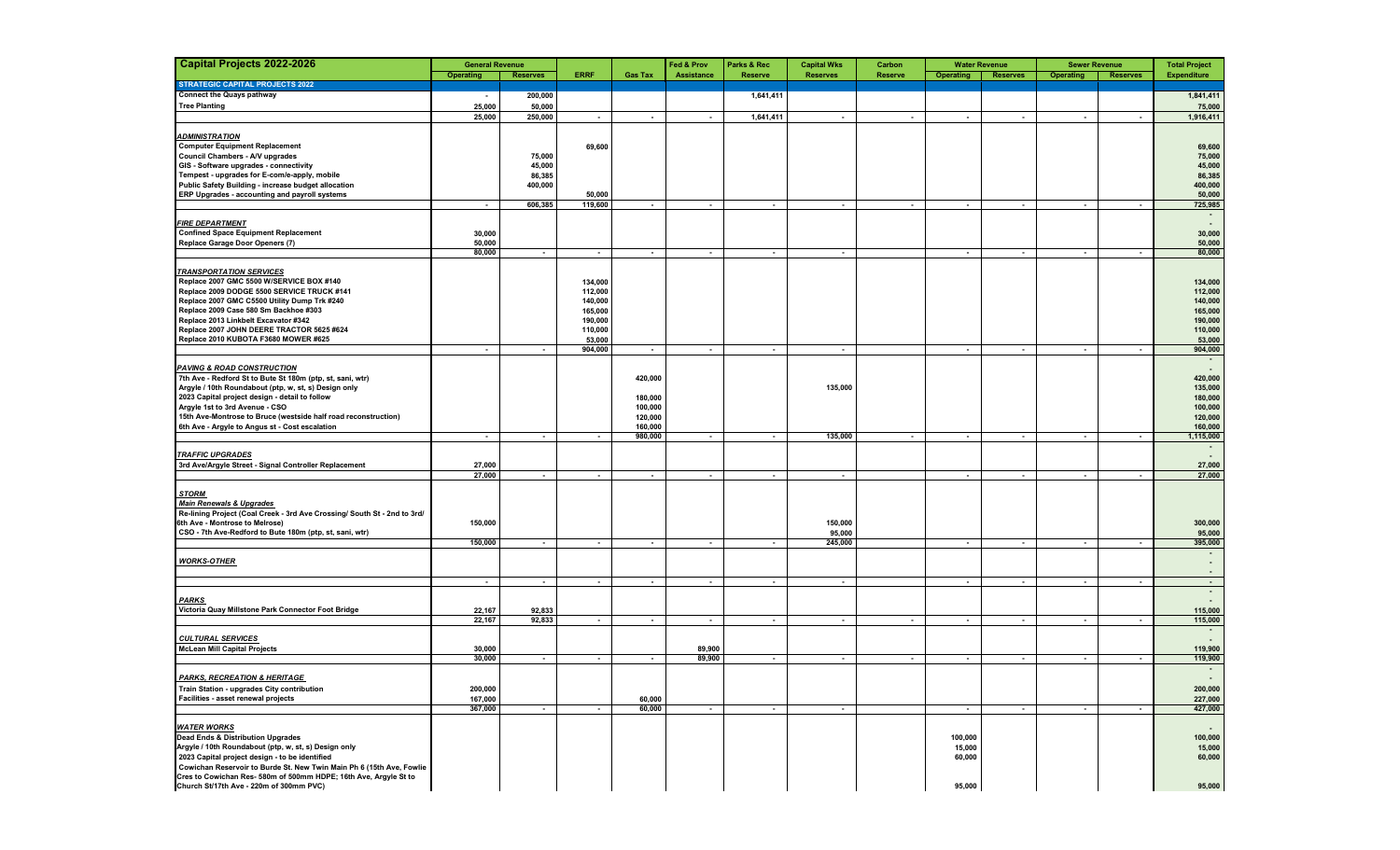| Capital Projects 2022-2026                                                                             | <b>General Revenue</b>   |                          |                    |                          | Fed & Prov               | Parks & Rec              | <b>Capital Wks</b>       | Carbon                   |                          | <b>Water Revenue</b>     | <b>Sewer Revenue</b>     |                          | <b>Total Project</b>                  |
|--------------------------------------------------------------------------------------------------------|--------------------------|--------------------------|--------------------|--------------------------|--------------------------|--------------------------|--------------------------|--------------------------|--------------------------|--------------------------|--------------------------|--------------------------|---------------------------------------|
|                                                                                                        | Operating                | <b>Reserves</b>          | <b>ERRF</b>        | <b>Gas Tax</b>           | Assistance               | <b>Reserve</b>           | <b>Reserves</b>          | <b>Reserve</b>           | Operating                | <b>Reserves</b>          | <b>Operating</b>         | <b>Reserves</b>          | <b>Expenditure</b>                    |
| Burde Street Watermain replacemnet project - 7th to 10th Avenue -                                      |                          |                          |                    |                          |                          |                          |                          |                          |                          |                          |                          |                          |                                       |
| budget increase (March 28, 2022)                                                                       |                          |                          |                    |                          |                          |                          |                          |                          |                          | 700,000                  |                          |                          | 700,000                               |
| CSO - 7th Ave-Redford to Bute 180m                                                                     |                          |                          |                    |                          |                          |                          |                          |                          | 203,000                  |                          |                          |                          | 203,000                               |
|                                                                                                        | $\overline{\phantom{a}}$ | $\sim$                   | $\sim$             | $\overline{\phantom{a}}$ | $\overline{\phantom{a}}$ | $\overline{\phantom{a}}$ | $\overline{\phantom{a}}$ | $\overline{\phantom{a}}$ | 473,000                  | 700,000                  | $\overline{\phantom{a}}$ | $\sim$                   | 1,173,000                             |
|                                                                                                        |                          |                          |                    |                          |                          |                          |                          |                          |                          |                          |                          |                          |                                       |
| <b>SEWER SYSTEM</b>                                                                                    |                          |                          |                    |                          |                          |                          |                          |                          |                          |                          |                          |                          |                                       |
| Harbour Road Trunk Sewer Replacement                                                                   |                          |                          |                    |                          |                          |                          |                          |                          |                          |                          | 300,000                  |                          | 300,000                               |
| Argyle & Josephine Forcemain Somass River Crossing inspection and                                      |                          |                          |                    |                          |                          |                          |                          |                          |                          |                          |                          |                          |                                       |
| design                                                                                                 |                          |                          |                    |                          |                          |                          |                          |                          |                          |                          | 1,455,198                | 434,802                  | 1,890,000                             |
| Argyle 1st to 3rd Avenue - CSO - design                                                                |                          |                          |                    |                          |                          |                          |                          |                          |                          |                          | 15,000                   |                          | 15,000                                |
| 2023 Capital project design - to be identified<br>Argyle / 10th Roundabout (ptp, w, st, s) Design only |                          |                          |                    |                          |                          |                          |                          |                          |                          |                          | 60,000<br>4,000          |                          | 60,000<br>4,000                       |
| CSO - 7th Ave-Redford to Bute 180m (ptp, st, sani, wtr)                                                |                          |                          |                    |                          |                          |                          |                          |                          |                          |                          | 79,000                   |                          | 79,000                                |
| <b>Sewer Crawler</b>                                                                                   |                          |                          |                    |                          |                          |                          |                          |                          |                          |                          | 80,000                   |                          | 80,000                                |
| CSO - 6th Ave Bruce - Melrose                                                                          |                          |                          |                    |                          |                          |                          |                          |                          |                          |                          | 230,000                  |                          | 230,000                               |
| CSO - Wallace 4th - 6th (300m)                                                                         |                          |                          |                    |                          |                          |                          |                          |                          |                          |                          | 45,000                   |                          | 45,000                                |
| <b>Small Capital Main Replacements</b>                                                                 |                          |                          |                    |                          |                          |                          |                          |                          |                          |                          | 100,000                  |                          | 100,000                               |
|                                                                                                        | $\overline{\phantom{a}}$ | $\sim$                   | $\sim$             | $\sim$                   | $\sim$                   | $\overline{\phantom{a}}$ | $\overline{\phantom{a}}$ | $\sim$                   | $\overline{\phantom{a}}$ | $\sim$                   | 2,368,198                | 434,802                  | 2,803,000                             |
|                                                                                                        |                          |                          |                    |                          |                          |                          |                          |                          |                          |                          |                          |                          |                                       |
| <b>TOTAL CAPITAL 2022</b>                                                                              | 701,167                  | 949,218                  | 1,023,600          | 1,040,000                | 89,900                   | 1,641,411                | 380,000                  | ÷.                       | 473,000                  | 700,000                  | 2,368,198                | 434,802                  | 9,801,296                             |
|                                                                                                        |                          |                          |                    |                          |                          |                          |                          |                          |                          |                          |                          |                          |                                       |
| <b>OPERATING CAPITAL PROJECTS 2023</b>                                                                 | <b>General Revenue</b>   |                          |                    |                          | Fed & Prov               |                          | <b>Capital Wks</b>       | Carbon                   |                          | <b>Water Revenue</b>     | <b>Sewer Revenue</b>     |                          | <b>Total Project</b>                  |
| <b>FUNDING SOURCES</b>                                                                                 | <b>Operating</b>         | <b>Reserves</b>          | <b>ERRF</b>        | <b>Gas Tax</b>           | Assistance               | Other                    | <b>Reserves</b>          | <b>Reserve</b>           | <b>Operating</b>         | <b>Reserves</b>          | <b>Operating</b>         | <b>Reserves</b>          | <b>Expenditure</b>                    |
| <b>STRATEGIC CAPITAL PROJECTS 2023</b>                                                                 |                          |                          |                    |                          |                          |                          |                          |                          |                          |                          |                          |                          |                                       |
| <b>Connect the Quays pathway</b>                                                                       | 1,253,411                |                          |                    |                          |                          |                          |                          |                          |                          |                          |                          |                          | 1,253,411                             |
| <b>Tree Planting</b>                                                                                   | 76,500                   |                          |                    |                          |                          |                          |                          |                          |                          |                          |                          |                          | 76,500                                |
|                                                                                                        | 1,329,911                | $\sim$                   | $\sim$             | $\sim$                   | $\overline{\phantom{a}}$ | $\overline{\phantom{a}}$ | $\overline{\phantom{a}}$ | $\sim$                   | $\overline{\phantom{a}}$ | $\sim$                   | $\overline{\phantom{a}}$ | $\overline{\phantom{a}}$ | 1,329,911                             |
| <b>ADMINISTRATION</b>                                                                                  |                          |                          |                    |                          |                          |                          |                          |                          |                          |                          |                          |                          |                                       |
| Server Upgrade/Refresh 5 Year ERRF Cycle                                                               |                          |                          | 170,000            |                          |                          |                          |                          |                          |                          |                          |                          |                          | 170,000                               |
| <b>Computer Equipment Replacement</b>                                                                  |                          |                          | 71,000             |                          |                          |                          |                          |                          |                          |                          |                          |                          | 71,000                                |
|                                                                                                        | $\sim$                   | $\sim$                   | 241,000            | $\sim$                   | $\overline{\phantom{a}}$ | $\overline{\phantom{a}}$ | $\overline{\phantom{a}}$ |                          | $\overline{\phantom{a}}$ | $\overline{\phantom{a}}$ | $\overline{\phantom{a}}$ | $\overline{\phantom{a}}$ | 241,000                               |
|                                                                                                        |                          |                          |                    |                          |                          |                          |                          |                          |                          |                          |                          |                          |                                       |
| <b>FIRE DEPARTMENT</b>                                                                                 |                          |                          |                    |                          |                          |                          |                          |                          |                          |                          |                          |                          |                                       |
| Replace 2006 Ford F550 Rescue Truck #8 - from 2021                                                     |                          |                          | 128,961            |                          |                          |                          |                          |                          |                          |                          |                          |                          | 128,961                               |
| 2007 Dodge Dakota                                                                                      |                          |                          | 46,675             |                          |                          |                          |                          |                          |                          |                          |                          |                          | 46,675                                |
| Replace 1998 Jordair Compressor                                                                        |                          |                          | 59,700             |                          |                          |                          |                          |                          |                          |                          |                          |                          | 59,700                                |
| Replace Ladder Truck 2 (Aerial Platform Appartus)                                                      |                          |                          | 1,994,358          |                          |                          |                          |                          |                          |                          |                          |                          |                          | 1,994,358                             |
| Fire Pump Test Pit                                                                                     | 50,000                   |                          |                    |                          |                          |                          |                          |                          |                          |                          |                          |                          | 50,000                                |
|                                                                                                        | 50,000                   | $\sim$                   | 2,229,694          | $\overline{\phantom{a}}$ | $\sim$                   | $\overline{\phantom{a}}$ | $\sim$                   | $\sim$                   | $\overline{\phantom{a}}$ | $\sim$                   | $\overline{\phantom{a}}$ | $\overline{\phantom{a}}$ | 2,279,694                             |
|                                                                                                        |                          |                          |                    |                          |                          |                          |                          |                          |                          |                          |                          |                          |                                       |
| <b>TRANSPORTATION SERVICES</b>                                                                         |                          |                          |                    |                          |                          |                          |                          |                          |                          |                          |                          |                          |                                       |
| Replace 2008 Dodge Ram 3500 Flatdeck (shop) #150                                                       |                          |                          | 46,182             |                          |                          |                          |                          |                          |                          |                          |                          |                          | 46,182                                |
| Replace 2008 Dodge Ram 2500 PU (Carpenter) #151                                                        |                          |                          | 34,834             |                          |                          |                          |                          |                          |                          |                          |                          |                          | 34,834                                |
| Replace 1998 GMC 4.5M3 Dump Truck #259<br>Replace 1999 GMC 4.5M3 Dump Truck #260                       |                          |                          | 112,544<br>112,156 |                          |                          |                          |                          |                          |                          |                          |                          |                          | 112,544<br>112,156                    |
| Replace 2004 Ford F450 w/Utility Dump Box #263                                                         |                          |                          | 70,000             |                          |                          |                          |                          |                          |                          |                          |                          |                          | 70,000                                |
| Replace 2011 Freightliner Asphalt Patch Truck #266                                                     |                          |                          | 193,200            |                          |                          |                          |                          |                          |                          |                          |                          |                          | 193,200                               |
| Replace 2006 LANGFAB DUMP PUP TRAILER - #367                                                           |                          |                          | 45,657             |                          |                          |                          |                          |                          |                          |                          |                          |                          | 45,657                                |
| Replace 1990 Britco Office Trailer #369                                                                |                          |                          | 26,258             |                          |                          |                          |                          |                          |                          |                          |                          |                          | 26,258                                |
| Replace 1996 TRIPLE AXLE TILT TRAILER - #388                                                           |                          |                          | 47,501             |                          |                          |                          |                          |                          |                          |                          |                          |                          | 47,501                                |
| Replace 1996 Wells Cargo Trailer (Swr) #389                                                            |                          |                          | 14,118             |                          |                          |                          |                          |                          |                          |                          |                          |                          | 14,118                                |
| Replace 1997 Big 40 Diesel Miller Welder #393                                                          |                          |                          | 18,869             |                          |                          |                          |                          |                          |                          |                          |                          |                          | 18,869                                |
| Replace 1995 BOMAG ROLLER #395                                                                         |                          |                          | 60,696             |                          |                          |                          |                          |                          |                          |                          |                          |                          | 60,696                                |
| Replace 2005 Ford F250 4X4 Pickup #610                                                                 |                          |                          | 47,500             |                          |                          |                          |                          |                          |                          |                          |                          |                          | 47,500                                |
| Replace 2005 GMC TC5500 152" WB (Hort) #614                                                            |                          |                          | 85,800             |                          |                          |                          |                          |                          |                          |                          |                          |                          | 85,800                                |
| Replace 2005 GMC TC5500 128" WB (Util) #615                                                            |                          |                          | 87,874             |                          |                          |                          |                          |                          |                          |                          |                          |                          | 87,874                                |
| Replace 2004 CHEV 3500 CUBE VAN (used) #616                                                            |                          |                          | 51,724             |                          |                          |                          |                          |                          |                          |                          |                          |                          | 51,724                                |
| Replace 2006 FORD E350 15 PASSENGER VAN #619<br>Replace 2008 Ford Ranger 4X4 Pickup #627               |                          |                          | 62,016             |                          |                          |                          |                          |                          |                          |                          |                          |                          | 62,016                                |
| Replace 2007 Dodge Caliber #721                                                                        |                          |                          | 29,029<br>23,851   |                          |                          |                          |                          | 22.600                   |                          |                          |                          |                          | 29,029<br>46,451                      |
|                                                                                                        | $\sim$                   | $\overline{\phantom{a}}$ | 1,169,809          | $\sim$                   | $\sim$                   | $\sim$                   | $\sim$                   | 22,600                   | $\sim$                   | $\sim$                   |                          | $\sim$                   |                                       |
|                                                                                                        |                          |                          |                    |                          |                          |                          |                          |                          |                          |                          | $\sim$                   |                          | 1,192,409<br>$\overline{\phantom{a}}$ |
| <b>PAVING &amp; ROAD CONSTRUCTION</b>                                                                  |                          |                          |                    |                          |                          |                          |                          |                          |                          |                          |                          |                          | $\sim$                                |
|                                                                                                        |                          |                          |                    |                          |                          |                          |                          |                          |                          |                          |                          |                          | $\overline{\phantom{a}}$              |
| 2024 Capital Design - Paving and Storm design costs                                                    |                          |                          |                    | 250,000                  |                          |                          |                          |                          |                          |                          |                          |                          | 250,000                               |
| CSO - 6th Ave Bruce -Melrose (Ptp stm, sewer, water)                                                   |                          |                          |                    | 340,000                  |                          |                          |                          |                          |                          |                          |                          |                          | 340,000                               |
| CSO - Wallace 4th - 6th (ptp, st, w, s)                                                                |                          |                          |                    | 230,000                  |                          |                          |                          |                          |                          |                          |                          |                          | 230,000                               |
|                                                                                                        | $\overline{\phantom{a}}$ | $\sim$                   | $\sim$             | 820,000                  | $\sim$                   | $\overline{\phantom{a}}$ | $\sim$                   |                          | $\sim$                   | $\sim$                   | $\blacksquare$           | $\sim$                   | 820,000                               |
|                                                                                                        |                          |                          |                    |                          |                          |                          |                          |                          |                          |                          |                          |                          |                                       |
| <b>TRAFFIC UPGRADES</b><br>Intersection Safety #1a Gertrude/Roger                                      |                          |                          |                    |                          |                          |                          |                          |                          |                          |                          |                          |                          |                                       |
|                                                                                                        | 52,000                   |                          |                    |                          |                          |                          |                          |                          |                          |                          |                          |                          | 52,000                                |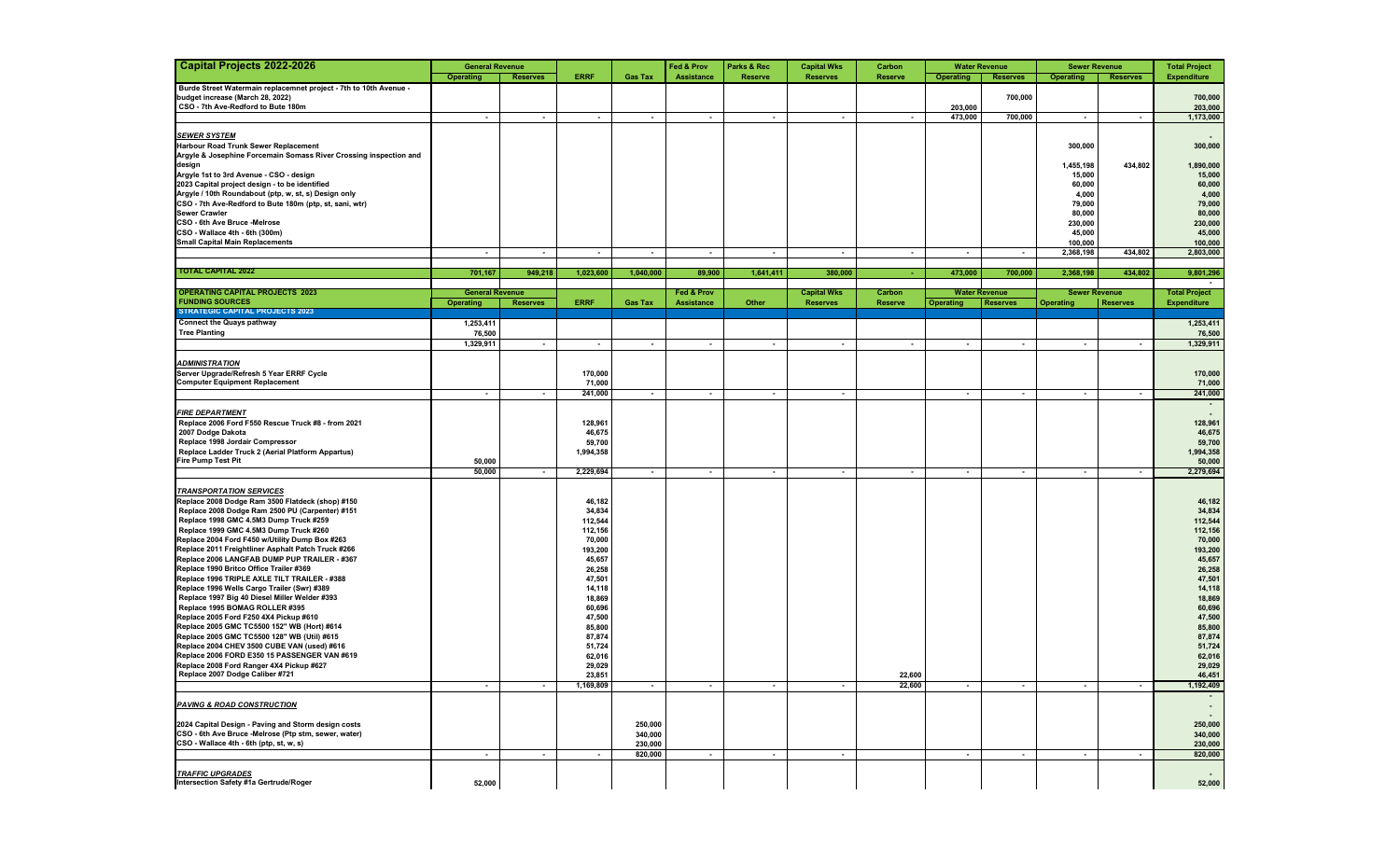| <b>Capital Projects 2022-2026</b>                                                                                                        | <b>General Revenue</b>   |                          |                   |                          | Fed & Prov               | Parks & Rec              | <b>Capital Wks</b>       | Carbon                   | <b>Water Revenue</b><br><b>Sewer Revenue</b> |                          |                          | <b>Total Project</b>     |                          |
|------------------------------------------------------------------------------------------------------------------------------------------|--------------------------|--------------------------|-------------------|--------------------------|--------------------------|--------------------------|--------------------------|--------------------------|----------------------------------------------|--------------------------|--------------------------|--------------------------|--------------------------|
|                                                                                                                                          | <b>Operating</b>         | <b>Reserves</b>          | <b>ERRF</b>       | <b>Gas Tax</b>           | <b>Assistance</b>        | <b>Reserve</b>           | <b>Reserves</b>          | <b>Reserve</b>           | <b>Operating</b>                             | <b>Reserves</b>          | <b>Operating</b>         | <b>Reserves</b>          | <b>Expenditure</b>       |
|                                                                                                                                          | 52,000                   | $\overline{\phantom{a}}$ | $\sim$            | $\blacksquare$           | $\overline{\phantom{a}}$ |                          |                          | $\overline{\phantom{a}}$ | $\overline{\phantom{a}}$                     | $\overline{\phantom{a}}$ | $\overline{\phantom{a}}$ |                          | 52,000                   |
|                                                                                                                                          |                          |                          |                   |                          |                          |                          |                          |                          |                                              |                          |                          |                          | $\sim$                   |
| <b>STORM</b>                                                                                                                             |                          |                          |                   |                          |                          |                          |                          |                          |                                              |                          |                          |                          |                          |
| CSO Project aligned with sewer project                                                                                                   | 380,000                  |                          |                   |                          |                          |                          |                          |                          |                                              |                          |                          |                          | 380,000                  |
|                                                                                                                                          | 380,000                  | $\overline{\phantom{a}}$ | $\sim$            | $\overline{\phantom{a}}$ | $\overline{\phantom{a}}$ | $\overline{\phantom{a}}$ | $\overline{\phantom{a}}$ |                          | $\overline{\phantom{a}}$                     | $\sim$                   | $\overline{\phantom{a}}$ | $\blacksquare$           | 380,000                  |
| <b>WORKS-OTHER</b>                                                                                                                       |                          |                          |                   |                          |                          |                          |                          |                          |                                              |                          |                          |                          |                          |
|                                                                                                                                          |                          |                          |                   |                          |                          |                          |                          |                          |                                              |                          |                          |                          | $\blacksquare$           |
| <u>PARKS</u>                                                                                                                             |                          |                          |                   |                          |                          |                          |                          |                          |                                              |                          |                          |                          |                          |
|                                                                                                                                          |                          |                          |                   |                          |                          |                          |                          |                          |                                              |                          |                          |                          |                          |
|                                                                                                                                          | $\sim$                   | $\sim$                   | $\sim$            | $\sim$                   | $\sim$                   | $\sim$                   | $\sim$                   | $\sim$                   | $\sim$                                       | $\sim$                   | $\sim$                   | $\sim$                   | $\sim$                   |
| <b>CULTURAL SERVICES</b>                                                                                                                 |                          |                          |                   |                          |                          |                          |                          |                          |                                              |                          |                          |                          | $\sim$                   |
| <b>McLean Mill Capital Projects</b>                                                                                                      | 30,000                   |                          |                   |                          | 89,900                   |                          |                          |                          |                                              |                          |                          |                          | 119,900                  |
|                                                                                                                                          | 30,000                   | $\overline{\phantom{a}}$ | $\sim$            | $\overline{\phantom{a}}$ | 89,900                   | $\blacksquare$           | $\sim$                   |                          | $\overline{\phantom{a}}$                     | $\blacksquare$           | $\overline{\phantom{a}}$ |                          | 119,900                  |
|                                                                                                                                          |                          |                          |                   |                          |                          |                          |                          |                          |                                              |                          |                          |                          | $\overline{\phantom{a}}$ |
| <b>PARKS, RECREATION &amp; HERITAGE</b>                                                                                                  |                          |                          |                   |                          |                          |                          |                          |                          |                                              |                          |                          |                          |                          |
| <b>Facilities Upgrade</b>                                                                                                                | 250,000                  |                          |                   |                          |                          |                          |                          |                          |                                              |                          |                          |                          | 250,000                  |
|                                                                                                                                          | 250,000                  | $\overline{\phantom{a}}$ | $\sim$            | $\overline{\phantom{a}}$ | $\sim$                   | $\overline{\phantom{a}}$ | $\overline{\phantom{a}}$ |                          | $\overline{\phantom{a}}$                     | $\sim$                   | $\overline{\phantom{a}}$ | $\blacksquare$           | 250,000                  |
| <b>WATER WORKS</b>                                                                                                                       |                          |                          |                   |                          |                          |                          |                          |                          |                                              |                          |                          |                          |                          |
| Small Capital Water projects                                                                                                             |                          |                          |                   |                          |                          |                          |                          |                          | 100,000                                      |                          |                          |                          | 100,000                  |
| Dunbar St-10th Ave to 11th Ave loop 200mm PVC                                                                                            |                          |                          |                   |                          |                          |                          |                          |                          | 100,000                                      |                          |                          |                          | 100,000                  |
| Bainbridge Plant to Cowichan Reservoir Supply Main Replacement                                                                           |                          |                          |                   |                          |                          |                          |                          |                          |                                              |                          |                          |                          |                          |
| <b>DESIGN ONLY</b>                                                                                                                       |                          |                          |                   |                          |                          |                          |                          |                          | 150,000                                      |                          |                          |                          | 150,000                  |
| Cowichan Reservoir to Burde St. New Twin Main Ph 6 (15th Ave, Fowlie<br>Cres to Cowichan Res- 580m of 500mm HDPE; 16th Ave, Argyle St to |                          |                          |                   |                          |                          |                          |                          |                          |                                              |                          |                          |                          |                          |
| Church St/17th Ave - 220m of 300mm PVC)                                                                                                  |                          |                          |                   |                          |                          |                          |                          |                          | 940,000                                      |                          |                          |                          | 940,000                  |
| Burde St-11th Ave to Estevan 650m - Development                                                                                          |                          |                          |                   |                          |                          |                          |                          |                          | 160,000                                      |                          |                          |                          | 160,000                  |
| CSO - Argyle (1st-3rd) (240m st,w revitalisation)                                                                                        |                          |                          |                   |                          |                          |                          |                          |                          | 115,000                                      |                          |                          |                          | 115,000                  |
| CSO - 6th Ave Bruce - Melrose                                                                                                            |                          |                          |                   |                          |                          |                          |                          |                          | 48,000                                       |                          |                          |                          | 48,000                   |
| CSO - Wallace 4th - 6th (120m)                                                                                                           |                          |                          |                   |                          |                          |                          |                          |                          |                                              |                          |                          |                          |                          |
| <b>SEWER SYSTEM</b>                                                                                                                      | $\sim$                   | $\sim$                   | $\sim$            | $\overline{\phantom{a}}$ | $\sim$                   | $\overline{\phantom{a}}$ | $\sim$                   | $\sim$                   | 1,613,000                                    | $\sim$                   | $\overline{\phantom{a}}$ | $\sim$                   | 1,613,000                |
| Harbour Road Trunk Sewer Replacement                                                                                                     |                          |                          |                   |                          |                          |                          |                          |                          |                                              |                          | 300,000                  |                          | 300,000                  |
| Sewer Main Video Program                                                                                                                 |                          |                          |                   |                          |                          |                          |                          |                          |                                              |                          | 100,000                  |                          |                          |
| CSO - 6th Ave Bruce - Melrose                                                                                                            |                          |                          |                   |                          |                          |                          |                          |                          |                                              |                          | 230,000                  |                          |                          |
| CSO - Wallace 4th - 6th (300m)                                                                                                           |                          |                          |                   |                          |                          |                          |                          |                          |                                              |                          | 45,000                   |                          |                          |
| <b>Small Capital Main Replacements</b>                                                                                                   |                          |                          |                   |                          |                          |                          |                          |                          |                                              |                          | 100,000                  |                          | 100,000                  |
|                                                                                                                                          | $\sim$                   | $\sim$                   | $\sim$            | $\sim$                   | $\sim$                   | $\sim$                   | $\sim$                   | $\sim$                   | $\sim$                                       | $\sim$                   | 775,000                  | $\sim$                   | 775,000                  |
| TOTAL CAPITAL 2023                                                                                                                       | 2,091,911                | <b>A</b>                 | 3,640,503         | 820,000                  | 89,900                   | ٠                        | $\sim$                   | 22,600                   | 1,613,000                                    | ÷                        | 775,000                  |                          | 8,378,035                |
|                                                                                                                                          |                          |                          |                   |                          |                          |                          |                          |                          |                                              |                          |                          |                          |                          |
| <b>OPERATING CAPITAL PROJECTS 2024</b>                                                                                                   | <b>General Revenue</b>   |                          |                   |                          | Fed & Prov               |                          | <b>Capital Wks</b>       | Carbon                   |                                              | <b>Water Revenue</b>     | <b>Sewer Revenue</b>     |                          | <b>Total Project</b>     |
| <b>FUNDING SOURCES</b>                                                                                                                   | <b>Operating</b>         | <b>Reserves</b>          | <b>ERRF</b>       | <b>Gas Tax</b>           | Assistance               | Other                    | <b>Reserves</b>          | <b>Reserve</b>           | <b>Operating</b>                             | <b>Reserves</b>          | <b>Operating</b>         | <b>Reserves</b>          | <b>Expenditure</b>       |
| <b>ADMINISTRATION</b>                                                                                                                    |                          |                          |                   |                          |                          |                          |                          |                          |                                              |                          |                          |                          |                          |
| <b>Computer Equipment Replacement</b>                                                                                                    |                          |                          | 72,400            |                          |                          |                          |                          |                          |                                              |                          |                          |                          | 72,400                   |
|                                                                                                                                          | $\sim$                   | $\sim$                   | 72,400            | $\overline{\phantom{a}}$ | $\sim$                   | $\overline{\phantom{a}}$ | $\overline{\phantom{a}}$ |                          | $\overline{\phantom{a}}$                     | $\sim$                   | $\overline{\phantom{a}}$ | $\overline{\phantom{a}}$ | 72,400                   |
| <b>FIRE DEPARTMENT</b>                                                                                                                   |                          |                          |                   |                          |                          |                          |                          |                          |                                              |                          |                          |                          |                          |
| Replace 2011 CHEV SILVERADO 4X4 #13                                                                                                      |                          |                          | 60,564            |                          |                          |                          |                          |                          |                                              |                          |                          |                          | 60,564                   |
| <b>Replace Exhaust Extraction Equipment</b>                                                                                              |                          |                          | 43,068            |                          |                          |                          |                          |                          |                                              |                          |                          |                          | 43,068                   |
|                                                                                                                                          | $\overline{\phantom{a}}$ | $\sim$                   | 103,632           | $\sim$                   | $\overline{\phantom{a}}$ | $\sim$                   | $\overline{\phantom{a}}$ | $\overline{\phantom{a}}$ | $\overline{\phantom{a}}$                     | $\sim$                   | $\overline{\phantom{a}}$ | $\blacksquare$           | 103,632                  |
| <b>TRANSPORTATION SERVICES</b>                                                                                                           |                          |                          |                   |                          |                          |                          |                          |                          |                                              |                          |                          |                          | $\overline{\phantom{a}}$ |
| Replace 1992 Ingersoll Rand Compressor/Trailer #377                                                                                      |                          |                          | 29,600            |                          |                          |                          |                          |                          |                                              |                          |                          |                          | 29,600                   |
| Replace 2018 Freightliner Garbage Truck #401                                                                                             |                          |                          | 443,060           |                          |                          |                          |                          |                          |                                              |                          |                          |                          | 443,060                  |
| Replace 2018 Freightliner Garbage Truck #402                                                                                             |                          |                          | 443,060           |                          |                          |                          |                          |                          |                                              |                          |                          |                          | 443,060                  |
| Replace 2018 Freightliner Garbage Truck #403                                                                                             |                          |                          | 443,060           |                          |                          |                          |                          |                          |                                              |                          |                          |                          | 443,060                  |
| Replace 2012 Chev 3500 Service Truck #521                                                                                                |                          |                          | 77,681            |                          |                          |                          |                          |                          |                                              |                          |                          |                          | 77,681                   |
| Replace 2014 Toyota Tacoma #522                                                                                                          |                          |                          | 50.470            |                          |                          |                          |                          |                          |                                              |                          |                          |                          | 50,470                   |
| Replace 2007 FORD F350 PICKUP (CARPENTER) #622<br>Replace 2013 TORO MOWER #633                                                           |                          |                          | 39,030<br>122,147 |                          |                          |                          |                          |                          |                                              |                          |                          |                          | 39,030<br>122,147        |
|                                                                                                                                          |                          | $\overline{\phantom{a}}$ | 1,648,108         | $\overline{\phantom{a}}$ | $\sim$                   | $\sim$                   | $\sim$                   | $\sim$                   | $\overline{\phantom{a}}$                     | $\sim$                   | $\sim$                   | $\overline{\phantom{a}}$ | 1,648,108                |
| <b>PAVING &amp; ROAD CONSTRUCTION</b>                                                                                                    |                          |                          |                   |                          |                          |                          |                          |                          |                                              |                          |                          |                          | $\sim$                   |
| Design for 2025 Capital projects                                                                                                         | 250,000                  |                          |                   |                          |                          |                          |                          |                          |                                              |                          |                          |                          | 250,000                  |
| Capital plan designed in 2023                                                                                                            | 800,000                  |                          |                   |                          |                          |                          |                          |                          |                                              |                          |                          |                          | 800,000                  |
|                                                                                                                                          | 1,050,000                | $\sim$                   | $\sim$            | $\overline{\phantom{a}}$ | $\sim$                   | $\overline{\phantom{a}}$ | $\overline{\phantom{a}}$ |                          | $\sim$                                       | $\sim$                   | $\overline{\phantom{a}}$ | $\blacksquare$           | 1,050,000                |
| <b>TRAFFIC UPGRADES</b><br>Intersection safety                                                                                           | 150,000                  |                          |                   |                          |                          |                          |                          |                          |                                              |                          |                          |                          | $\sim$<br>150,000        |
|                                                                                                                                          | 150,000                  | $\sim$                   | $\sim$            | $\overline{\phantom{a}}$ | $\sim$                   | $\overline{\phantom{a}}$ | $\sim$                   | $\sim$                   | $\cdot$                                      | $\sim$                   | $\overline{\phantom{a}}$ | $\overline{\phantom{a}}$ | 150,000                  |
|                                                                                                                                          |                          |                          |                   |                          |                          |                          |                          |                          |                                              |                          |                          |                          | $\sim$                   |
|                                                                                                                                          |                          |                          |                   |                          |                          |                          |                          |                          |                                              |                          |                          |                          |                          |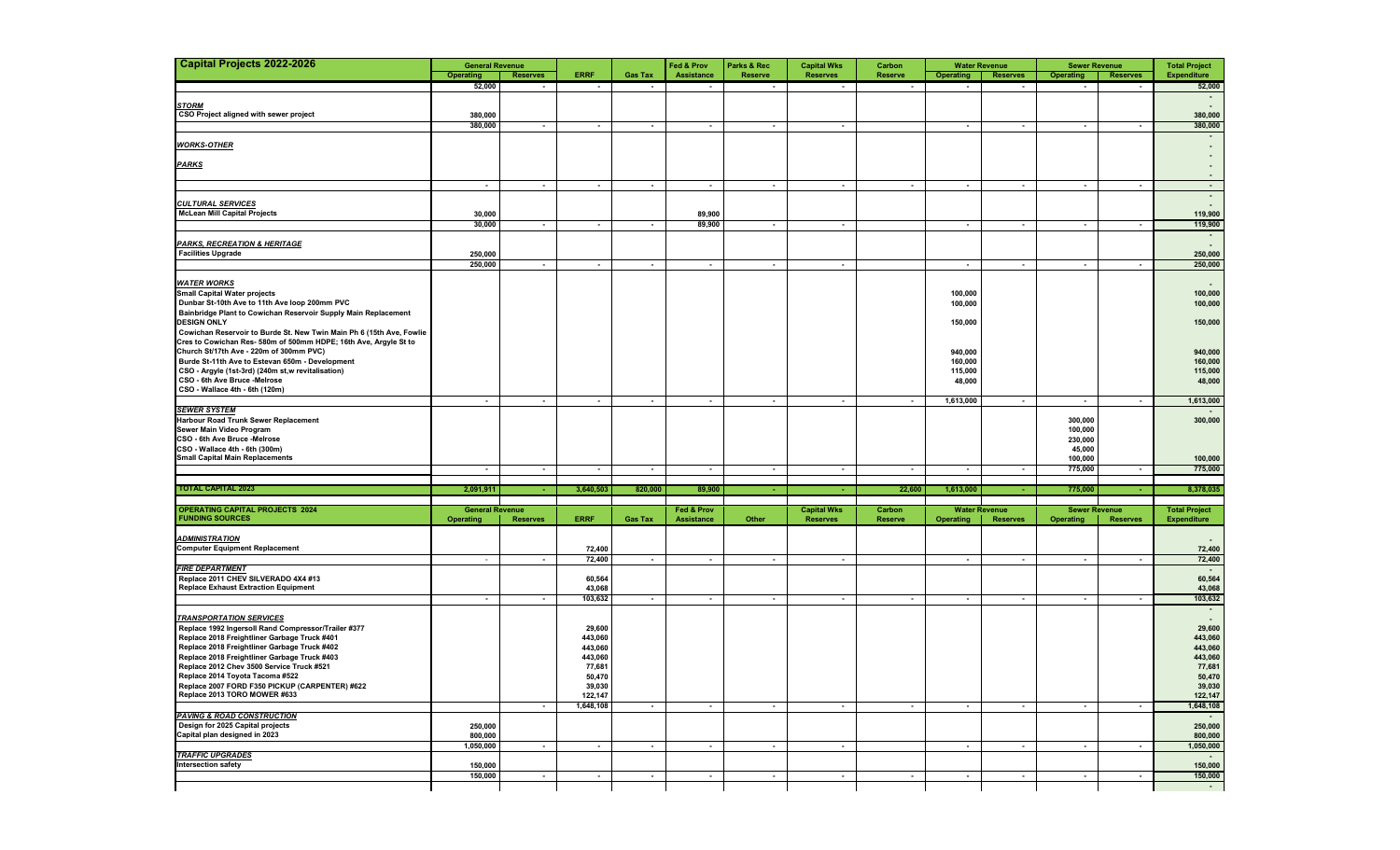| <b>Capital Projects 2022-2026</b>                             | <b>General Revenue</b> |                          |                          |                                    | Fed & Prov               | Parks & Rec              | <b>Capital Wks</b>       | Carbon                   |                          | <b>Water Revenue</b>     | <b>Sewer Revenue</b>     |                          | <b>Total Project</b>     |
|---------------------------------------------------------------|------------------------|--------------------------|--------------------------|------------------------------------|--------------------------|--------------------------|--------------------------|--------------------------|--------------------------|--------------------------|--------------------------|--------------------------|--------------------------|
|                                                               | Operating              | <b>Reserves</b>          | <b>ERRF</b>              | <b>Gas Tax</b>                     | <b>Assistance</b>        | <b>Reserve</b>           | <b>Reserves</b>          | <b>Reserve</b>           | <b>Operating</b>         | <b>Reserves</b>          | <b>Operating</b>         | <b>Reserves</b>          | <b>Expenditure</b>       |
| <b>STORM</b>                                                  |                        |                          |                          |                                    |                          |                          |                          |                          |                          |                          |                          |                          |                          |
| CSO projects                                                  | 380,000                |                          |                          |                                    |                          |                          |                          |                          |                          |                          |                          |                          | 380,000                  |
|                                                               | 380,000                | $\overline{\phantom{a}}$ | $\sim$                   | $\sim$                             | $\sim$                   | $\overline{\phantom{a}}$ | $\sim$                   |                          | $\sim$                   | $\sim$                   | $\overline{\phantom{a}}$ | $\overline{\phantom{a}}$ | 1,580,000                |
|                                                               |                        |                          |                          |                                    |                          |                          |                          |                          |                          |                          |                          |                          |                          |
| <b>WORKS-OTHER</b>                                            |                        |                          |                          |                                    |                          |                          |                          |                          |                          |                          |                          |                          |                          |
| <b>Total Station Survey Instrument - ERRF</b>                 |                        |                          | 53,835                   |                                    |                          |                          |                          |                          |                          |                          |                          |                          | 53,835                   |
|                                                               | $\sim$                 | $\overline{\phantom{a}}$ | 53,835                   | $\sim$                             | $\sim$                   | $\sim$                   | $\sim$                   |                          | $\sim$                   | $\sim$                   | $\overline{\phantom{a}}$ | $\overline{\phantom{a}}$ | 53,835                   |
| <b>PARKS</b>                                                  |                        |                          |                          |                                    |                          |                          |                          |                          |                          |                          |                          |                          |                          |
| <b>Tree Planting</b>                                          | 78,030                 |                          |                          |                                    |                          |                          |                          |                          |                          |                          |                          |                          | 78,030                   |
|                                                               | 78,030                 | $\sim$                   | $\sim$                   | $\sim$                             | $\sim$                   | $\sim$                   | $\sim$                   | $\sim$                   | $\overline{\phantom{a}}$ | $\sim$                   | $\sim$                   | $\sim$                   | 78,030                   |
|                                                               |                        |                          |                          |                                    |                          |                          |                          |                          |                          |                          |                          |                          |                          |
| <b>CULTURAL SERVICES</b>                                      |                        |                          |                          |                                    |                          |                          |                          |                          |                          |                          |                          |                          |                          |
| <b>McLean Mill Capital Projects</b>                           | 30,000                 |                          |                          |                                    | 89,900                   |                          |                          |                          |                          |                          |                          |                          | 119,900                  |
|                                                               | 30,000                 |                          | $\sim$                   | $\overline{\phantom{a}}$           | 89,900                   | $\blacksquare$           | $\sim$                   |                          | $\overline{\phantom{a}}$ | $\sim$                   | $\overline{\phantom{a}}$ | $\blacksquare$           | 119,900                  |
| <b>PARKS, RECREATION &amp; HERITAGE</b>                       |                        |                          |                          |                                    |                          |                          |                          |                          |                          |                          |                          |                          |                          |
| Replace 1997 CLARKE FLOOR SCRUBBER - ERRF                     |                        |                          | 18,842                   |                                    |                          |                          |                          |                          |                          |                          |                          |                          | 18,842                   |
| <b>Facilities Upgrade</b>                                     | 250,000                |                          |                          |                                    |                          |                          |                          |                          |                          |                          |                          |                          | 250,000                  |
|                                                               | 250,000                | $\sim$                   | 18,842                   | $\sim$                             | $\sim$                   | $\sim$                   | $\sim$                   |                          | $\sim$                   | $\sim$                   | $\overline{\phantom{a}}$ | $\blacksquare$           | 250,000                  |
|                                                               |                        |                          |                          |                                    |                          |                          |                          |                          |                          |                          |                          |                          |                          |
| <b>WATER WORKS</b>                                            |                        |                          |                          |                                    |                          |                          |                          |                          |                          |                          |                          |                          |                          |
| Small Capital Water projects                                  |                        |                          |                          |                                    |                          |                          |                          |                          | 100,000                  |                          |                          |                          | 100,000                  |
| Design and project for 2024                                   |                        |                          |                          |                                    |                          |                          |                          |                          | 1,200,000                |                          |                          |                          | 1,200,000                |
|                                                               | $\sim$                 | $\sim$                   | $\sim$                   | $\sim$                             | $\sim$                   | $\sim$                   | $\sim$                   | $\sim$                   | 1,300,000                | $\sim$                   | $\sim$                   | $\sim$                   | 1,300,000                |
| <b>SEWER SYSTEM</b>                                           |                        |                          |                          |                                    |                          |                          |                          |                          |                          |                          |                          |                          |                          |
| <b>Small Capital Sewer projects</b>                           |                        |                          |                          |                                    |                          |                          |                          |                          |                          |                          | 100,000                  |                          | 100,000                  |
| Design and project for 2024                                   |                        |                          |                          |                                    |                          |                          |                          |                          |                          |                          | 1,200,000                |                          | 1,200,000                |
|                                                               | $\sim$                 | $\sim$                   | $\sim$                   | $\sim$                             | $\sim$                   | $\sim$                   | $\sim$                   | $\sim$                   | $\sim$                   | $\sim$                   | 1,300,000                | $\overline{\phantom{a}}$ | 1,300,000<br>$\sim$      |
| <b>TOTAL GENERAL CAPITAL 2024</b>                             | 1,938,030              | o.                       | 1,896,817                | $\sim$                             | ×.                       | ×.                       | $\sim$                   | $\sim$                   | ×.                       | ×.                       | 1,300,000                | $\sim$                   | 5,134,847                |
|                                                               |                        |                          |                          |                                    |                          |                          |                          |                          |                          |                          |                          |                          |                          |
| <b>OPERATING CAPITAL PROJECTS 2025</b>                        | <b>General Revenue</b> |                          |                          |                                    | Fed & Prov               |                          | <b>Capital Wks</b>       | Carbon                   |                          | <b>Water Revenue</b>     | <b>Sewer Revenue</b>     |                          | <b>Total Project</b>     |
| <b>FUNDING SOURCES</b>                                        | <b>Operating</b>       | <b>Reserves</b>          | <b>ERRF</b>              | <b>Gas Tax</b>                     | <b>Assistance</b>        | Other                    | <b>Reserves</b>          | <b>Reserve</b>           | <b>Operating</b>         | <b>Reserves</b>          | <b>Operating</b>         | <b>Reserves</b>          | <b>Expenditure</b>       |
|                                                               |                        |                          |                          |                                    |                          |                          |                          |                          |                          |                          |                          |                          | $\overline{\phantom{a}}$ |
| <b>ADMINISTRATION</b>                                         |                        |                          |                          |                                    |                          |                          |                          |                          |                          |                          |                          |                          |                          |
| <b>Computer Equipment Replacement</b>                         |                        |                          | 73,848                   |                                    |                          |                          |                          |                          |                          |                          |                          |                          | 73,848                   |
|                                                               | $\sim$                 | $\sim$                   | 73,848                   | $\sim$                             | $\sim$                   | $\sim$                   | $\sim$                   |                          | $\sim$                   | $\sim$                   | $\sim$                   | $\sim$                   | 73,848                   |
|                                                               |                        |                          |                          |                                    |                          |                          |                          |                          |                          |                          |                          |                          |                          |
| <b>FIRE DEPARTMENT</b><br>Parking lot upgrade                 |                        | $\overline{\phantom{a}}$ |                          |                                    |                          |                          |                          |                          | $\blacksquare$           | $\overline{\phantom{a}}$ |                          |                          |                          |
|                                                               | 85,000<br>85,000       | $\sim$                   | $\blacksquare$<br>$\sim$ | $\overline{\phantom{a}}$<br>$\sim$ | $\blacksquare$<br>$\sim$ | $\blacksquare$<br>$\sim$ |                          | $\overline{\phantom{a}}$ |                          |                          | $\blacksquare$           |                          | 85,000                   |
|                                                               |                        |                          |                          |                                    |                          |                          |                          |                          |                          |                          |                          |                          |                          |
| <b>TRANSPORTATION SERVICES</b>                                |                        |                          |                          |                                    |                          |                          | $\sim$                   | $\sim$                   | $\sim$                   | $\sim$                   | $\sim$                   | $\overline{\phantom{a}}$ | 85,000                   |
| Replace 2013 Volvo Dump Tandem Axle #267                      |                        |                          |                          |                                    |                          |                          |                          |                          |                          |                          |                          |                          |                          |
|                                                               |                        |                          |                          |                                    |                          |                          |                          |                          |                          |                          |                          |                          |                          |
|                                                               |                        |                          | 194,386                  |                                    |                          |                          |                          |                          |                          |                          |                          |                          | 194,386                  |
| 2005 John Deere Loader #350<br>Replace 2005 Volvo Grader #355 |                        |                          | 288,285<br>306,818       |                                    |                          |                          |                          |                          |                          |                          |                          |                          | 288,285<br>306,818       |
| Replace 2015 Ventrac Mower                                    |                        |                          | 41,184                   |                                    |                          |                          |                          |                          |                          |                          |                          |                          | 41,184                   |
|                                                               |                        | $\sim$                   | 830,673                  | $\sim$                             | $\sim$                   | $\sim$                   | $\sim$                   |                          | $\sim$                   | $\sim$                   | $\sim$                   | $\sim$                   | 830,673                  |
| <b>PAVING &amp; ROAD CONSTRUCTION</b>                         |                        |                          |                          |                                    |                          |                          |                          |                          |                          |                          |                          |                          | $\sim$                   |
| Design for 2025 Capital projects                              | 250,000                |                          |                          |                                    |                          |                          |                          |                          |                          |                          |                          |                          | 250,000                  |
| Capital plan designed in 2023                                 | 800,000                |                          |                          |                                    |                          |                          |                          |                          |                          |                          |                          |                          | 800,000                  |
|                                                               |                        |                          |                          |                                    |                          |                          |                          |                          |                          |                          |                          |                          | $\overline{\phantom{a}}$ |
|                                                               |                        |                          |                          |                                    |                          |                          |                          |                          |                          |                          |                          |                          |                          |
|                                                               | 1,050,000              | $\sim$                   | $\sim$                   | $\sim$                             | $\sim$                   | $\sim$                   | $\sim$                   |                          | $\sim$                   | $\sim$                   | $\sim$                   | $\overline{\phantom{a}}$ | 1,050,000                |
| <b>TRAFFIC UPGRADES</b>                                       |                        |                          |                          |                                    |                          |                          |                          |                          |                          |                          |                          |                          | $\blacksquare$           |
| Intersection safety                                           | 150,000                |                          |                          |                                    |                          |                          | $\overline{\phantom{a}}$ |                          |                          |                          | $\overline{\phantom{a}}$ | $\blacksquare$           | 150,000                  |
|                                                               | 150,000                | $\overline{\phantom{a}}$ | $\sim$                   | $\overline{\phantom{a}}$           | $\overline{\phantom{a}}$ | $\blacksquare$           |                          | $\sim$                   | $\overline{\phantom{a}}$ | $\sim$                   |                          |                          | 150,000<br>$\sim$        |
|                                                               |                        |                          |                          |                                    |                          |                          |                          |                          |                          |                          |                          |                          |                          |
| <b>STORM</b>                                                  | 380,000                |                          |                          |                                    |                          |                          |                          |                          |                          |                          |                          |                          |                          |
|                                                               | 380,000                | $\sim$                   | $\sim$                   | $\sim$                             | $\sim$                   | $\sim$                   | $\sim$                   |                          | $\sim$                   | $\sim$                   | $\sim$                   | $\sim$                   | 380,000<br>1,580,000     |
|                                                               |                        |                          |                          |                                    |                          |                          |                          |                          |                          |                          |                          |                          | $\sim$                   |
|                                                               |                        |                          |                          |                                    |                          |                          |                          |                          |                          |                          |                          |                          | $\sim$                   |
| <b>WORKS-OTHER</b>                                            |                        |                          |                          |                                    |                          |                          |                          |                          |                          |                          |                          |                          | $\sim$                   |
|                                                               |                        |                          |                          |                                    |                          |                          |                          |                          |                          |                          |                          |                          | $\sim$                   |
|                                                               | $\sim$                 | $\sim$                   | $\sim$                   | $\sim$                             | $\sim$                   | $\sim$                   | $\sim$                   |                          | $\overline{\phantom{a}}$ | $\sim$                   | $\sim$                   | $\sim$                   | $\sim$                   |
| <b>PARKS</b>                                                  |                        |                          |                          |                                    |                          |                          |                          |                          |                          |                          |                          |                          | $\sim$ $-$               |
| <b>Tree Planting</b>                                          | 79,590                 |                          |                          |                                    |                          |                          |                          |                          |                          |                          |                          |                          | 79,590                   |
|                                                               | 79,590                 | $\sim$                   | $\sim$                   | $\sim$                             | $\sim$                   | $\sim$                   | $\sim$                   | $\sim$                   | $\sim$                   | $\sim$                   | $\sim$                   | $\sim$                   | 79,590                   |
| CSO projects<br><b>CULTURAL SERVICES</b>                      |                        |                          |                          |                                    |                          |                          |                          |                          |                          |                          |                          |                          | $\sim$<br>$\sim$         |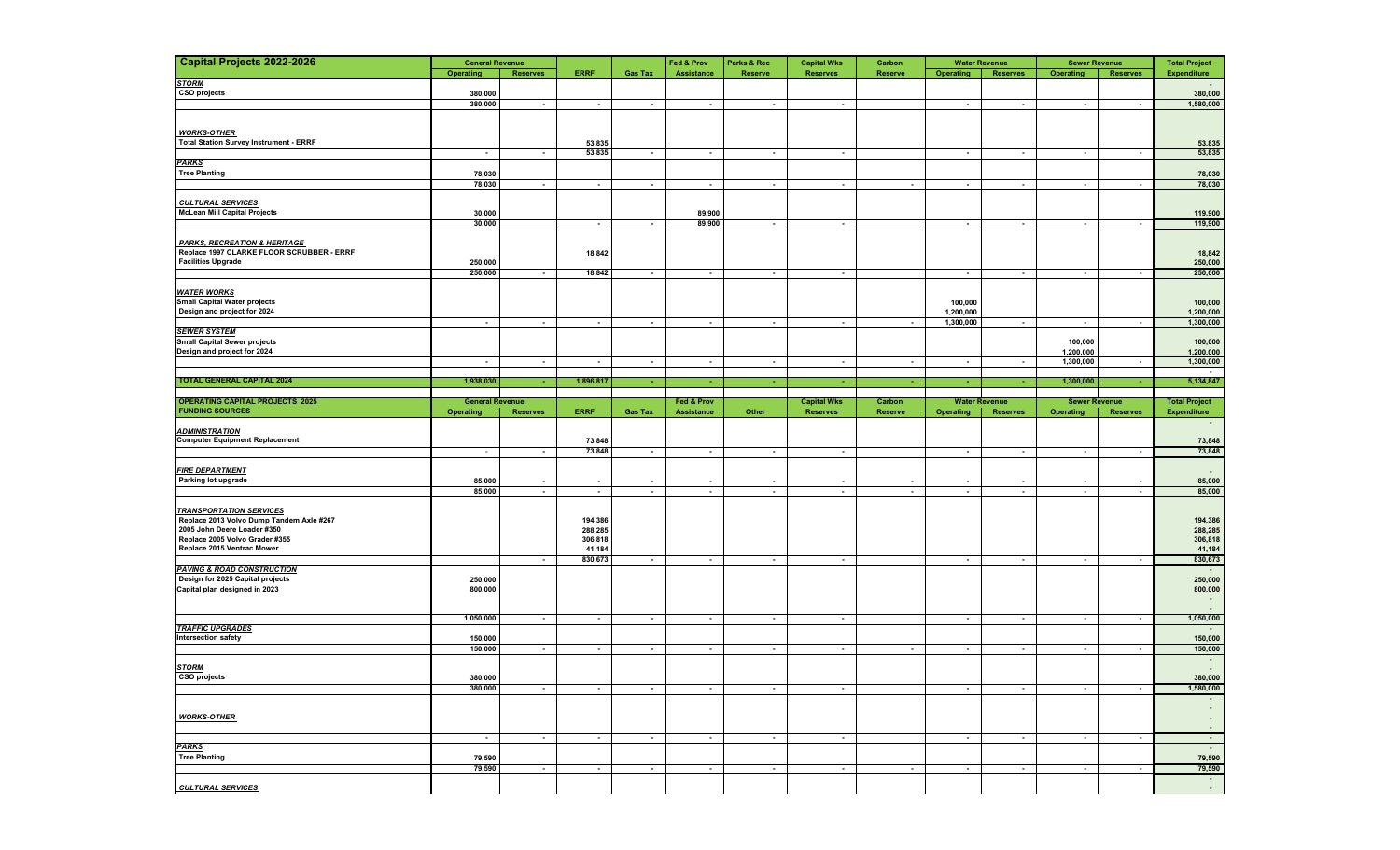| <b>Capital Projects 2022-2026</b>                                       | <b>General Revenue</b>   |                          |                          |                          | Fed & Prov               | Parks & Rec    | <b>Capital Wks</b>       |                          | Carbon<br><b>Water Revenue</b><br><b>Sewer Revenue</b> |                            |                          | <b>Total Project</b>     |                                    |
|-------------------------------------------------------------------------|--------------------------|--------------------------|--------------------------|--------------------------|--------------------------|----------------|--------------------------|--------------------------|--------------------------------------------------------|----------------------------|--------------------------|--------------------------|------------------------------------|
|                                                                         | Operating                | <b>Reserves</b>          | <b>ERRF</b>              | <b>Gas Tax</b>           | Assistance               | <b>Reserve</b> | <b>Reserves</b>          | <b>Reserve</b>           | <b>Operating</b>                                       | <b>Reserves</b>            | <b>Operating</b>         | <b>Reserves</b>          | <b>Expenditure</b>                 |
| <b>McLean Mill Capital Projects</b>                                     | 30,000                   |                          |                          |                          | 89,900                   |                |                          |                          |                                                        |                            |                          |                          | 119,900                            |
|                                                                         | 30,000                   |                          | $\sim$                   | $\overline{\phantom{a}}$ | 89,900                   | $\sim$         | $\sim$                   |                          | $\overline{\phantom{a}}$                               | $\overline{\phantom{a}}$   | $\blacksquare$           | $\sim$                   | 119,900                            |
|                                                                         |                          |                          |                          |                          |                          |                |                          |                          |                                                        |                            |                          |                          | $\sim$                             |
| <b>PARKS, RECREATION &amp; HERITAGE</b>                                 |                          |                          |                          |                          |                          |                |                          |                          |                                                        |                            |                          |                          | $\sim$                             |
| <b>Facilities Upgrade</b>                                               | 250,000                  |                          |                          |                          |                          |                |                          |                          |                                                        |                            |                          |                          | 250,000                            |
|                                                                         | 250,000                  |                          | J,                       | $\overline{\phantom{a}}$ | ÷                        | $\sim$         | $\sim$                   | $\overline{\phantom{a}}$ | $\sim$                                                 | $\sim$                     | $\overline{\phantom{a}}$ | $\overline{\phantom{a}}$ | 250,000                            |
|                                                                         |                          |                          |                          |                          |                          |                |                          |                          |                                                        |                            |                          |                          | $\sim$                             |
|                                                                         |                          |                          |                          |                          |                          |                |                          |                          |                                                        |                            |                          |                          | $\sim$                             |
| <b>WATER WORKS</b>                                                      |                          |                          |                          |                          |                          |                |                          |                          |                                                        |                            |                          |                          | $\sim$                             |
| Small Capital Water projects                                            | $\overline{\phantom{a}}$ |                          |                          |                          |                          |                |                          |                          | 100,000                                                |                            |                          |                          |                                    |
| Design and project for 2025                                             | $\blacksquare$           |                          |                          | $\sim$                   |                          |                |                          | $\overline{\phantom{a}}$ | 1,250,000                                              |                            | $\sim$                   | $\sim$                   | 1,250,000                          |
|                                                                         | ł,                       | $\overline{\phantom{a}}$ | ÷                        |                          | $\blacksquare$           | $\blacksquare$ | $\sim$                   |                          | 1,350,000                                              | Ξ                          |                          |                          | 1,350,000                          |
| <b>SEWER</b>                                                            |                          |                          |                          |                          |                          |                |                          |                          |                                                        |                            |                          |                          | $\overline{\phantom{a}}$<br>$\sim$ |
| <b>Small Capital Sewer projects</b>                                     |                          |                          |                          |                          |                          |                |                          |                          |                                                        |                            | 100,000                  |                          | 100,000                            |
| Design and project for 2025                                             |                          |                          |                          |                          |                          |                |                          |                          |                                                        |                            | 1,200,000                |                          | 1,200,000                          |
|                                                                         | $\sim$                   | $\sim$                   | $\sim$                   | $\sim$                   | $\sim$                   | $\sim$         | $\sim$                   |                          | $\sim$                                                 | $\sim$                     | 1,300,000                | $\sim$                   | 1,300,000                          |
|                                                                         |                          |                          |                          |                          |                          |                |                          |                          |                                                        |                            |                          |                          | $\sim$                             |
| <b>TOTAL CAPITAL 2025</b>                                               | 2,024,590                |                          | 904,521                  | a.                       | 89,900                   |                |                          |                          | 1,350,000                                              | $\mathcal{L}_{\mathbf{r}}$ | 1,300,000                |                          | 5,669,011                          |
|                                                                         |                          |                          |                          |                          |                          |                |                          |                          |                                                        |                            |                          |                          |                                    |
| <b>OPERATING CAPITAL PROJECTS 2026</b>                                  | <b>General Revenue</b>   |                          |                          |                          | Fed & Prov               |                | <b>Capital Wks</b>       | Carbon                   |                                                        | <b>Water Revenue</b>       | <b>Sewer Revenue</b>     |                          | <b>Total Project</b>               |
| <b>FUNDING SOURCES</b>                                                  | <b>Operating</b>         | <b>Reserves</b>          | <b>ERRF</b>              | <b>Gas Tax</b>           | Assistance               | Other          | <b>Reserves</b>          | <b>Reserve</b>           | <b>Operating</b>                                       | <b>Reserves</b>            | <b>Operating</b>         | <b>Reserves</b>          | <b>Expenditure</b>                 |
| <b>ADMINISTRATION</b>                                                   |                          |                          |                          |                          |                          |                |                          |                          |                                                        |                            |                          |                          |                                    |
| <b>ERP Replacement</b>                                                  | 250,000                  |                          | 250,000                  |                          |                          |                |                          |                          |                                                        |                            |                          |                          | 500,000                            |
| <b>Computer Equipment Replacement</b>                                   |                          |                          | 75,325                   |                          |                          |                |                          |                          |                                                        |                            |                          |                          | 75,325                             |
|                                                                         | 250,000                  | $\sim$                   | 325,325                  | $\sim$                   | $\overline{\phantom{a}}$ | $\sim$         | $\sim$                   |                          | $\overline{\phantom{a}}$                               | $\overline{\phantom{a}}$   | $\sim$                   | $\sim$                   | 575,325                            |
|                                                                         |                          |                          |                          |                          |                          |                |                          |                          |                                                        |                            |                          |                          | ٠.                                 |
| <b>TRANSPORTATION SERVICES</b>                                          |                          |                          |                          |                          |                          |                |                          |                          |                                                        |                            |                          |                          | $\sim$                             |
| Replace 2014 TYMCO SWEEPER #411                                         |                          |                          | 367,220                  |                          |                          |                |                          |                          |                                                        |                            |                          |                          | 367,220                            |
| Replace 2011 GMC SIERRA P/U #629                                        |                          |                          | 49,008                   |                          |                          |                |                          |                          |                                                        |                            |                          |                          | 49,008                             |
| Replace 2013 TOYOTA TACOMA #630                                         |                          |                          | 35,006                   |                          |                          |                |                          |                          |                                                        |                            |                          |                          | 35,006                             |
| Rreplace 2013 TOYOTA TACOMA #632                                        |                          |                          | 35,006                   |                          |                          |                |                          |                          |                                                        |                            |                          |                          | 35,006                             |
|                                                                         |                          | $\sim$                   | 486,240                  | $\overline{a}$           | $\sim$                   | $\sim$         | $\sim$                   |                          | $\sim$                                                 | $\overline{\phantom{a}}$   | $\sim$                   | $\sim$                   | 486,240                            |
|                                                                         |                          |                          |                          |                          |                          |                |                          |                          |                                                        |                            |                          |                          | $\sim$                             |
| <b>TRAFFIC UPGRADES</b><br><b>Traffic Signal Controller Replacement</b> | 33,000                   |                          |                          |                          |                          |                |                          |                          |                                                        |                            |                          |                          | $\sim$<br>33,000                   |
|                                                                         | 33,000                   | $\overline{\phantom{a}}$ | $\overline{\phantom{a}}$ |                          |                          |                | $\overline{\phantom{a}}$ |                          | $\overline{\phantom{a}}$                               | $\overline{\phantom{a}}$   |                          |                          | 33,000                             |
|                                                                         |                          |                          |                          |                          |                          |                |                          |                          |                                                        |                            |                          |                          | $\sim$                             |
| <b>WORKS-OTHER</b>                                                      |                          |                          |                          |                          |                          |                |                          |                          |                                                        |                            |                          |                          |                                    |
| <b>Garbage Carts</b>                                                    |                          |                          | 630,109                  |                          |                          |                |                          |                          |                                                        |                            |                          |                          | 630,109                            |
|                                                                         | $\sim$                   | $\sim$                   | 630,109                  | $\sim$                   | $\overline{\phantom{a}}$ | $\sim$         | $\sim$                   | $\sim$                   | $\overline{\phantom{a}}$                               | $\blacksquare$             | $\overline{\phantom{a}}$ | $\sim$                   | 630,109                            |
|                                                                         |                          |                          |                          |                          |                          |                |                          |                          |                                                        |                            |                          |                          | $\sim$                             |
| <b>PARKS</b>                                                            |                          |                          |                          |                          |                          |                |                          |                          |                                                        |                            |                          |                          | $\sim$                             |
| <b>Tree Planting</b>                                                    | 81,182                   |                          |                          |                          |                          |                |                          |                          |                                                        |                            |                          |                          | 81,182                             |
|                                                                         | 81,182                   | $\overline{\phantom{a}}$ | $\overline{\phantom{a}}$ |                          |                          |                | ٠                        |                          | $\overline{\phantom{a}}$                               | $\overline{\phantom{a}}$   | $\overline{\phantom{a}}$ |                          | 81,182                             |
| <b>CULTURAL SERVICES</b>                                                |                          |                          |                          |                          |                          |                |                          |                          |                                                        |                            |                          |                          |                                    |
| <b>McLean Mill Capital Projects</b>                                     | 30,000                   |                          |                          |                          | 89,900                   |                |                          |                          |                                                        |                            |                          |                          | 119,900                            |
|                                                                         | 30,000                   | $\sim$                   | $\sim$                   | $\overline{\phantom{a}}$ | 89,900                   | $\blacksquare$ | $\overline{\phantom{a}}$ | $\blacksquare$           | $\overline{\phantom{a}}$                               | $\blacksquare$             | $\overline{\phantom{a}}$ | $\overline{\phantom{a}}$ | 119,900<br>$\sim$                  |
| <b>PARKS, RECREATION &amp; HERITAGE</b>                                 |                          |                          |                          |                          |                          |                |                          |                          |                                                        |                            |                          |                          | $\sim$                             |
| <b>Facilities Upgrade</b>                                               | 250,000                  |                          |                          |                          |                          |                |                          |                          |                                                        |                            |                          |                          | 250,000                            |
|                                                                         | 250,000                  | $\overline{\phantom{a}}$ | $\sim$                   | $\sim$                   | $\blacksquare$           | $\sim$         | $\sim$                   |                          | $\sim$                                                 | $\mathbf{r}$               | $\sim$                   | $\sim$                   | 250,000                            |
|                                                                         |                          |                          |                          |                          |                          |                |                          |                          |                                                        |                            |                          |                          | $\sim$                             |
|                                                                         |                          |                          |                          |                          |                          |                |                          |                          |                                                        |                            |                          |                          |                                    |
| <b>WATER WORKS</b>                                                      |                          |                          |                          |                          |                          |                |                          |                          |                                                        |                            |                          |                          |                                    |
| <b>Small Capital Water projects</b>                                     |                          |                          |                          |                          |                          |                |                          |                          | 100,000                                                |                            |                          |                          | 100,000                            |
| Design and project for 2026                                             |                          |                          |                          |                          |                          |                |                          |                          | 1,200,000                                              |                            |                          |                          | 1,200,000                          |
|                                                                         |                          |                          |                          |                          |                          |                |                          |                          |                                                        |                            |                          |                          |                                    |
|                                                                         |                          |                          |                          |                          |                          |                |                          |                          | 1,350,000                                              |                            |                          |                          | 1,350,000                          |
| <b>SEWER SYSTEM</b>                                                     |                          |                          |                          |                          |                          |                |                          |                          |                                                        |                            |                          |                          | $\overline{\phantom{a}}$<br>$\sim$ |
| Upgardes                                                                |                          |                          |                          |                          |                          |                |                          |                          |                                                        |                            | 1,200,000                |                          | 1,200,000                          |
| <b>Small Capital Main Replacements</b>                                  |                          |                          |                          |                          |                          |                |                          |                          |                                                        |                            | 100,000                  |                          | 100,000                            |
|                                                                         | $\sim$                   | $\sim$                   | $\sim$                   | $\sim$                   | $\sim$                   | $\sim$         | $\sim$                   |                          | $\overline{\phantom{a}}$                               | $\sim$                     | 1,300,000                | $\sim$                   | 1,300,000                          |
|                                                                         |                          |                          |                          |                          |                          |                |                          |                          |                                                        |                            |                          |                          |                                    |
| <b>TOTAL CAPITAL 2026</b>                                               | 644,182                  | $\sim$                   | 1,441,674                |                          | 89.900                   |                |                          |                          | 1,350,000                                              |                            | 1,300,000                |                          | 4,825,756                          |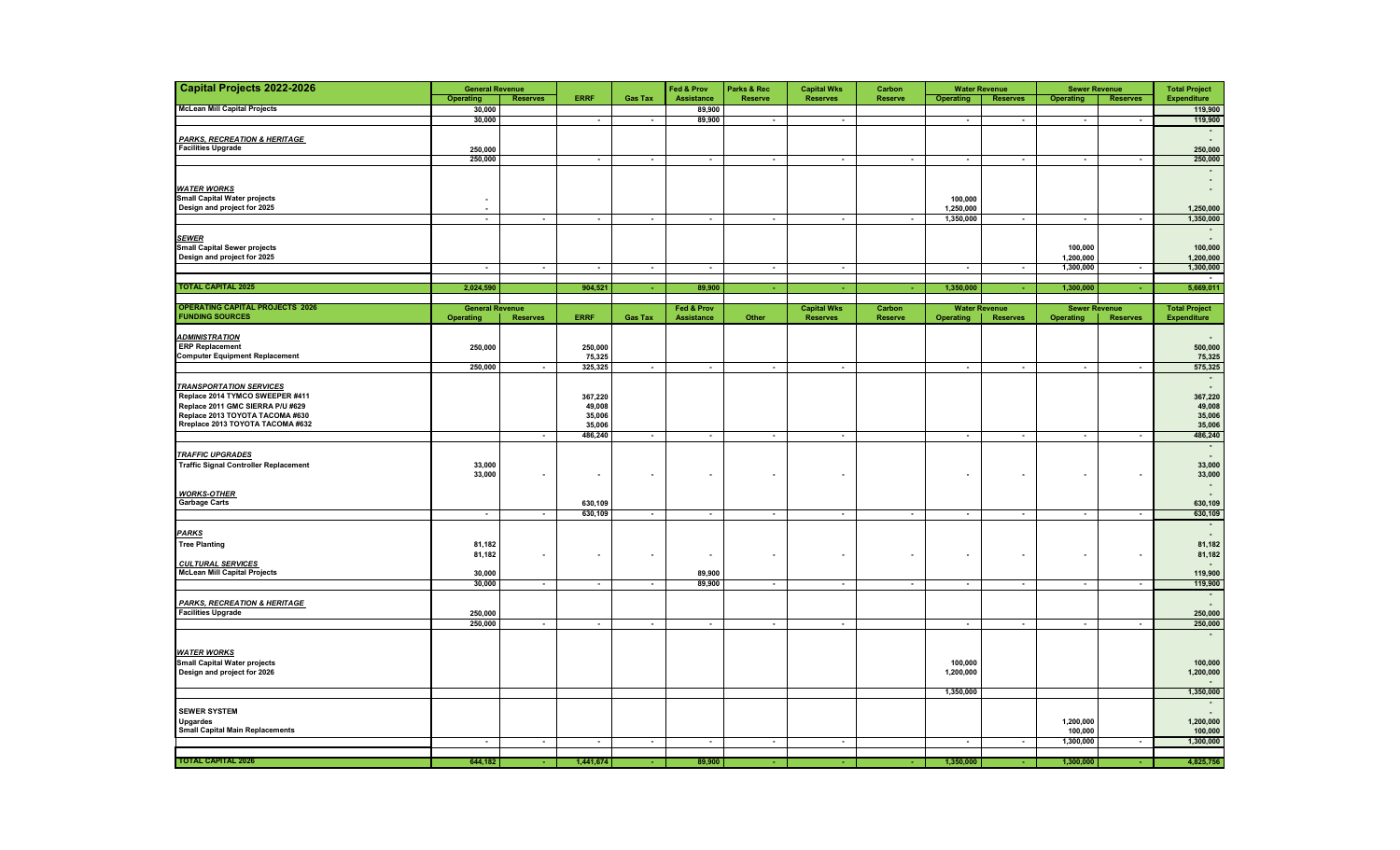

| 2022<br>2023<br>2024<br>2025<br>2026<br><b>RECEIPTS</b><br><b>Balance forward</b><br>2,376,927<br>859,316<br>1,112,498<br>1,241,972<br>984,961<br><b>Investment Income</b><br>25,000<br>25,000<br>25,000<br>25,000<br>25,000<br>73,800<br>77,536<br>81,461<br><b>Recreation Services Surcharge</b><br>75,645<br>79,475<br>25,000<br><b>Other Deposits</b><br>25,000<br>25,000<br>25,000<br>25,000<br><b>Transfers</b><br><b>Sale of Property</b><br>2,500,727<br>984,961<br>1,112,498<br>1,373,434<br>1,241,972<br><b>EXPENSES</b><br><b>Parks &amp; Recreation Properties and Facilities</b><br>1,641,411<br>1,641,411<br>$\overline{\phantom{0}}$<br><b>REVENUE OVER (UNDER) EXPENSES</b><br>859,316<br>984,961<br>1,112,498<br>1,241,972<br>1,373,434<br><b>FUND EQUITY - ENDING</b><br>859,316<br>1,112,498<br>984,961<br>1,241,972<br>1,373,434 | <b>PARKS AND RECREATION CAPITAL RESERVE</b> | 21-Aug-2000 | Updated |  |
|------------------------------------------------------------------------------------------------------------------------------------------------------------------------------------------------------------------------------------------------------------------------------------------------------------------------------------------------------------------------------------------------------------------------------------------------------------------------------------------------------------------------------------------------------------------------------------------------------------------------------------------------------------------------------------------------------------------------------------------------------------------------------------------------------------------------------------------------------|---------------------------------------------|-------------|---------|--|
|                                                                                                                                                                                                                                                                                                                                                                                                                                                                                                                                                                                                                                                                                                                                                                                                                                                      |                                             |             |         |  |
|                                                                                                                                                                                                                                                                                                                                                                                                                                                                                                                                                                                                                                                                                                                                                                                                                                                      |                                             |             |         |  |
|                                                                                                                                                                                                                                                                                                                                                                                                                                                                                                                                                                                                                                                                                                                                                                                                                                                      |                                             |             |         |  |
|                                                                                                                                                                                                                                                                                                                                                                                                                                                                                                                                                                                                                                                                                                                                                                                                                                                      |                                             |             |         |  |
|                                                                                                                                                                                                                                                                                                                                                                                                                                                                                                                                                                                                                                                                                                                                                                                                                                                      |                                             |             |         |  |
|                                                                                                                                                                                                                                                                                                                                                                                                                                                                                                                                                                                                                                                                                                                                                                                                                                                      |                                             |             |         |  |
|                                                                                                                                                                                                                                                                                                                                                                                                                                                                                                                                                                                                                                                                                                                                                                                                                                                      |                                             |             |         |  |
|                                                                                                                                                                                                                                                                                                                                                                                                                                                                                                                                                                                                                                                                                                                                                                                                                                                      |                                             |             |         |  |
|                                                                                                                                                                                                                                                                                                                                                                                                                                                                                                                                                                                                                                                                                                                                                                                                                                                      |                                             |             |         |  |
|                                                                                                                                                                                                                                                                                                                                                                                                                                                                                                                                                                                                                                                                                                                                                                                                                                                      |                                             |             |         |  |
|                                                                                                                                                                                                                                                                                                                                                                                                                                                                                                                                                                                                                                                                                                                                                                                                                                                      |                                             |             |         |  |
|                                                                                                                                                                                                                                                                                                                                                                                                                                                                                                                                                                                                                                                                                                                                                                                                                                                      |                                             |             |         |  |
|                                                                                                                                                                                                                                                                                                                                                                                                                                                                                                                                                                                                                                                                                                                                                                                                                                                      |                                             |             |         |  |
|                                                                                                                                                                                                                                                                                                                                                                                                                                                                                                                                                                                                                                                                                                                                                                                                                                                      |                                             |             |         |  |
|                                                                                                                                                                                                                                                                                                                                                                                                                                                                                                                                                                                                                                                                                                                                                                                                                                                      |                                             |             |         |  |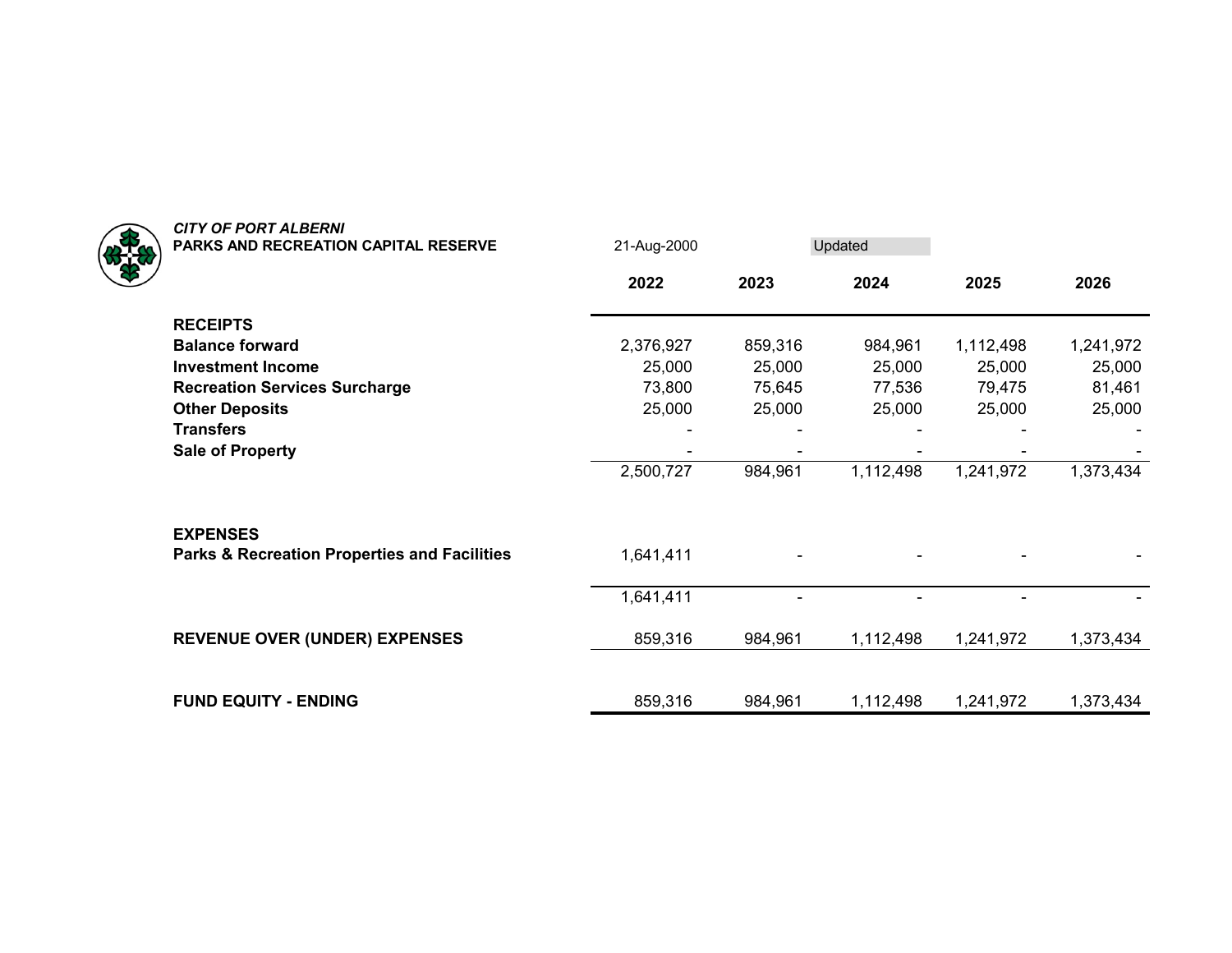| <b>CAPITAL WORKS RESERVE FUND - 5 YEAR PLAN</b>                       | 8-Aug-1994  |             |             |             |             |
|-----------------------------------------------------------------------|-------------|-------------|-------------|-------------|-------------|
|                                                                       | 2022        | 2023        | 2024        | 2025        | 2026        |
| <b>RECEIPTS</b>                                                       |             |             |             |             |             |
| Investment Income                                                     | 35,000      | 35,000      | 35,000      | 35,000      | 35,000      |
| New Deal Gas Tax Funds                                                | 835,923     | 835,923     | 872,264     |             |             |
| Miscellaneous                                                         | 80,000      | 80,000      | 80,001      | 80,001      | 80,001      |
|                                                                       | 950,923     | 950,923     | 987,265     | 115,001     | 115,001     |
| <b>EXPENSES</b>                                                       |             |             |             |             |             |
| Gas Tax - capital projects                                            | 1,040,000   | 820,000     |             |             |             |
| Gas Tax - operating (capacity bldg)<br>Capital Expenditures - Special |             |             |             |             |             |
| Capital Expenditures- Capital works                                   | 380,000     |             |             |             |             |
|                                                                       | 1,420,000   | 1,640,000   |             |             |             |
| <b>REVENUE OVER EXPENSES</b>                                          | (469, 077)  | (689, 077)  | 987,265     | 115,001     | 115,001     |
| <b>FUND EQUITY - ENDING</b>                                           | \$2,835,338 | \$2,146,261 | \$3,133,526 | \$3,248,527 | \$3,317,528 |
|                                                                       |             |             |             |             |             |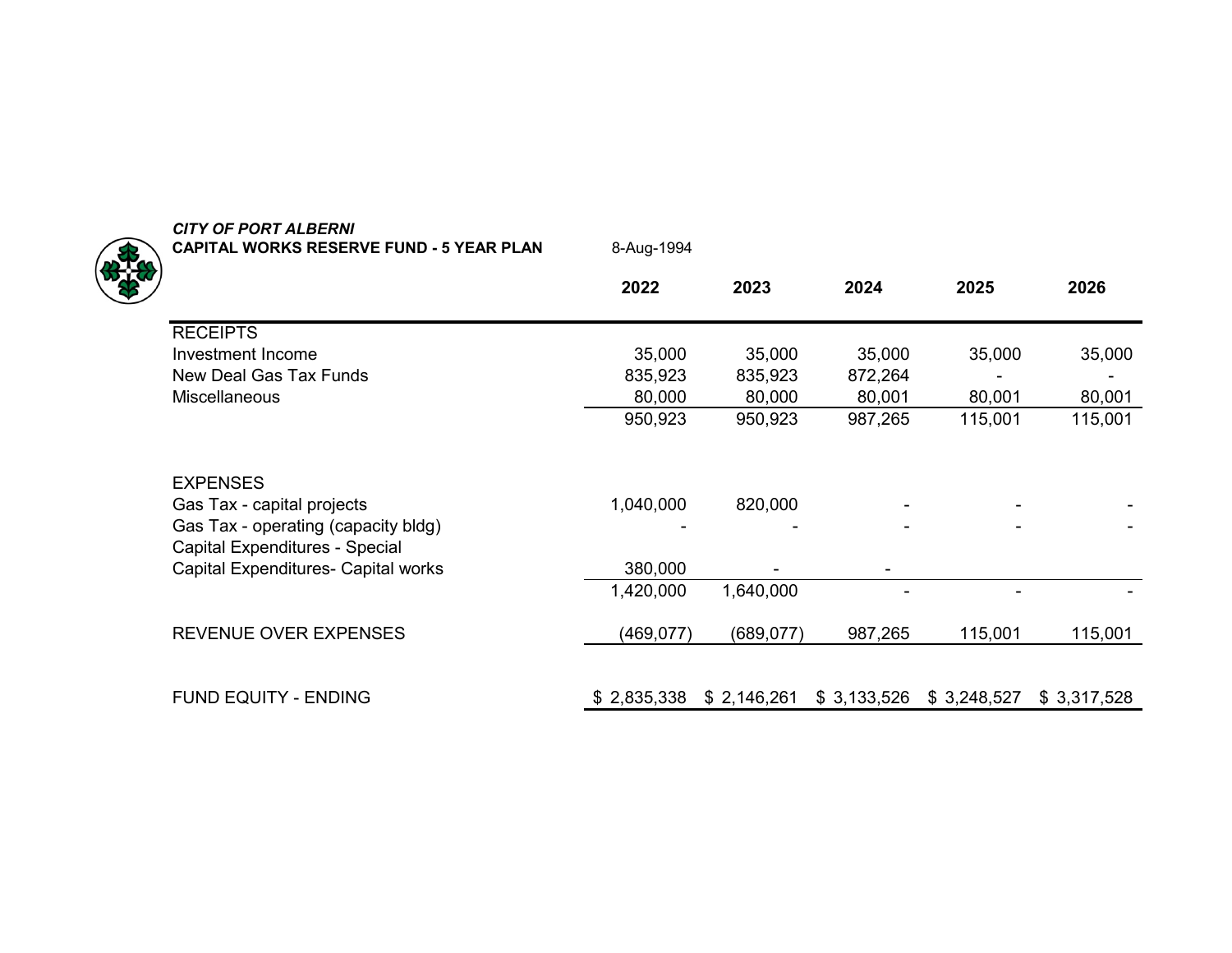

*CITY OF PORT ALBERNI* **EQUIPMENT REPLACEMENT RESERVE FUND - 5 YEAR PLAN** 31-Dec-1973

|                                       | 2022      | 2023        | 2024      | 2025      | 2026       |
|---------------------------------------|-----------|-------------|-----------|-----------|------------|
| Sale of Equipment                     |           |             |           |           |            |
| Investment Income                     | 40,000    | 30,000      | 30,000    | 30,000    | 30,000     |
| <b>Transfers from General Revenue</b> | 30,000    | 24,000      | 18,000    | 18,000    | 18,000     |
| <b>Contributions - ERRF Schedule</b>  | 1,003,756 | 1,129,297   | 1,151,883 | 1,186,439 | 1,222,033  |
|                                       | 1,073,756 | 1,183,297   | 1,199,883 | 1,234,439 | 1,270,033  |
| <b>EXPENSES</b>                       |           |             |           |           |            |
| Transfer to Capital Works Bylaw       |           |             |           |           |            |
| <b>Equipment Purchases</b>            | 1,023,600 | 3,640,503   | 1,896,817 | 904,521   | 1,441,674  |
|                                       | 1,023,600 | 3,640,503   | 1,896,817 | 904,521   | 1,441,674  |
| REVENUE OVER EXPENSES                 | 50,156    | (2,457,206) | (696,934) | 329,918   | (171, 641) |
|                                       |           |             |           |           |            |
| <b>FUND EQUITY - ENDING</b>           | 5,773,019 | 3,315,813   | 2,618,879 | 2,948,797 | 2,777,156  |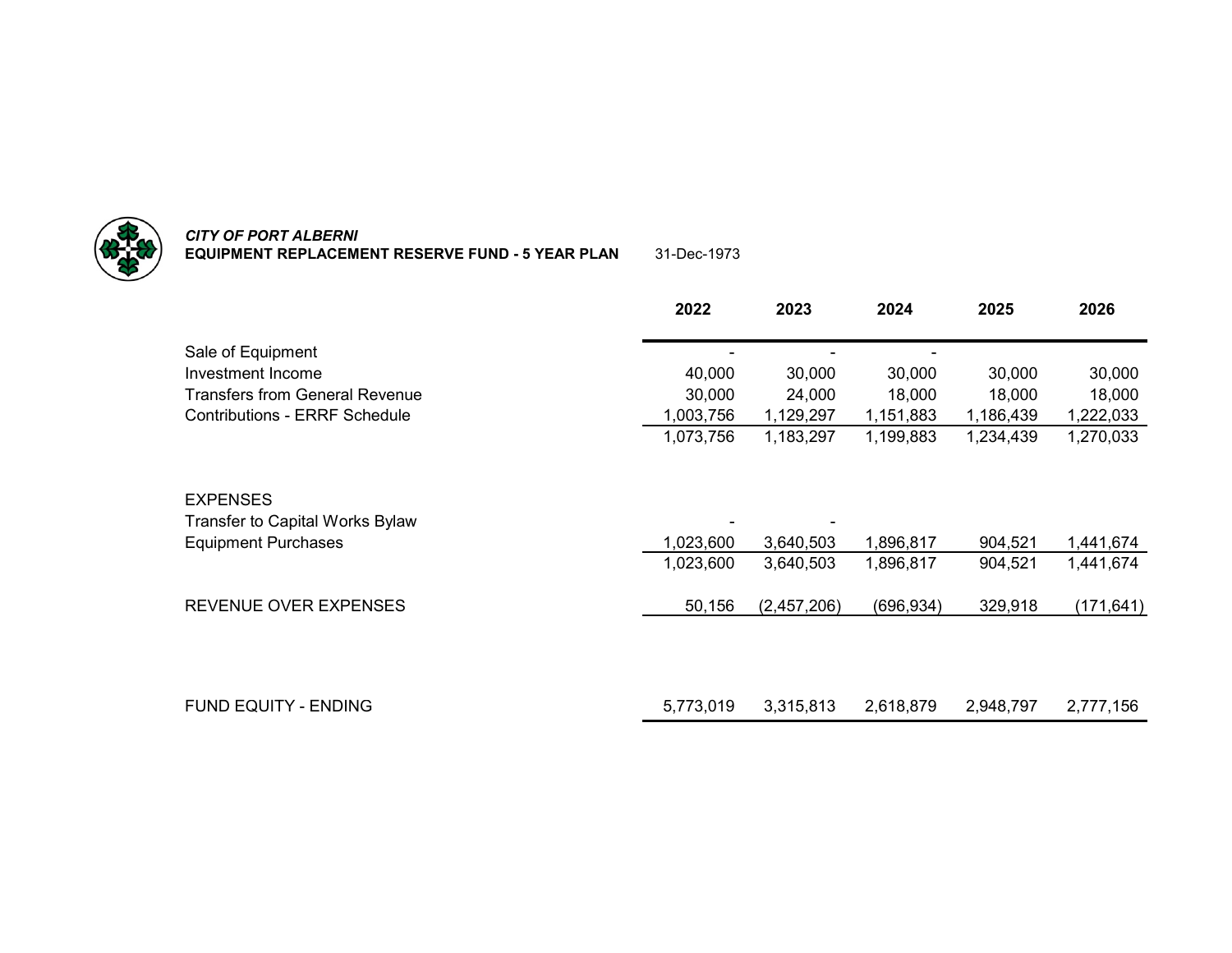

## *CITY OF PORT ALBERNI* **LAND SALE RESERVE FUND - 5 YEAR PLAN** pre 1970

|                                      | 2022   | 2023   | 2024   | 2025   | 2026    |
|--------------------------------------|--------|--------|--------|--------|---------|
| <b>RECEIPTS</b>                      |        |        |        |        |         |
| Sale of Property                     | 1,000  | 1,000  | 1,000  | 1,000  | 1,000   |
| Investment Income                    | 9,500  | 9,700  | 10,000 | 10,000 | 10,000  |
| <b>Transfer from RCMP Surplus</b>    |        |        |        |        |         |
| Transfer from Off Street Parking Res |        |        |        |        |         |
|                                      | 10,500 | 10,700 | 11,000 | 11,000 | 11,000  |
| <b>EXPENSES</b>                      |        |        |        |        |         |
| <b>Transfer to Other Funds</b>       |        |        |        |        |         |
| <b>Acquisitions and Expenses</b>     |        |        |        |        |         |
|                                      |        |        |        |        |         |
| <b>REVENUE OVER EXPENSES</b>         | 10,500 | 10,700 | 11,000 | 11,000 | 11,000  |
|                                      |        |        |        |        |         |
| <b>FUND EQUITY - ENDING</b>          | 61,357 | 72,057 | 83,057 | 94,057 | 105,057 |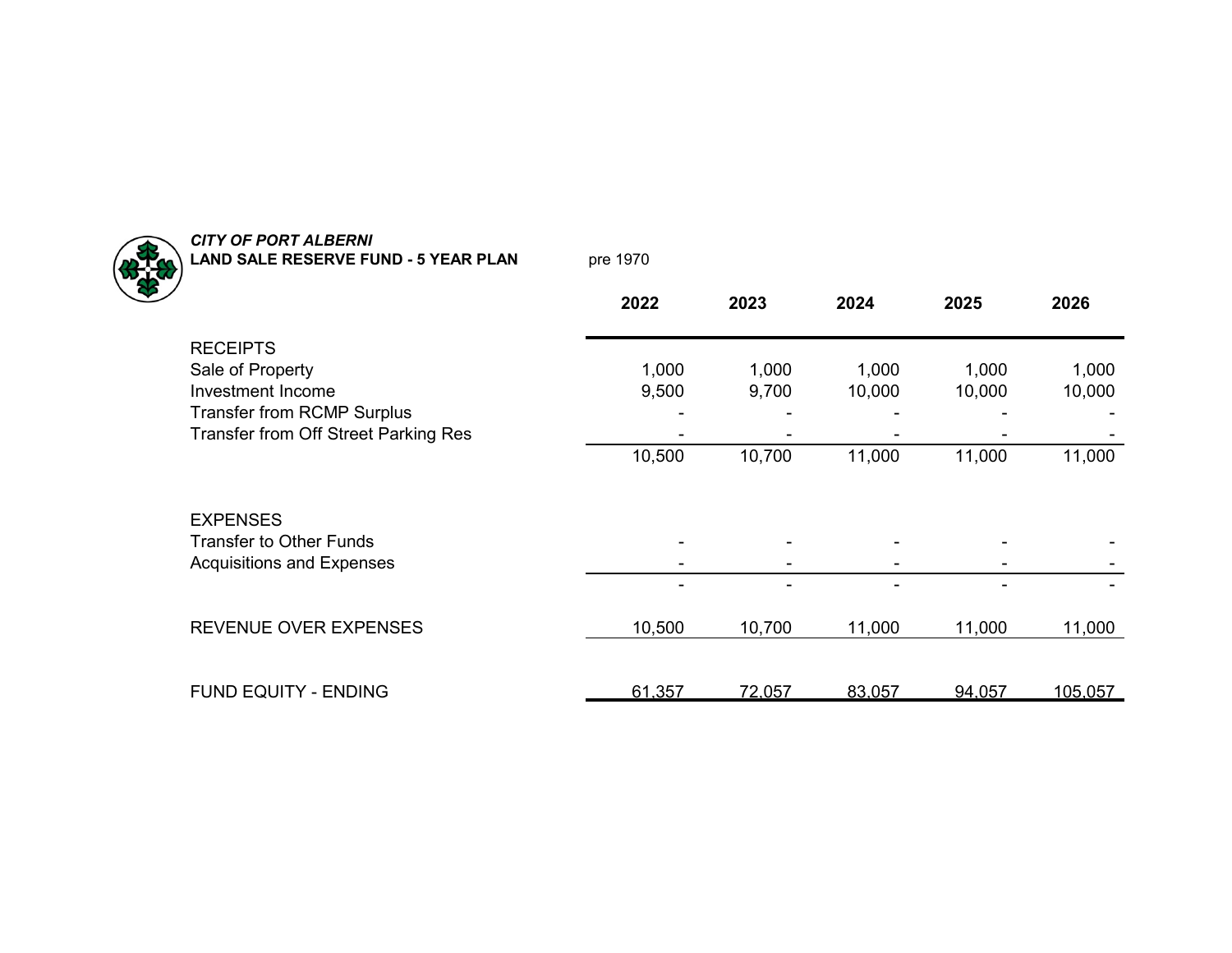| <b>CITY OF PORT ALBERNI</b><br>DEVELOPMENT COST CHARGES RESERVE FUND - 5 YEAR PLAN | 22-Mar-2010              |                          |                          |           |           |
|------------------------------------------------------------------------------------|--------------------------|--------------------------|--------------------------|-----------|-----------|
|                                                                                    | 2022                     | 2023                     | 2024                     | 2025      | 2026      |
| <b>RECEIPTS</b>                                                                    |                          |                          |                          |           |           |
| Contributions                                                                      | 30,000                   | 30,000                   | 30,000                   | 30,000    | 30,000    |
| Investment Income                                                                  | 3,500                    | 3,500                    | 3,500                    | 3,500     | 3,500     |
|                                                                                    | 33,500                   | 33,500                   | 33,500                   | 33,500    | 33,500    |
| <b>EXPENSES</b>                                                                    |                          |                          |                          |           |           |
| <b>Transfer to Other Funds</b>                                                     | $\blacksquare$           | $\overline{\phantom{0}}$ | $\overline{\phantom{0}}$ |           |           |
| Acquisitions and Expenses                                                          | $\overline{\phantom{0}}$ | $\blacksquare$           | $\overline{\phantom{0}}$ |           |           |
|                                                                                    | $\blacksquare$           | $\overline{\phantom{0}}$ | $\blacksquare$           |           |           |
| <b>REVENUE OVER EXPENSES</b>                                                       | 33,500                   | 33,500                   | 33,500                   | 33,500    | 33,500    |
| FUND EQUITY - ENDING                                                               | 1,904,799                | 1,938,299                | 1,971,799                | 2,005,299 | 2,038,799 |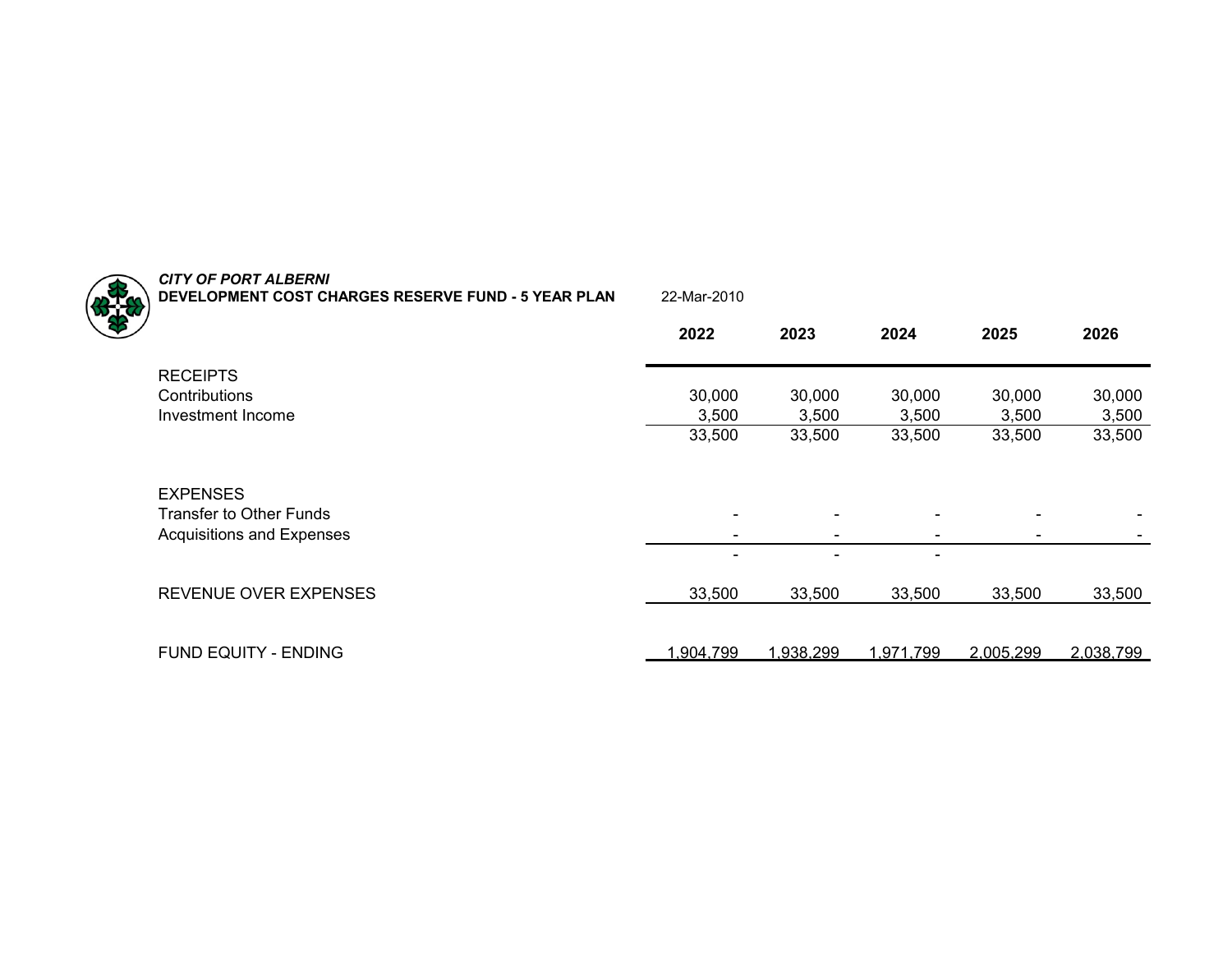

## *CITY OF PORT ALBERNI* **CEMETERY TRUST FUND - 5 YEAR PLAN**

|                                    | 2022    | 2023    | 2024    | 2025    | 2026    |
|------------------------------------|---------|---------|---------|---------|---------|
| <b>RECEIPTS</b>                    |         |         |         |         |         |
| <b>Sale Proceeds</b>               | 3,000   | 3,000   | 3,000   | 3,000   | 3,000   |
| Investment Income                  | 2,000   | 2,000   | 2,000   | 2,000   | 2,000   |
|                                    | 5,000   | 5,000   | 5,000   | 5,000   | 5,000   |
|                                    |         |         |         |         |         |
| <b>EXPENSES</b>                    |         |         |         |         |         |
| <b>Transfer to General Revenue</b> | 2,000   | 2,000   | 2,001   | 2,001   | 2,001   |
|                                    |         |         |         |         |         |
| REVENUE OVER EXPENDITURE           | 3,000   | 3,000   | 2,999   | 2,999   | 2,999   |
|                                    |         |         |         |         |         |
|                                    |         |         |         |         |         |
| <b>FUND EQUITY - ENDING</b>        | 186,327 | 189,327 | 192,326 | 195,325 | 198,324 |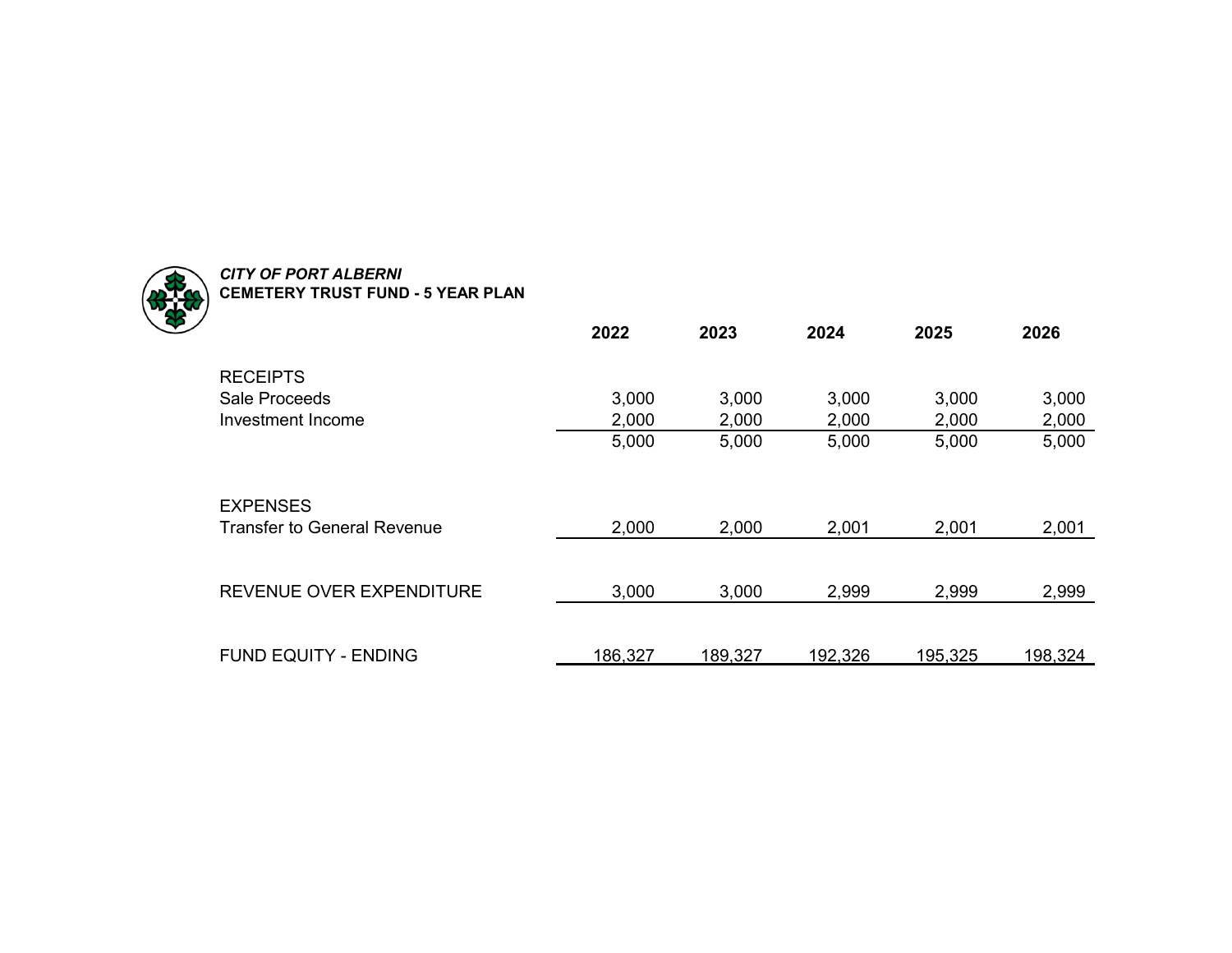

*CITY OF PORT ALBERNI* **CARBON TRUST RESERVE FUND - 5 YEAR PLAN** 13-May-2013

|                                                                                            | 2022             | 2023            | 2024            | 2025            | 2026            |
|--------------------------------------------------------------------------------------------|------------------|-----------------|-----------------|-----------------|-----------------|
| <b>Beginning Balance</b>                                                                   | 129,314          | 6,314           | 30,714          | 77,714          | 124,714         |
| Contributions<br>Investment Income                                                         | 45,000<br>2,000  | 45,000<br>2,000 | 45,000<br>2,000 | 45,000<br>2,000 | 45,000<br>2,000 |
|                                                                                            | 47,000           | 47,000          | 47,000          | 47,000          | 47,000          |
| <b>EXPENSES</b><br><b>Transfer to Other Funds</b><br>Projects and Expenses                 |                  |                 |                 |                 |                 |
| City Hall - Window replacement - project delayed<br>Connect the Quays - use in future year | 80,000<br>90,000 |                 |                 |                 |                 |
| Replace 2007 Dodge Caliber #721                                                            |                  | 22,600          |                 |                 |                 |
|                                                                                            | 170,000          | 22,600          |                 |                 |                 |
| REVENUE OVER EXPENSES                                                                      | (123,000)        | 24,400          | 47,000          | 47,000          | 47,000          |
|                                                                                            |                  |                 |                 |                 |                 |
| <b>FUND BALANCE</b>                                                                        | 6.314            | 30.714          | 77.714          | 124.714         | 171.714         |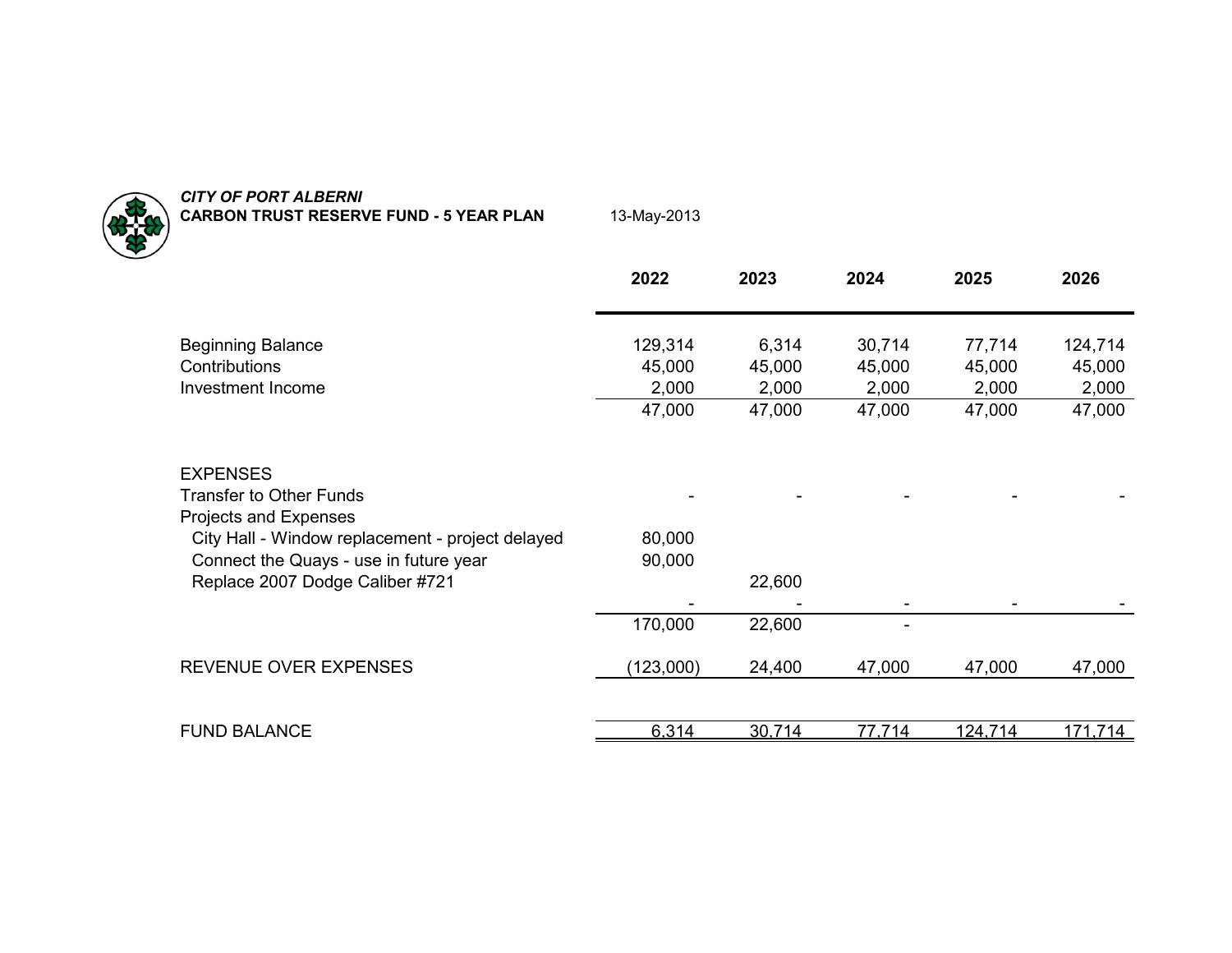

*CITY OF PORT ALBERNI* **ALBERNI VALLEY COMMUNITY FOREST RESERVE - 5 Y**Established: 14-Oct-2014

|                                | 2022      | 2023      | 2024      | 2025      | 2026      |
|--------------------------------|-----------|-----------|-----------|-----------|-----------|
| <b>RECEIPTS</b>                |           |           |           |           |           |
| <b>Begininnig Balance</b>      |           |           | -         |           |           |
| <b>Dividends Received</b>      |           |           |           |           |           |
| <b>Donations Received</b>      |           |           |           |           |           |
| Investment Income              | 1,500     | 1,500     | 1,500     | 1,500     | 1,500     |
|                                | 1,500     | 1,500     | 1,500     | 1,500     | 1,500     |
| <b>EXPENSES</b>                |           |           |           |           |           |
| <b>Transfer to Other Funds</b> |           |           |           |           |           |
| Projects and Expenses          | 10,000    | 10,000    | 10,000    | 10,000    | 10,000    |
|                                | 10,000    | 10,000    | 10,000    | 10,000    | 10,000    |
| REVENUE OVER EXPENSES          | (8,500)   | (8,500)   | (8,500)   | (8,500)   | (8,500)   |
| <b>FUND EQUITY - ENDING</b>    | 1,248,052 | 1,239,552 | 1,231,052 | 1.222,552 | 1,214,052 |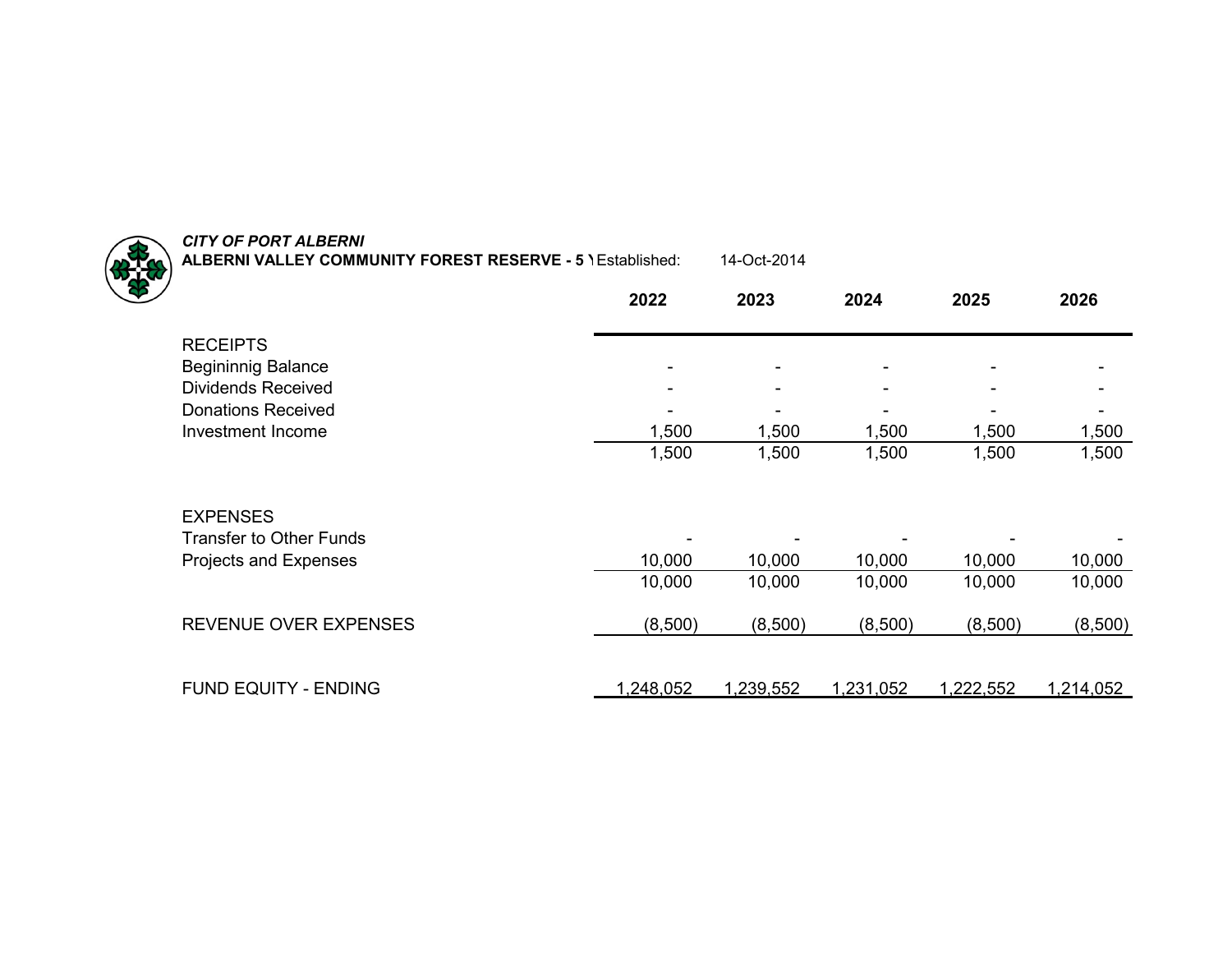**PARKLAND ACQUISITION RESERVE - 2022 - 2026 12-Jun-2006**

**2022 2023 2024 2025 2026**2026 **RECEIPTSInvestment Income** \$ 2,500 2,500 \$ 2,500 \$ 2,500 \$ 2,500 \$ **Sale of Parkland** - - - - - **Parkland Dedication Deposits** and the set of the set of the set of the set of the set of the set of the set of the set of the set of the set of the set of the set of the set of the set of the set of the set of the set of **Historical correction** - - - - 2,500 2,500 2,500 2,500 2,500 **EXPENSESAcquisition of Parkland** and the set of the set of the set of the set of the set of the set of the set of the set of the set of the set of the set of the set of the set of the set of the set of the set of the set of the s - - - - **REVENUE OVER (UNDER) EXPENSES** 2,500 2,500 2,500 2,500 2,500 **FUND EQUITY - ENDING**  $$ 298,197 $ 300,697 $ 303,197 $ 305,697 $ 308,197$